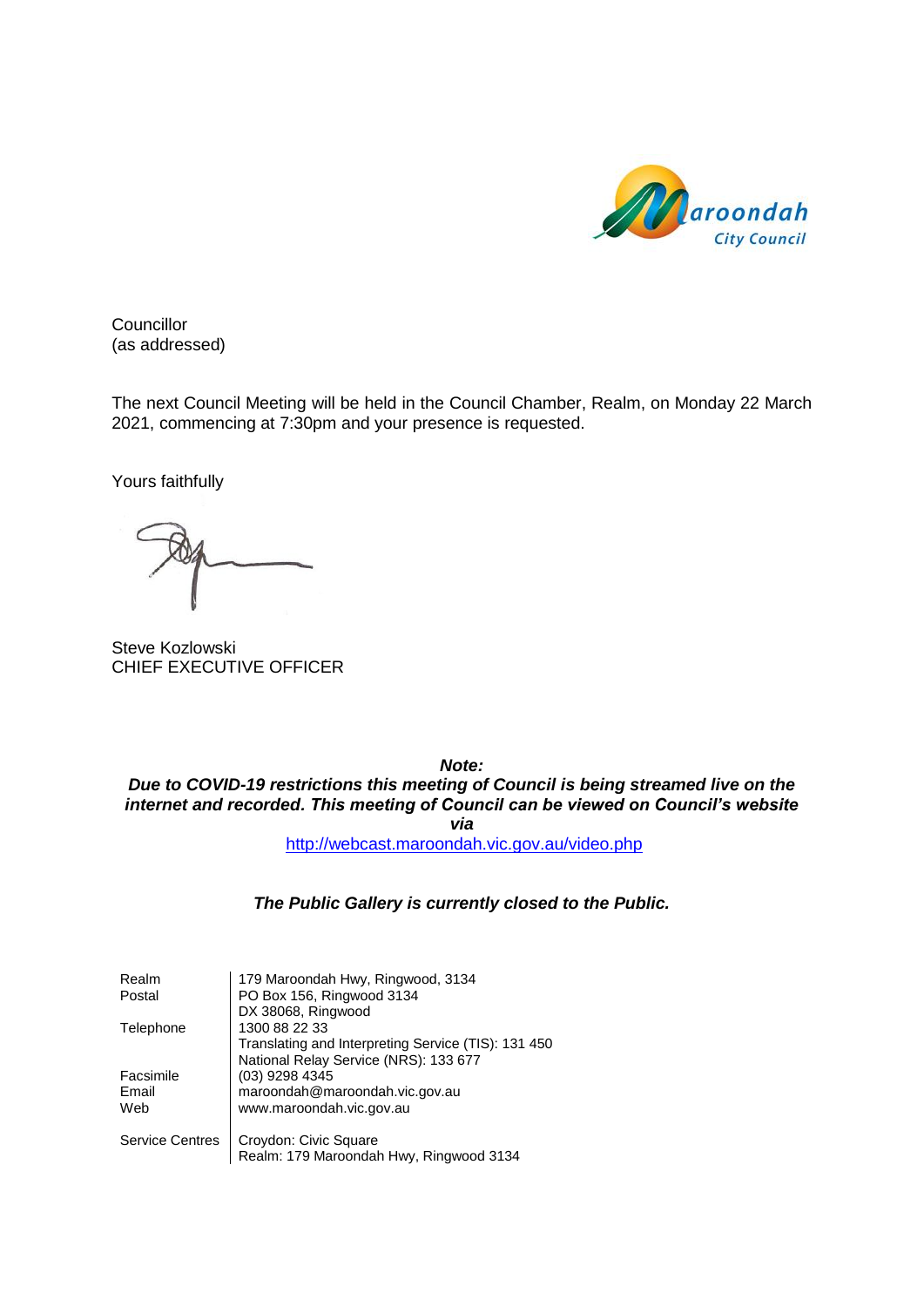### **ORDER OF BUSINESS**

- 1. Prayer
- 2. Acknowledgment of Country
- 3. Apologies
- 4. Declaration of Interests
- 5. Confirmation of Minutes of the Ordinary Council Meeting held on Monday 15 February 2021.
- 6. Public Questions
- 7. Officers' Reports

Acting Director Corporate Services

|     | 1.                       | <b>Attendance Report</b>                                                                                                      | 4  |
|-----|--------------------------|-------------------------------------------------------------------------------------------------------------------------------|----|
|     | 2.                       | <b>Reports of Councillor Briefings</b>                                                                                        | 6  |
|     | 3.                       | <b>Councillor Representation Reports</b>                                                                                      | 9  |
|     | 4.                       | 2021 ALGA National General Assembly - Motions                                                                                 | 11 |
|     |                          | <b>Acting Director Strategy &amp; Community</b>                                                                               |    |
|     | 1.                       | Proposed Special Charge Scheme For Solar Savers Households                                                                    | 14 |
|     | 2.                       | Maroondah Health & Wellbeing Plan - Year 3 Report                                                                             | 25 |
|     | 3.                       | <b>Bedford Park Community Garden</b>                                                                                          | 29 |
|     | 4.                       | Overview of the Be Kind Maroondah Campaign                                                                                    | 33 |
|     | 5.                       | Greyfield Renewal Amendments C134 (Ringwood) and C136<br>(Croydon South) - Public Notice Update and Planning Panel<br>Request | 37 |
|     | 6.                       | <b>Environmentally Sustainable Development Local Policy</b><br>Amendment C137maro - Adoption of the Amendment                 | 51 |
|     |                          | Director Development & Amenity                                                                                                |    |
|     | 1.                       | Maroondah COVID-19 Recovery Plan: Stronger together -<br>Our way forward from COVID-19                                        | 56 |
| 8.  |                          | <b>Documents for Sealing</b>                                                                                                  |    |
| 9.  | <b>Motions to Review</b> |                                                                                                                               |    |
| 10. | Late Item                |                                                                                                                               |    |

11. Requests / Leave of Absence

 $10.$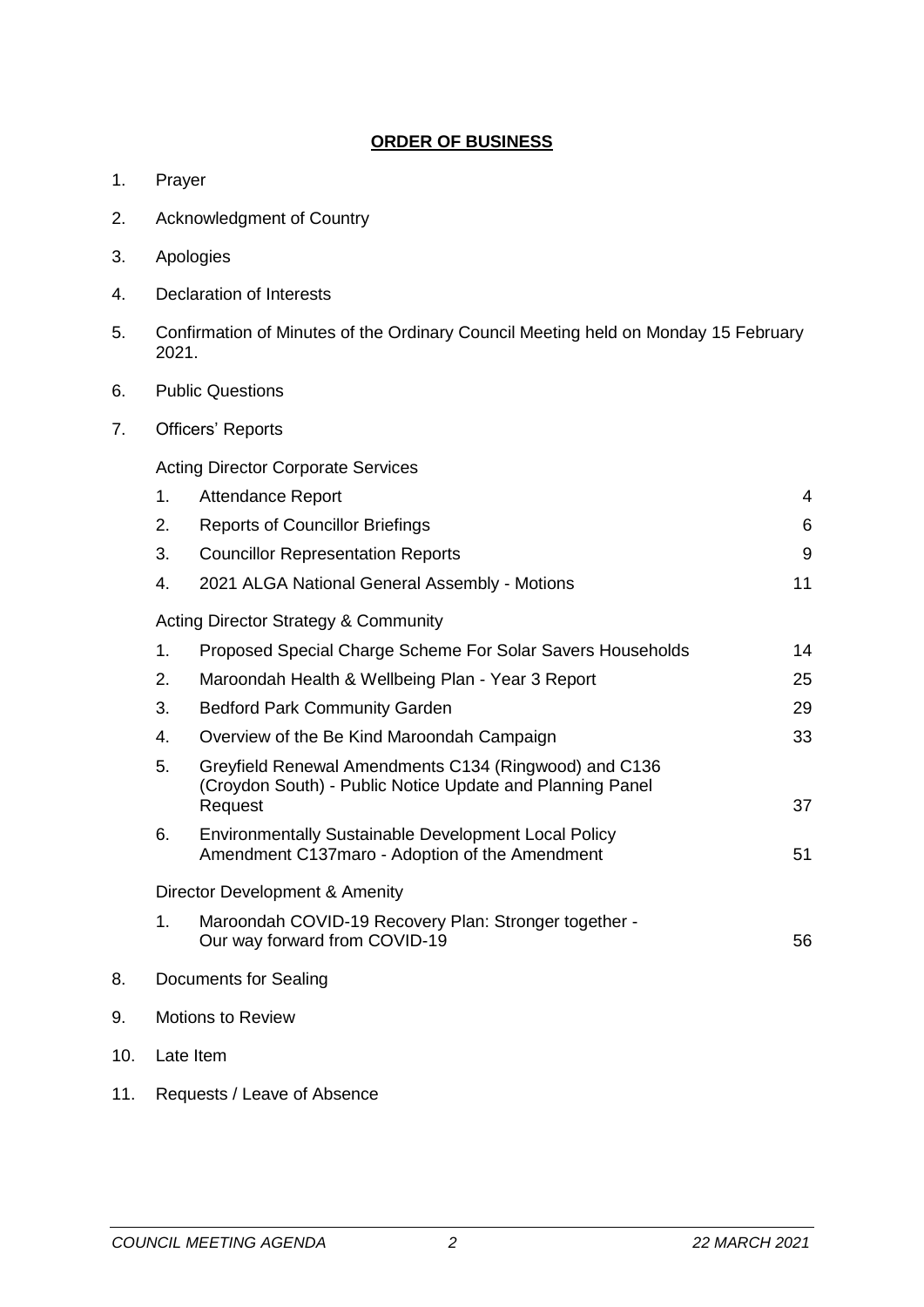### 12. In Camera

Director Operations, Assets & Leisure

1. Tender Evaluation Report - Contract 20982 Cleaning Services for Operations Centre, Public Toilets & Barbeques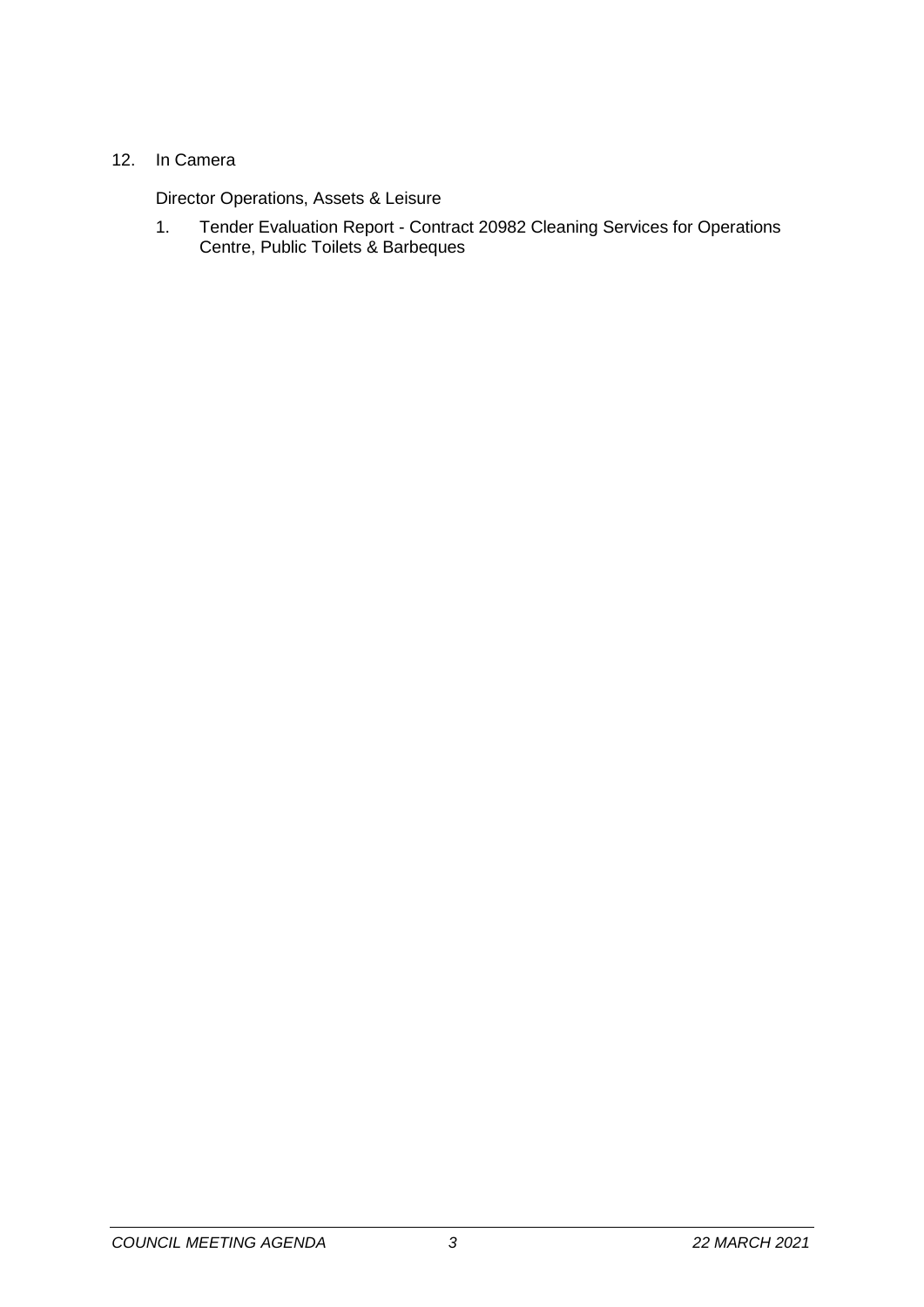## **ATTENDANCE REPORT ITEM 1**

#### <span id="page-3-0"></span>**PURPOSE**

To provide an opportunity for Councillors to report on Council activities undertaken since the last Ordinary Meeting of Council and forthcoming ward activities.

#### **STRATEGIC / POLICY ISSUES**

The following directions contained in Maroondah 2040: Our Future Together and the Council Plan 2017-2021 (Year 4: 2020-2021) provide the strategic framework that underpins the purpose of this report.

Outcome Area:A well governed and empowered community

Our Vision:Maroondah is an effectively empowered community that is actively engaged in Council decision making through processes that ensure their voice is heard and considered. Council provides strong and responsive leadership, ensures transparent processes and works with the community to advocate and champion their needs

#### Key Directions 2020 – 2021:

8.1 Provide enhanced governance that is transparent, accessible, inclusive and accountable

#### **BACKGROUND**

Not Applicable

#### **ISSUE / DISCUSSION**

It is intended that the Mayor and Councillors be given the opportunity to present a verbal or written report updating Council on the activities they have undertaken in their role as Councillors and forthcoming ward activities.

#### **FINANCIAL / ECONOMIC ISSUES**

Not Applicable

#### **ENVIRONMENTAL / AMENITY ISSUES**

Not Applicable

#### **SOCIAL / COMMUNITY ISSUES**

Not Applicable

#### **COMMUNITY CONSULTATION**

Not Applicable

#### **CONCLUSION**

It is appropriate that Councillors formally report to Council upon the activities they have undertaken in their role as Councillors.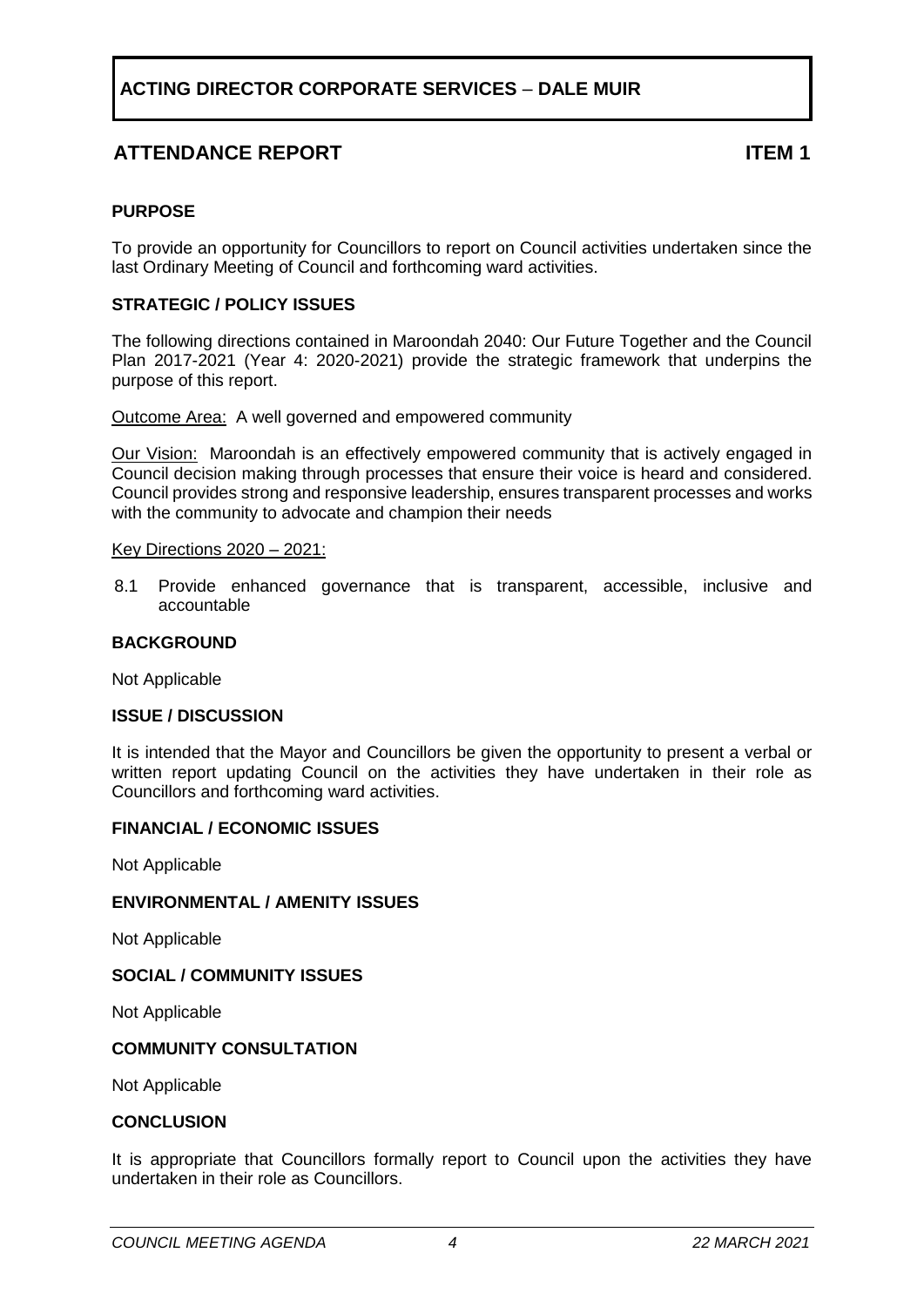## **ATTENDANCE REPORT Cont'd ITEM 1**

#### **ATTACHMENTS**

Not Applicable

#### **CONFIDENTIALITY**

Not Applicable

#### **RECOMMENDATION**

#### **THAT COUNCIL RECEIVES AND NOTES THE REPORTS AS PRESENTED BY COUNCILLORS**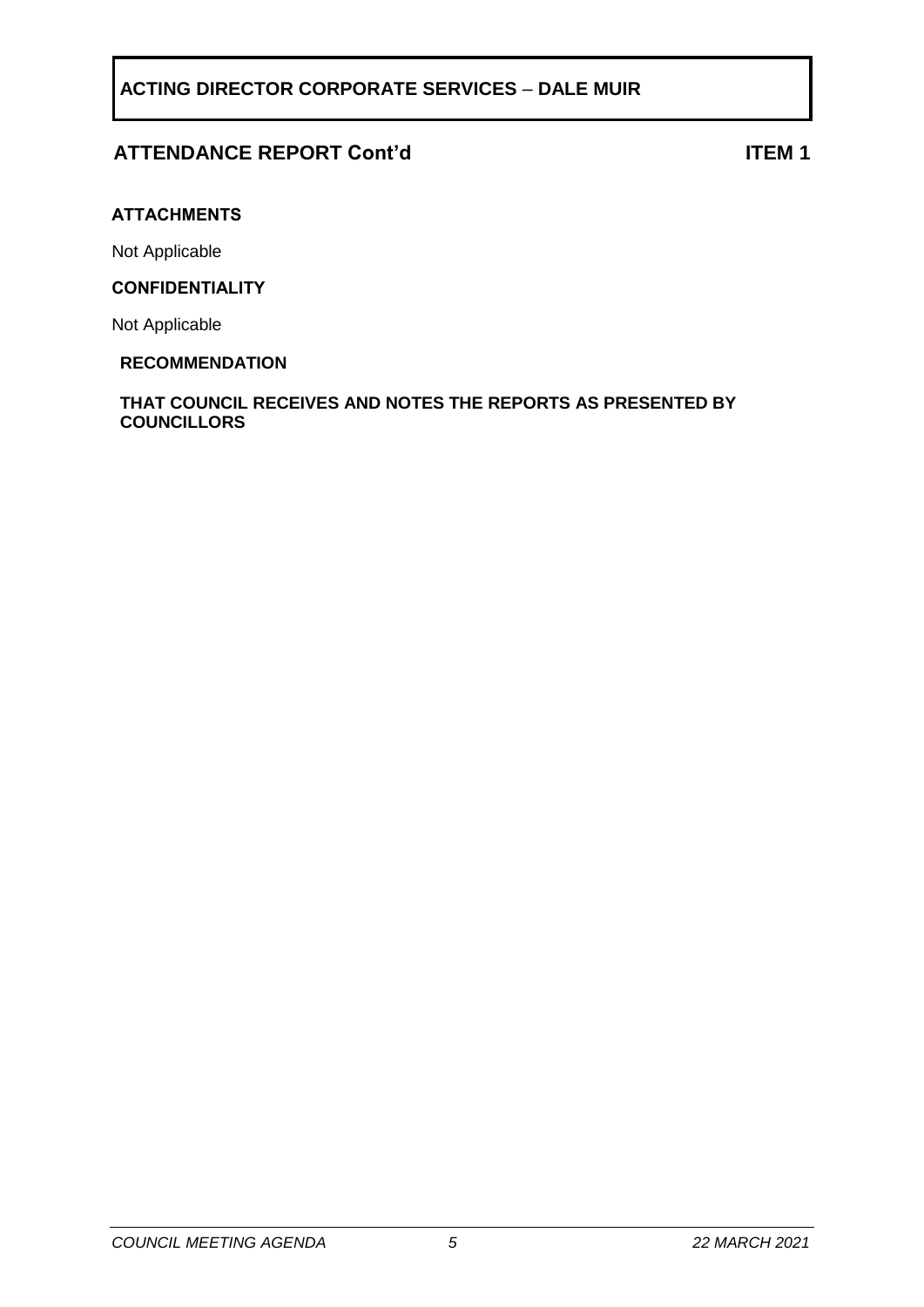## **REPORTS OF COUNCILLOR BRIEFINGS ITEM 2**

#### <span id="page-5-0"></span>**PURPOSE**

To present the 'Public Record' of those Councillor Briefings which are attended by all Councillors and generally held on Monday evenings at Realm, usually two weeks prior to the formal Council Meeting, and to note the issues discussed.

#### **STRATEGIC / POLICY ISSUES**

The following directions contained in Maroondah 2040: Our Future Together and the Council Plan 2017-2021 (Year 4: 2020-2021) provide the strategic framework that underpins the purpose of this report.

Outcome Area: A well governed and empowered community

Our Vision:Maroondah is an effectively empowered community that is actively engaged in Council decision making through processes that ensure their voice is heard and considered. Council provides strong and responsive leadership, ensures transparent processes and works with the community to advocate and champion their needs

Key Directions 2020 – 2021:

8.1 Provide enhanced governance that is transparent, accessible, inclusive and accountable

#### **BACKGROUND**

As part of decision-making processes at Maroondah, it is essential that Councillors are briefed on a range of issues which come before Council for consideration. As a means of providing this information, Councillor Briefings are conducted.

Councillor Briefings are also attended by Council Officers, and sometimes other specific advisors, to provide Councillors with a detailed knowledge and understanding of issues under consideration to a level of detail that would inhibit timely decision-making, that would not be possible in an open Council meeting, where decision-making related debate is governed by strict meeting procedures.

A Councillor Briefing is a non decision making forum, and as per past good governance practice, is deemed to be a scheduled or planned meeting comprising a majority of Councillors (at least 5) and one (1) Council employee, for the purpose of discussing matters that are intended or likely to be:

- the subject of a decision of the Council; or
- subject to the exercise of a delegated function, duty or power of Council

Examples of a Councillor Briefings may include:

- On-site inspections,
- Consultative Meetings with residents, developers, consultants
- Meetings with local organisations, Government Departments, statutory authorities, and local politicians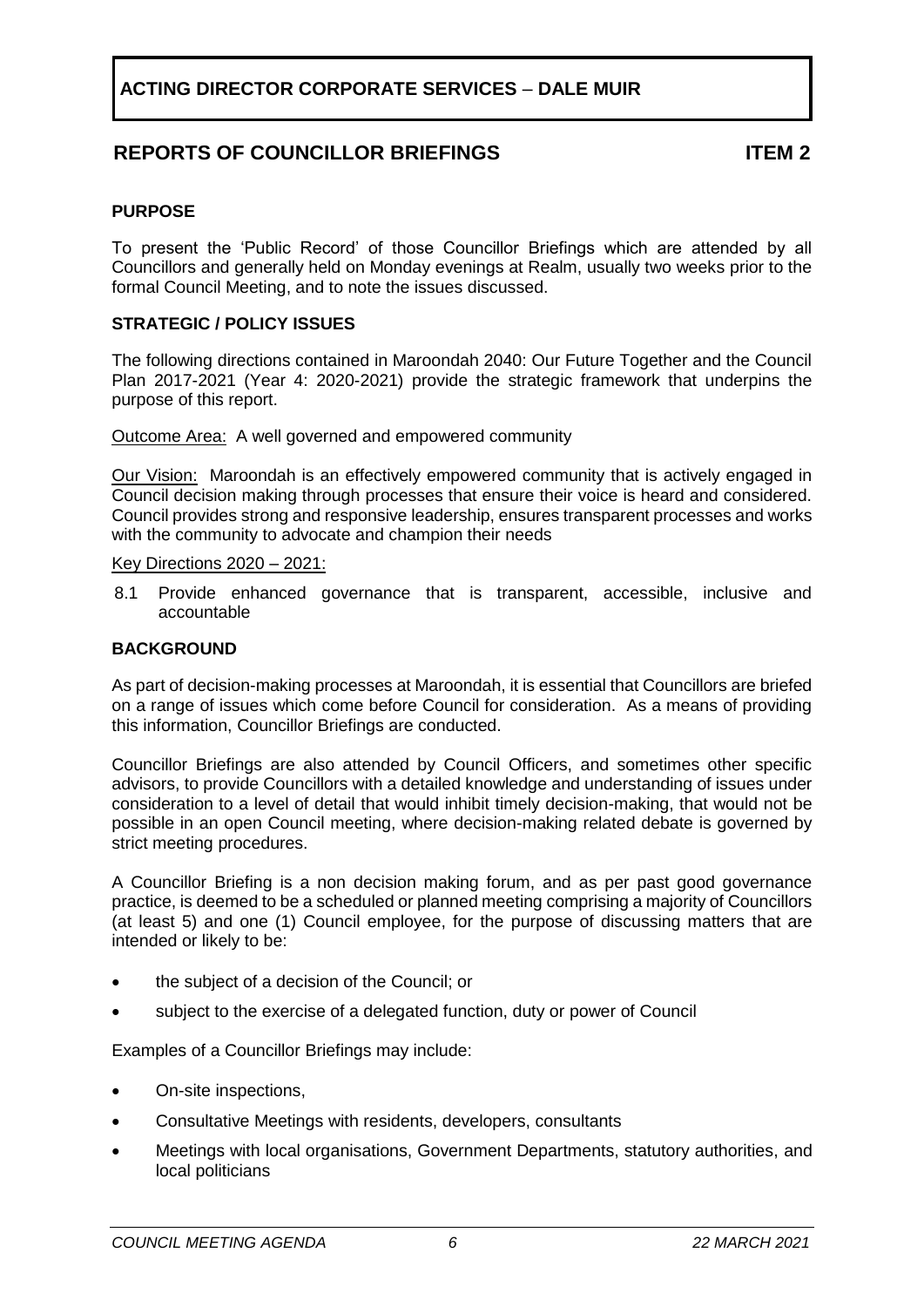## **ACTING DIRECTOR CORPORATE SERVICES** – **DALE MUIR**

## **REPORTS OF COUNCILLOR BRIEFINGS Cont'd ITEM 2**

#### **ISSUE / DISCUSSION**

Councillor Briefings are generally held twice a month, on Monday evenings at Realm, usually two (2) weeks prior to, and on the night of a formal Council meeting.

The intent of this report is to present a 'Public Record' of those Councillor Briefings which are generally attended by all Councillors and typically held on Monday evenings, and to note the items discussed.

The 'Public Record' of the Councillor Briefing held on the 15 February 2021, 22 February 2021, 1 March 2021 and 12 - 14 March 2021 are attached for information.

#### **FINANCIAL / ECONOMIC ISSUES**

Not Applicable

#### **ENVIRONMENTAL / AMENITY ISSUES**

Not Applicable

#### **SOCIAL / COMMUNITY ISSUES**

Not Applicable

#### **COMMUNITY CONSULTATION**

Not Applicable

#### **CONCLUSION**

Councillor Briefings are important forums for advice and discussion, on what are often complex issues facing the municipality, in the lead up to formal decisions being made by Councillors at Council Meetings. At Councillor Briefings, or outside them, Councillors also have the opportunity of requesting additional information to assist in the decision-making process.

It is appropriate that the 'Public Record' of those Councillor Briefings, which are attended by a majority of Councillors, i.e. at least five (5) Councillors and one (1) employee of Council, be noted.

#### **ATTACHMENTS**

- 
- 1. **2021 February 15 Councillor Briefing Public Record**<br>2. **2021 February 22 Councillor Briefing Public Record** 2. 2021 February 22 - Councillor Briefing Public Record<br>3. 2021 March 01 - Councillor Briefing Public Record
- 3. 2021 March 01 Councillor Briefing Public Record
- 4. **2021 March 12 14 Councillor Briefing Public Record**

#### **CONFIDENTIALITY**

Not Applicable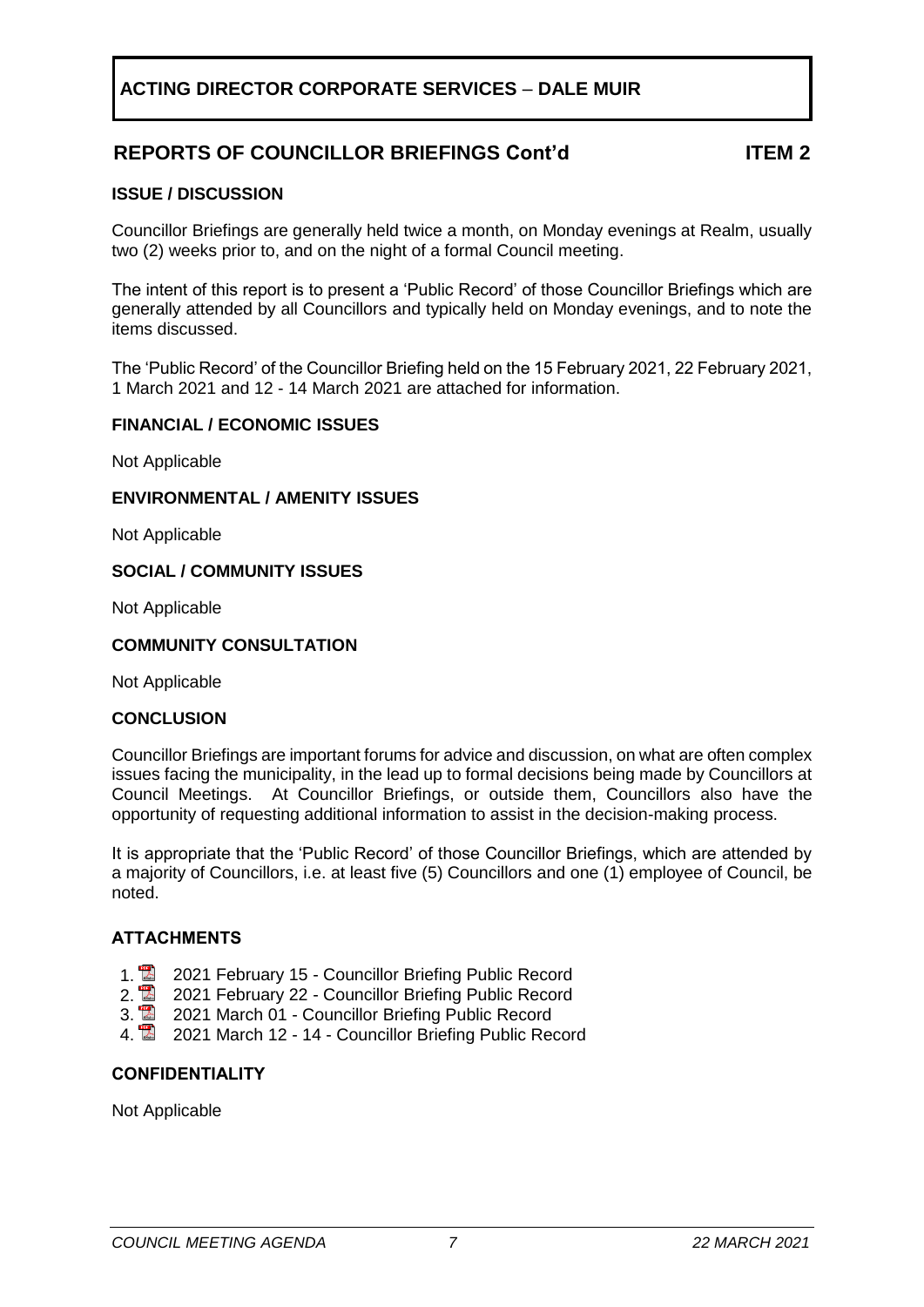### **REPORTS OF COUNCILLOR BRIEFINGS Cont'd ITEM 2**

#### **RECOMMENDATION**

**THAT COUNCIL RECEIVES AND NOTES THE PUBLIC RECORD OF THE FOLLOWING COUNCILLOR BRIEFINGS:**

- **1. 15 FEBRUARY 2021**
- **2. 22 FEBRUARY 2021**
- **3. 1 MARCH 2021**
- **4. 12 - 14 MARCH 2021**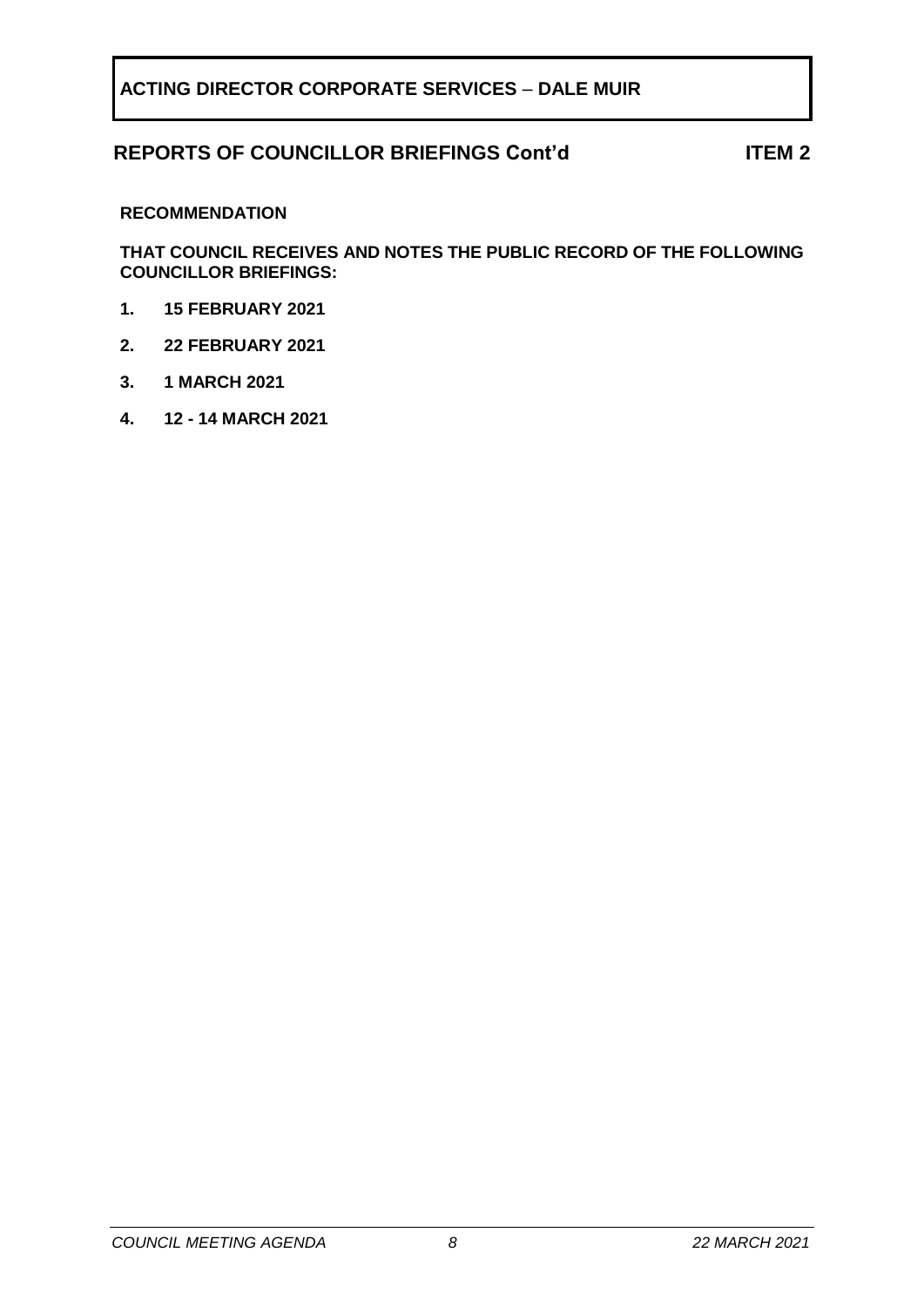# **COUNCILLOR REPRESENTATION REPORTS ITEM 3**

#### <span id="page-8-0"></span>**PURPOSE**

To receive and note the meeting minutes of the following:

- Local Government Safe Cities Network held on the 2 March 2021
- Maroondah Environment Advisory Committee held on the 2 March 2021

#### **STRATEGIC / POLICY ISSUES**

The following directions contained in Maroondah 2040: Our Future Together and the Council Plan 2017-2021 (Year 4: 2020-2021) provide the strategic framework that underpins the purpose of this report.

Outcome Area: A well governed and empowered community

Our Vision:Maroondah is an effectively empowered community that is actively engaged in Council decision making through processes that ensure their voice is heard and considered. Council provides strong and responsive leadership, ensures transparent processes and works with the community to advocate and champion their needs.

#### Key Directions 2020 – 2021:

8.1 Provide enhanced governance that is transparent, accessible, inclusive and accountable

#### **BACKGROUND**

As part of Council's commitment to the principles and practice of good governance, it is appropriate that Councillors and the Community are formally updated on the actions and activities of the various organisations' bodies/advisory groups upon which it is represented.

#### **ISSUE / DISCUSSION**

Council is represented on numerous Boards and Organisations. Appointments are made annually by Council at the commencement of the new Mayoral term.

Cr Steane is Council's representative with Cr Lamont as substitute representative on the Local Government Safe Cities Network Committee.

Crs Graham, Macdonald and Stojanovic are Council's representative on the Maroondah Environment Advisory Committee (MEAC).

#### **FINANCIAL / ECONOMIC ISSUES**

Not Applicable

#### **ENVIRONMENTAL / AMENITY ISSUES**

Not Applicable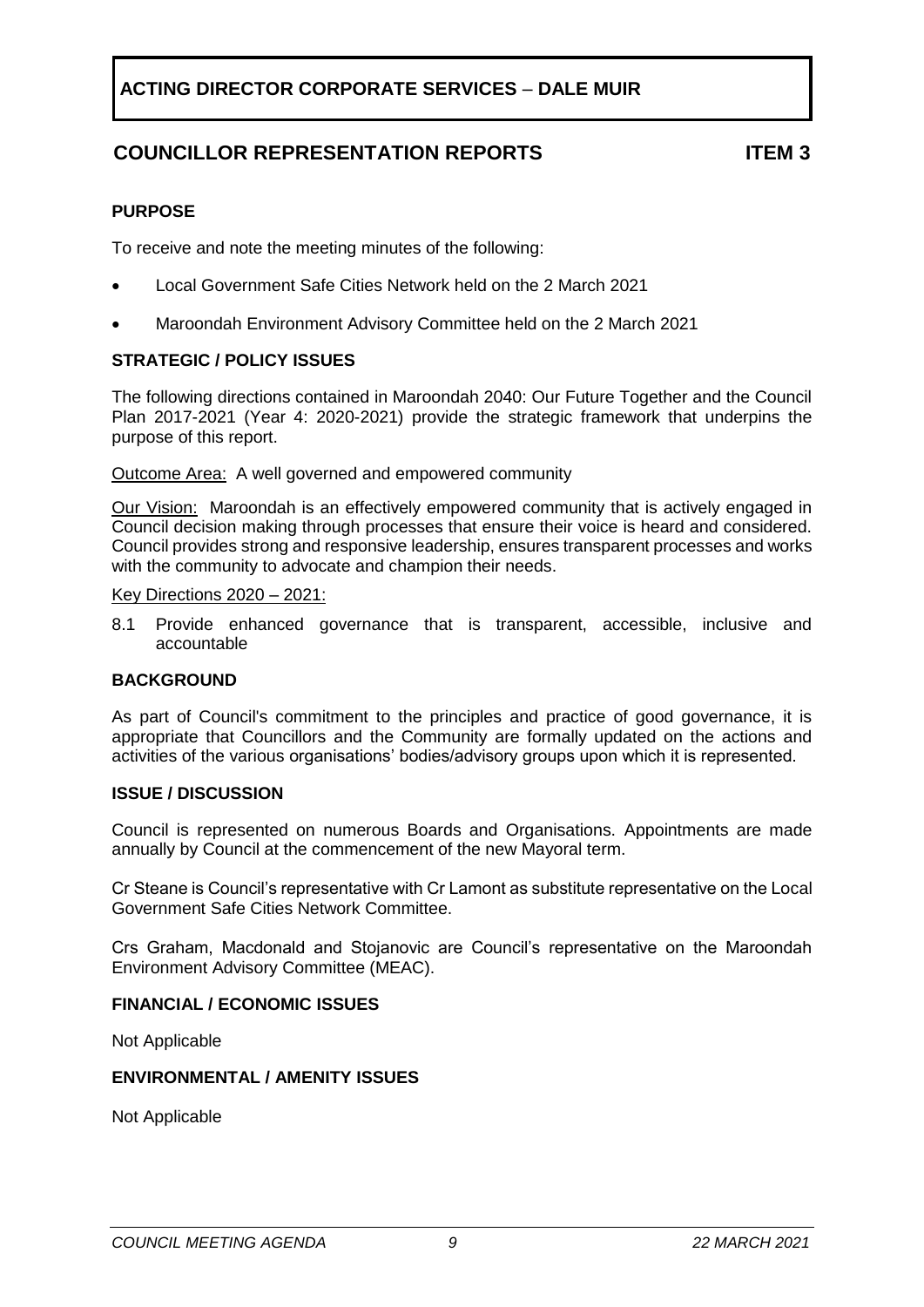## **COUNCILLOR REPRESENTATION REPORTS Cont'd ITEM 3**

### **SOCIAL / COMMUNITY ISSUES**

Not Applicable

#### **COMMUNITY CONSULTATION**

Not Applicable

#### **CONCLUSION**

It is appropriate that Councillors and the Community are formally updated on the actions and activities of the various organisations' bodies/advisory groups upon which Council is represented.

#### **ATTACHMENTS**

- 1. **2** Local Government Safe Cities Network Minutes 2 March 2021
- 2. **Maroondah Environment Advisory Committee Minutes 2 March 2021**

#### **CONFIDENTIALITY**

Not Applicable

#### **RECOMMENDATION**

**THAT COUNCIL RECEIVES AND NOTES MINUTES OF THE FOLLOWING:**

- **1. LOCAL GOVERNMENT SAFE CITIES NETWORK MEETING HELD ON 2 MARCH 2021**
- **2. MAROONDAH ENVIRONMENT ADVISORY COMMITTEE HELD ON THE 2 MARCH 2021**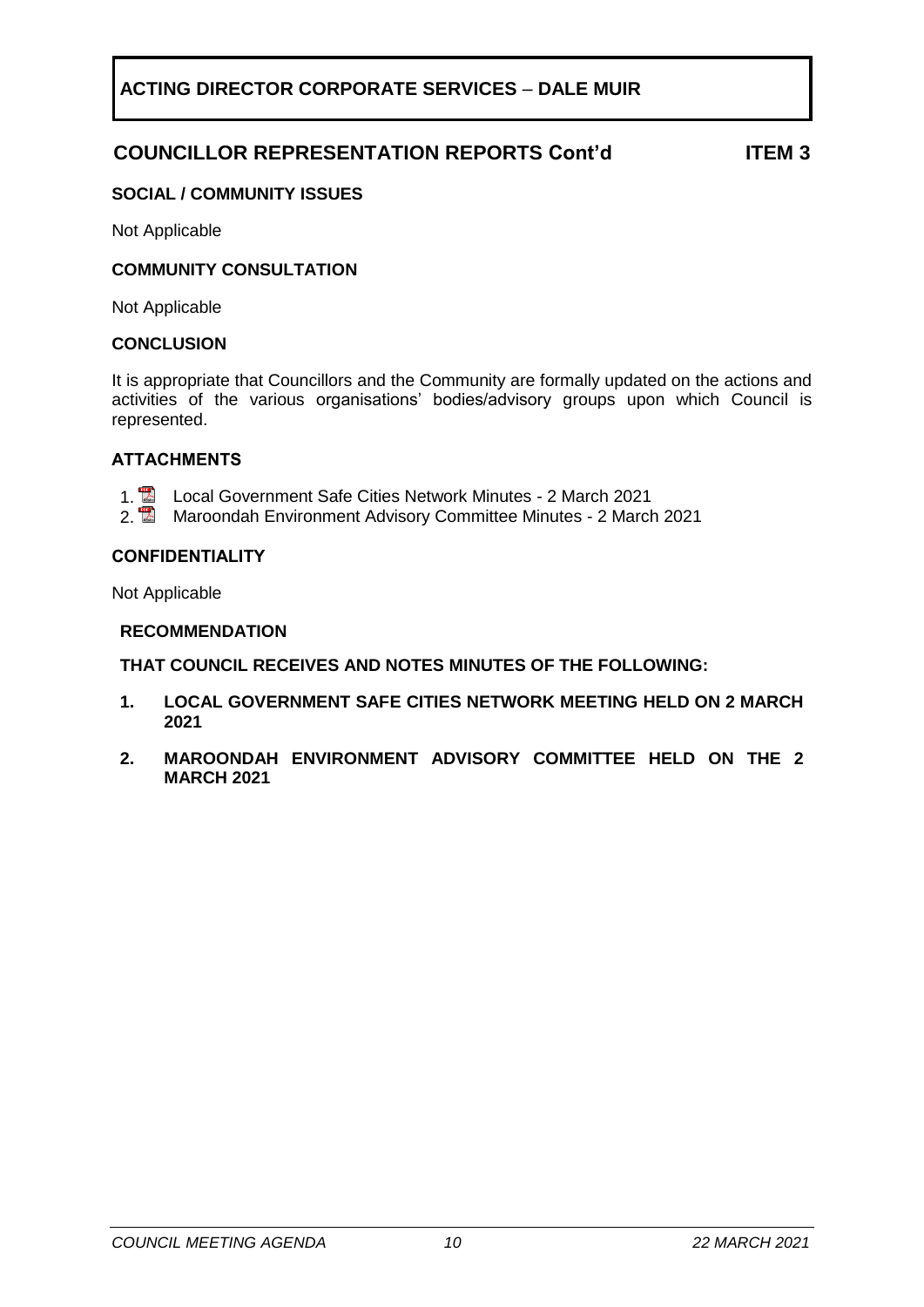## **2021 ALGA NATIONAL GENERAL ASSEMBLY - MOTIONS ITEM 4**

#### <span id="page-10-0"></span>**PURPOSE**

To consider motions for submission to the Australian Local Government Association's National General Assembly of Local Government.

#### **STRATEGIC / POLICY ISSUES**

The following directions contained in Maroondah 2040: Our Future Together and the Council Plan 2017-2021 (Year 4: 2020-2021) provide the strategic framework that underpins the purpose of this report.

Outcome Area: A well governed and empowered community

Our Vision:Maroondah is an effectively empowered community that is actively engaged in Council decision making through processes that ensure their voice is heard and considered. Council provides strong and responsive leadership, ensures transparent processes and works with the community to advocate and champion their needs

Key Directions 2020 – 2021:

8.1 Provide enhanced governance that is transparent, accessible, inclusive and accountable

#### **BACKGROUND**

The Australian Local Government Association National General Assembly of Local Government is being held in Canberra from 20 to 23 June 2021.

The proposed motion is of national significance, particularly in light of constant funding pressure faced by Councils in the provision of services with reductions in income streams and escalations in third party supply pricing in particular. For example, loss of revenue due to closure of facilities and additional sanitation/cleaning costs related to the pandemic.

The Australian Local Government Association together with local members of parliament provide significant advocacy to the Federal Government on behalf of Maroondah residents and ratepayers.

#### **ISSUE / DISCUSSION**

The following motion is proposed to be submitted for consideration:

#### **Proposed Motion:**

#### COVID Funding to Local Government

That this National General Assembly calls upon the Federal Government to provide a one-off increase in the amount of Financial Assistance Grants made to Local Government for the 2021/22 year in recognition of the substantial costs incurred and revenue losses for all Councils as a result of the Covid-19 pandemic and the financial impacts of the resultant Federal, State and Territory Government restrictions imposed to mitigate the spread of the disease.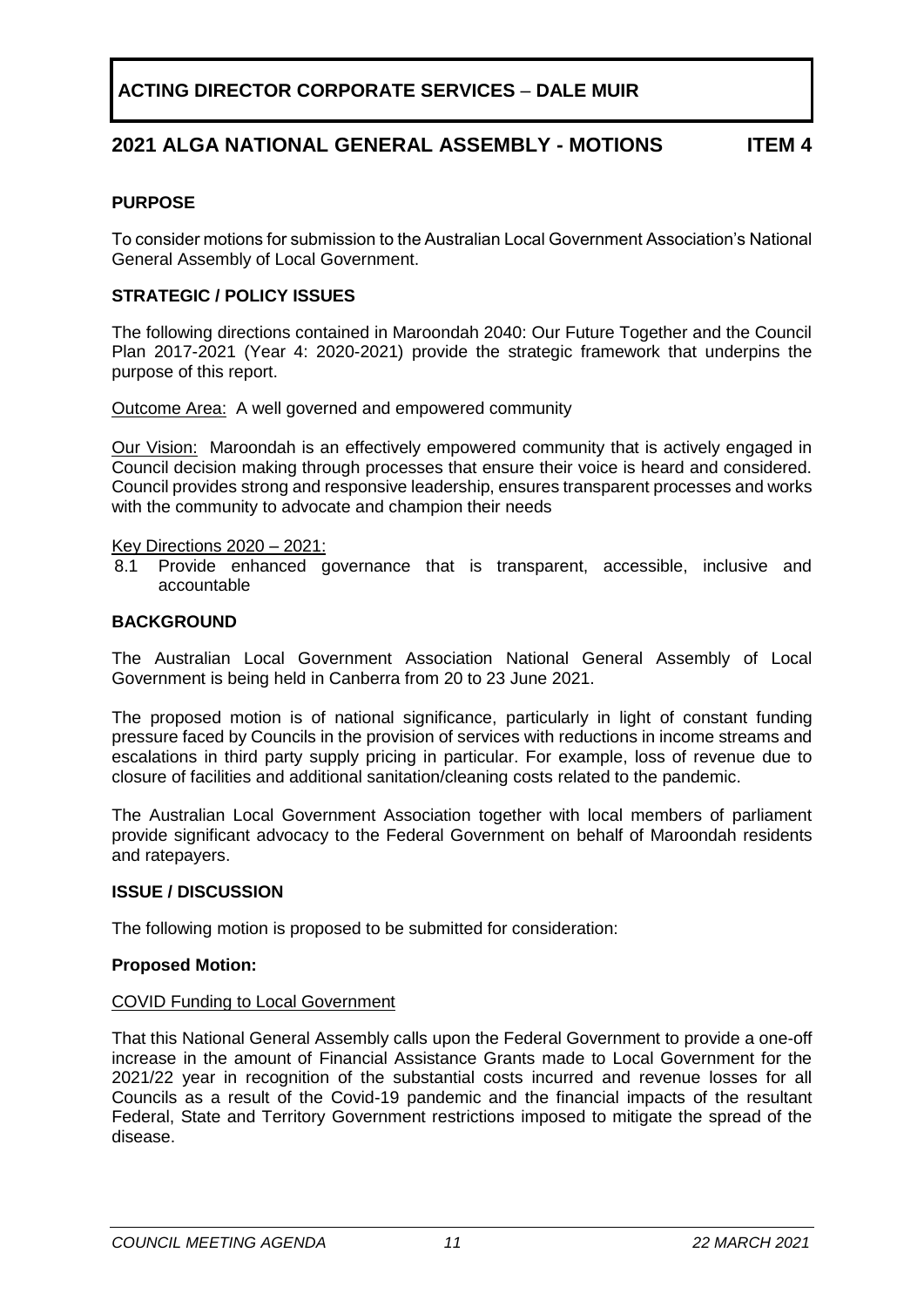### **2021 ALGA NATIONAL GENERAL ASSEMBLY - MOTIONS Cont'd**

**ITEM 4**

#### **Rationale:**

Councils across Australia have had to significantly increase expenditure to deal with the local impacts of Covid-19, increasing spending on basic essential services to keep their communities safe through the pandemic and meeting community expectations during this extremely challenging time. Significant expenditure has also been incurred due to the provision of additional sanitation and cleaning as required to support and sustain a range of essential services during this period under State and Territory Governments State of Emergency legislation.

Council revenues have been impacted due to the closure of revenue generating services as well as hardship considerations and a large reduction in the amounts collected for fees, fines and services.

A one-off increase to the Financial Assistance Grants would enable Local Governments to direct the extra revenue towards services and programs that have been curtailed due to Covid-19 imposed budget cuts and savings measures.

Maroondah strongly supports the case for the Federal Government to provide one-off funding to local governments.

#### **FINANCIAL / ECONOMIC ISSUES**

Refer to rationale as highlighted under Issue / Discussion

#### **ENVIRONMENTAL / AMENITY ISSUES**

Refer to rationale as highlighted under Issue / Discussion

#### **SOCIAL / COMMUNITY ISSUES**

Refer to rationale as highlighted under Issue / Discussion

#### **COMMUNITY CONSULTATION**

Council, through various forums, consultation, and strategies, has engaged the Maroondah community regarding these various issues. This report further demonstrates Council's preparedness to advocate to the Commonwealth Government on behalf of Maroondah residents.

#### **CONCLUSION**

The proposed motion has national significance throughout the Local Government sector and therefore should be discussed at the National General Assembly.

Closing date for the receipt of motions is 26 March 2021.

#### **ATTACHMENTS**

Not Applicable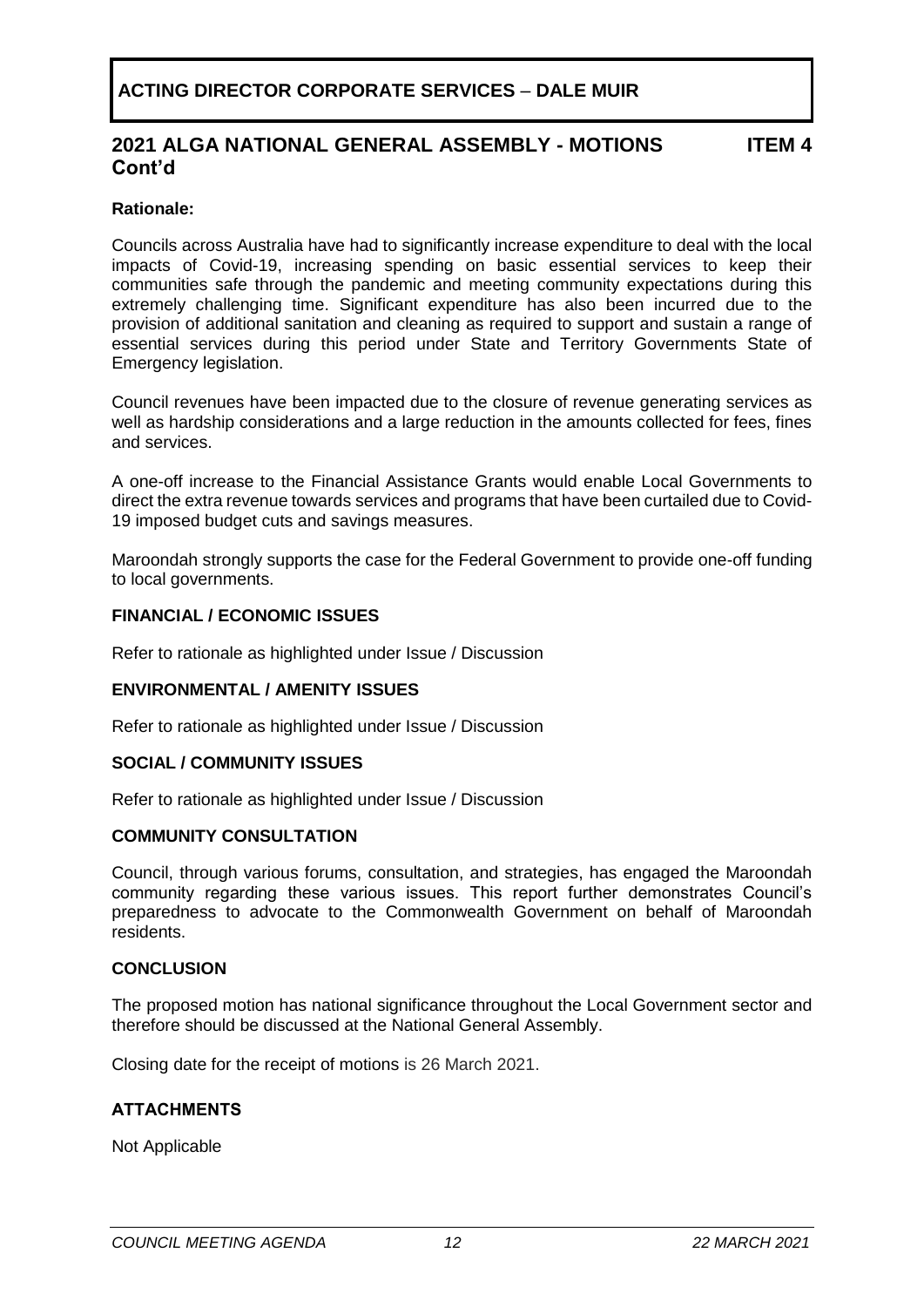#### **2021 ALGA NATIONAL GENERAL ASSEMBLY - MOTIONS Cont'd ITEM 4**

#### **CONFIDENTIALITY**

Not Applicable

#### **RECOMMENDATION**

**THAT COUNCIL SUBMITS THE FOLLOWING MOTION FOR CONSIDERATION AND DEBATE AT THE 2021 AUSTRALIAN LOCAL GOVERNMENT ASSOCIATION NATIONAL GENERAL ASSEMBLY OF LOCAL GOVERNMENT:**

#### *MOTION:*

#### *COVID FUNDING TO LOCAL GOVERNMENT*

*THAT THIS NATIONAL GENERAL ASSEMBLY CALLS UPON THE FEDERAL GOVERNMENT TO PROVIDE A ONE-OFF INCREASE IN THE AMOUNT OF FINANCIAL ASSISTANCE GRANTS MADE TO LOCAL GOVERNMENT FOR THE 2021/22 YEAR IN RECOGNITION OF THE SUBSTANTIAL COSTS INCURRED AND REVENUE LOSSES FOR ALL COUNCILS AS A RESULT OF THE COVID-19 PANDEMIC AND THE FINANCIAL IMPACTS OF THE RESULTANT FEDERAL, STATE AND TERRITORY GOVERNMENT RESTRICTIONS IMPOSED TO MITIGATE THE SPREAD OF THE DISEASE.*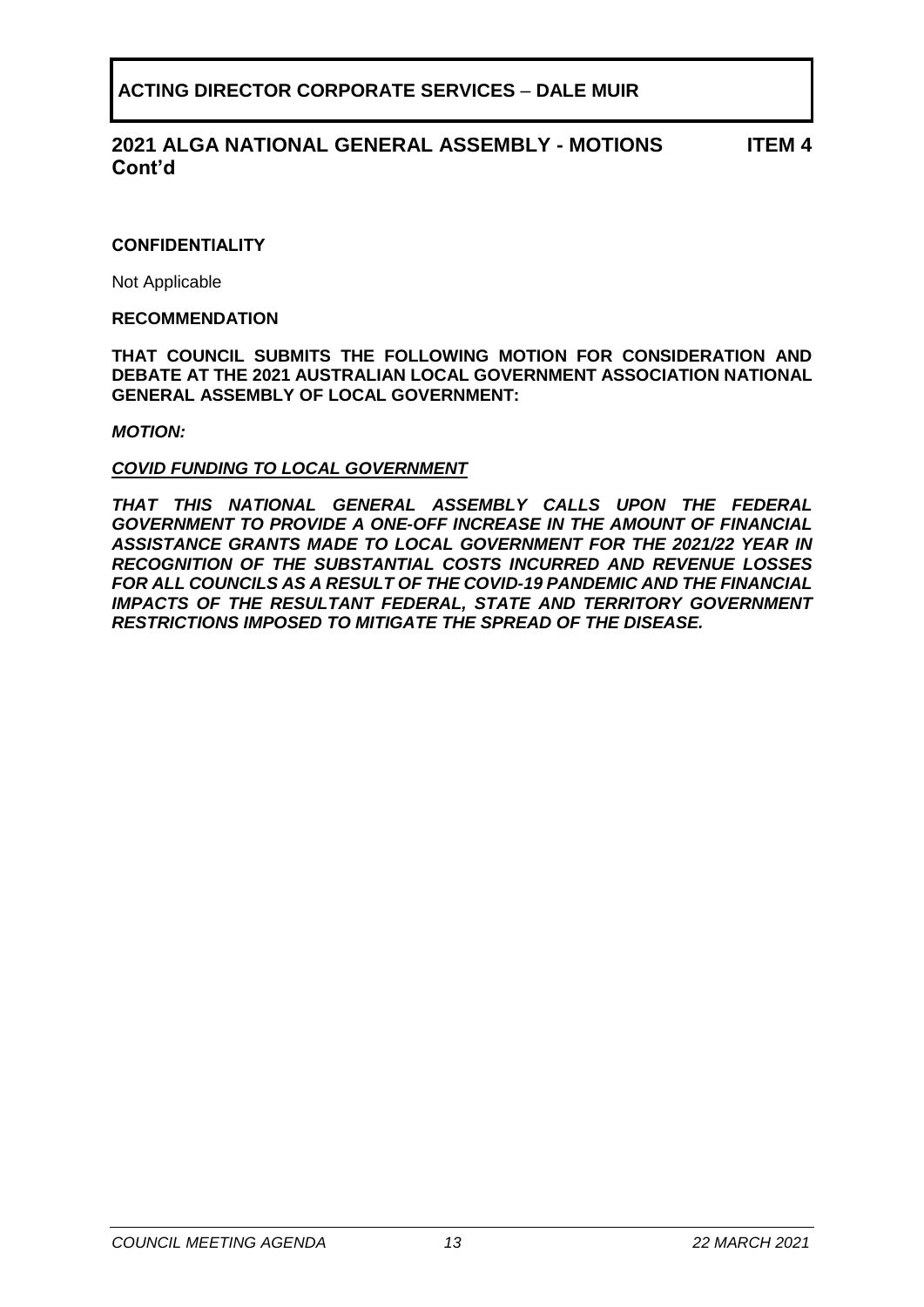### **PROPOSED SPECIAL CHARGE SCHEME FOR SOLAR SAVERS HOUSEHOLDS**

**ITEM 1**

### <span id="page-13-0"></span>**PURPOSE**

This report recommends Council initiate the declaration of a Special Charge Scheme under Section 163 of the *Local Government Act 1989* for the purposes of defraying expenses relating to the provision of solar energy systems on residential properties participating in the Solar Savers scheme.

### **STRATEGIC / POLICY ISSUES**

The following directions contained in *Maroondah 2040: Our Future Together* and the *Council Plan 2017-2021* (Year 4: 2020-2021) provide the strategic framework that underpins the purpose of this report.

Outcome Areas:A safe, healthy and active community

Our Vision: In 2040, Maroondah will be a safe, healthy and active community where all people have the opportunity to experience enhanced levels of social, emotional and physical wellbeing.

Key Directions 2020 - 2021:

1.6 Promote the health and wellbeing of the community through accessible and affordable initiatives and services that respond to community needs

Outcome Area: A clean, green and sustainable community

Our Vision:In 2040, Maroondah will be a resilient community committed to sustainable living, enhancing our natural environment, and providing leadership in responding to climate change.

Key Directions 2020 - 2021:

- 4.1 Create and foster a culture within our community that is committed to the sustainable use of natural resources
- 4.8 Mitigate and adapt to the risk, effects and impacts of climate change and be responsive and adaptive to new environmental opportunities and threats as they occur
- 4.9 Strive to become a carbon neutral council and build the capacity of our community to make more sustainable choices

### **BACKGROUND**

A priority action from Maroondah City Council's *Sustainability Strategy 2016 to 2020,* from Focus Area 5: Funding, Resourcing and Opportunities, is to 'continue to support the Eastern Alliance for Greenhouse Action (EAGA) projects that broker partnerships to achieve economies of scale'. The *Climate Change Risk and Adaptation Strategy* aims to assist households who are particularly vulnerable to heatwaves to install solar PV through the key direction: 'Help pensioners to save on power bills and afford to use cooling units in their homes, through extending the Solar Savers program'.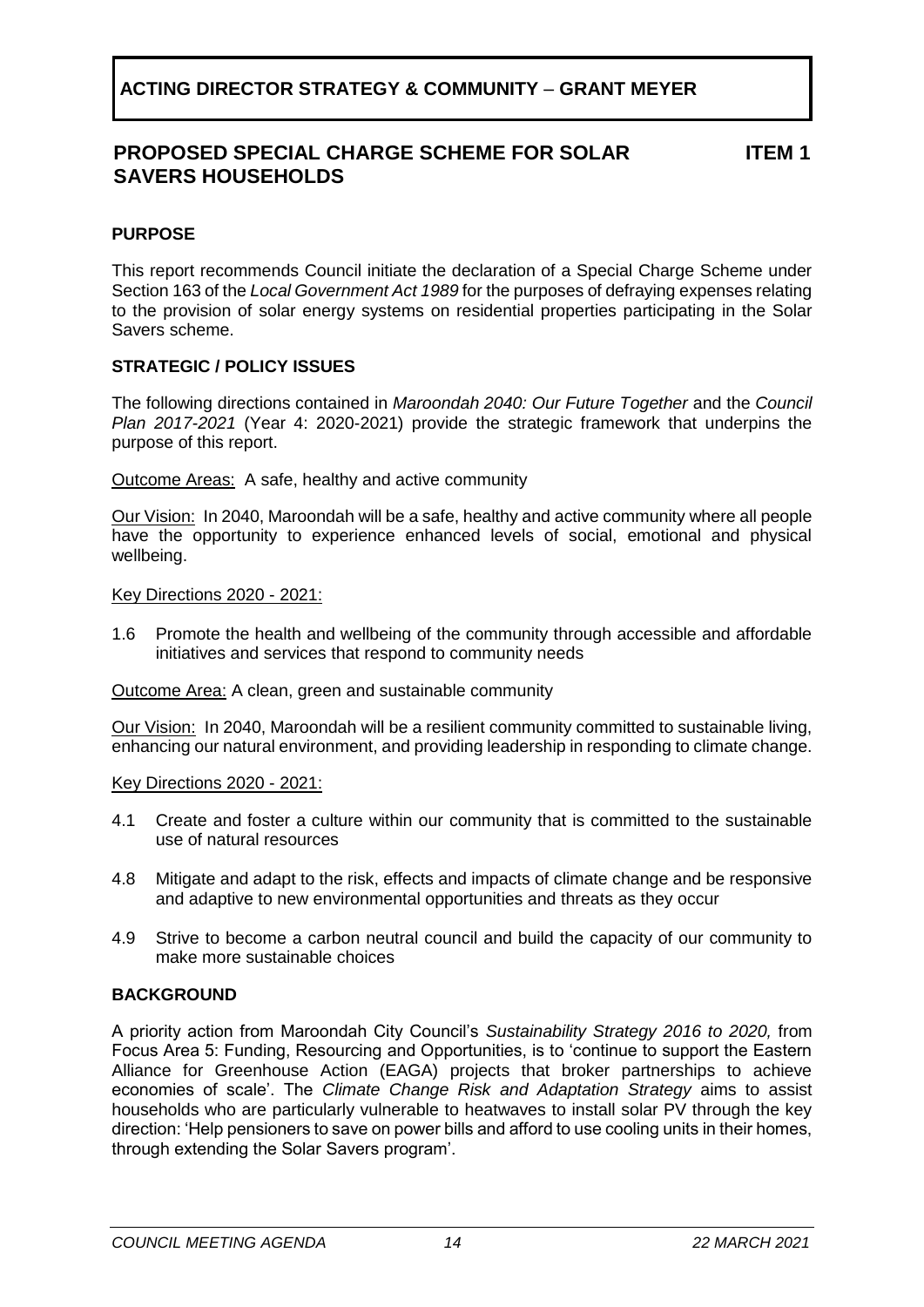### **PROPOSED SPECIAL CHARGE SCHEME FOR SOLAR SAVERS HOUSEHOLDS Cont'd**

**ITEM 1**

Council first participated in the Solar Savers pilot program in 2017. The pilot was initially led by EAGA in partnership with the Central Victorian Greenhouse Alliance (CVGA), the Northern Alliance for Greenhouse Action (NAGA), and the South-East Councils Climate Change Alliance (SECCCA), and rolled out across 22 Victorian Councils. During this phase of the program, 27 Maroondah households received solar PV systems, 15 of which were under the Special Charge Scheme. Evaluation of the pilot showed that each participating household has an average saving of \$254 net annually for those on a council rates loan (after loan repayments). Participating households used an average of 35% less electricity year-on-year, and almost two-thirds (68%) noted that they may not, or were unlikely to have, installed solar without the Solar Savers project.

In this next phase of the Solar Savers Program, Council is seeking to install solar energy systems on homes receiving pensioner rate rebates or health care card holders through the establishment of a special charge scheme. Council's 2020/21 budget includes \$100,000 to fund the Solar Savers Scheme in Maroondah.

Through an open tender process led by MAV Procurement, Eko Energy was appointed to provide quotes and supply and install solar energy systems for the 2020/21 Solar Savers Program.

The program was promoted to households in receipt of the rebate on their rate payments.

To ensure that participating homes were aware of and agreed to the quoted system, price and the proposed special charge scheme, an agreement between Council and participants was developed (see Attachment 1 -Template Householder Agreement). This agreement has been signed by the owner of each of the 21 households included in the proposed special charge scheme.

Through the process, the Solar Savers team has also been conducting initial screening to ensure householder eligibility for the State Government's Solar Victoria solar panel rebate and assisting with rebate applications. The rebate of \$1,850 for solar panel installation is factored into the total cost of the system for eligible households through the supplier quote process.

Solar systems have been sized to maximise the financial benefits to participating households with system sizes ranging from 3kW up to 6.7kW. It is estimated that the average participating household will save \$100 above their rate repayments in electricity bills over the first year based on current electricity pricing. After 8 years, households are expected to save in the order of \$400 - \$500 per year on electricity bills (although this will vary from household to household).

In summary, Council is making solar power more accessible to select low income households through the Solar Savers Program. It is among the first programs in Australia enabling households to install solar PV systems and pay them off through a special charge scheme. Council has committed through its Sustainability Strategy and Climate Change Risk and Adaptation Strategy, not only to reduce greenhouse gas emissions, but to support those most vulnerable to climate change impacts and energy costs.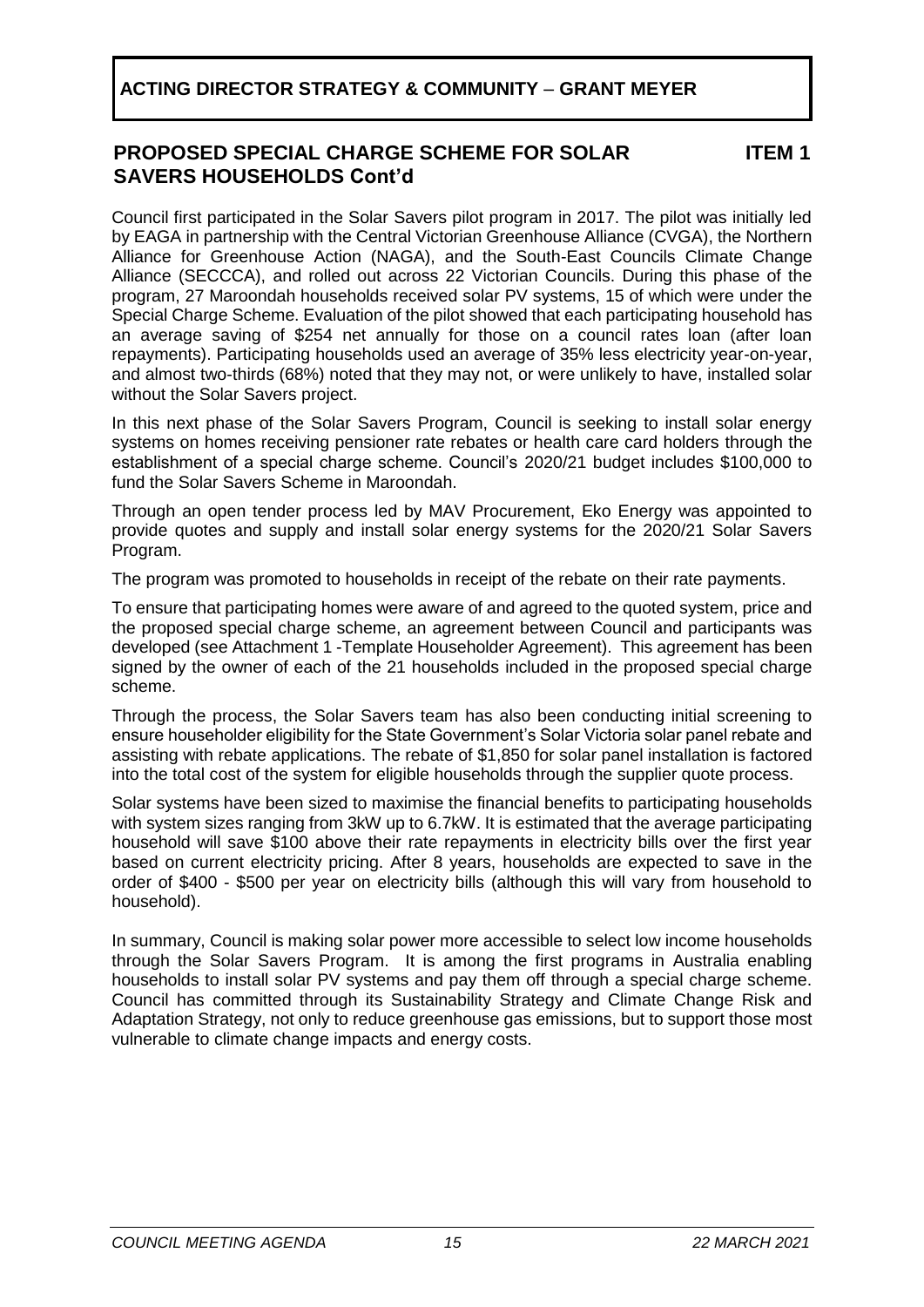### **PROPOSED SPECIAL CHARGE SCHEME FOR SOLAR SAVERS HOUSEHOLDS Cont'd**

**ITEM 1**

#### **ISSUE / DISCUSSION**

Under Section 163 of the Local Government Act 1989 (Act), Council is empowered to declare a special charge for the purposes of defraying any expenses in relation to the performance of a function or the exercise of a power of [Council,](http://www.austlii.edu.au/au/legis/vic/consol_act/lga1989182/s3.html#council) if [Council](http://www.austlii.edu.au/au/legis/vic/consol_act/lga1989182/s3.html#council) considers that the performance of the function or the exercise of the power is, or will be, of special benefit to the [persons](http://www.austlii.edu.au/au/legis/vic/consol_act/lga1989182/s3.html#person) required to pay the special rate or special charge.

In this case, the installation of solar energy systems on properties as part of the Solar Savers scheme arises out of Council's functions of advocating and promoting proposals which are in the best interests of the community and ensuring the peace, order and good government of Council's municipal district and promoting the social, economic and environmental viability and sustainability of the [municipal district](http://www.austlii.edu.au/au/legis/vic/consol_act/lga1989182/s3.html#municipal_district).

The residential properties included in the proposed scheme have nominated to participate and have signed a Householder Agreement with Council based on the quoted cost of the provision of a solar energy system at their property. The Householder Agreement includes the overall cost and rate repayments that would be paid by the property should the scheme be approved.

The total cost of the works is calculated at \$95,019.80 of which property owners will contribute the entirety over an eight (8) year period.

In September 2004, the Minister for Local Government issued a guideline for the preparation of special charge schemes. The guideline specifically deals with the calculation of the maximum total amount that a council may levy as a special charge.

The quideline requires that Council identify the following:

- A. Purpose of the works
- B. Ensure coherence
- C. Calculate total cost
- D. Identify special beneficiaries
- E. Determine the properties to include
- F. Estimate total special benefits
- G. Estimate community benefits
- H. Calculate the benefit ratio
- I. Calculate the maximum total levy

#### **A. Purpose of the Works**

The purpose of the works is to supply and install solar energy systems on properties to reduce energy costs and encourage and increase the use of renewable energy in Maroondah.

#### **B. Ensure Coherence**

The proposed works have a natural coherence with the proposed beneficiaries, as the properties proposed to be included in the scheme are receiving solar energy systems to the value of their participation.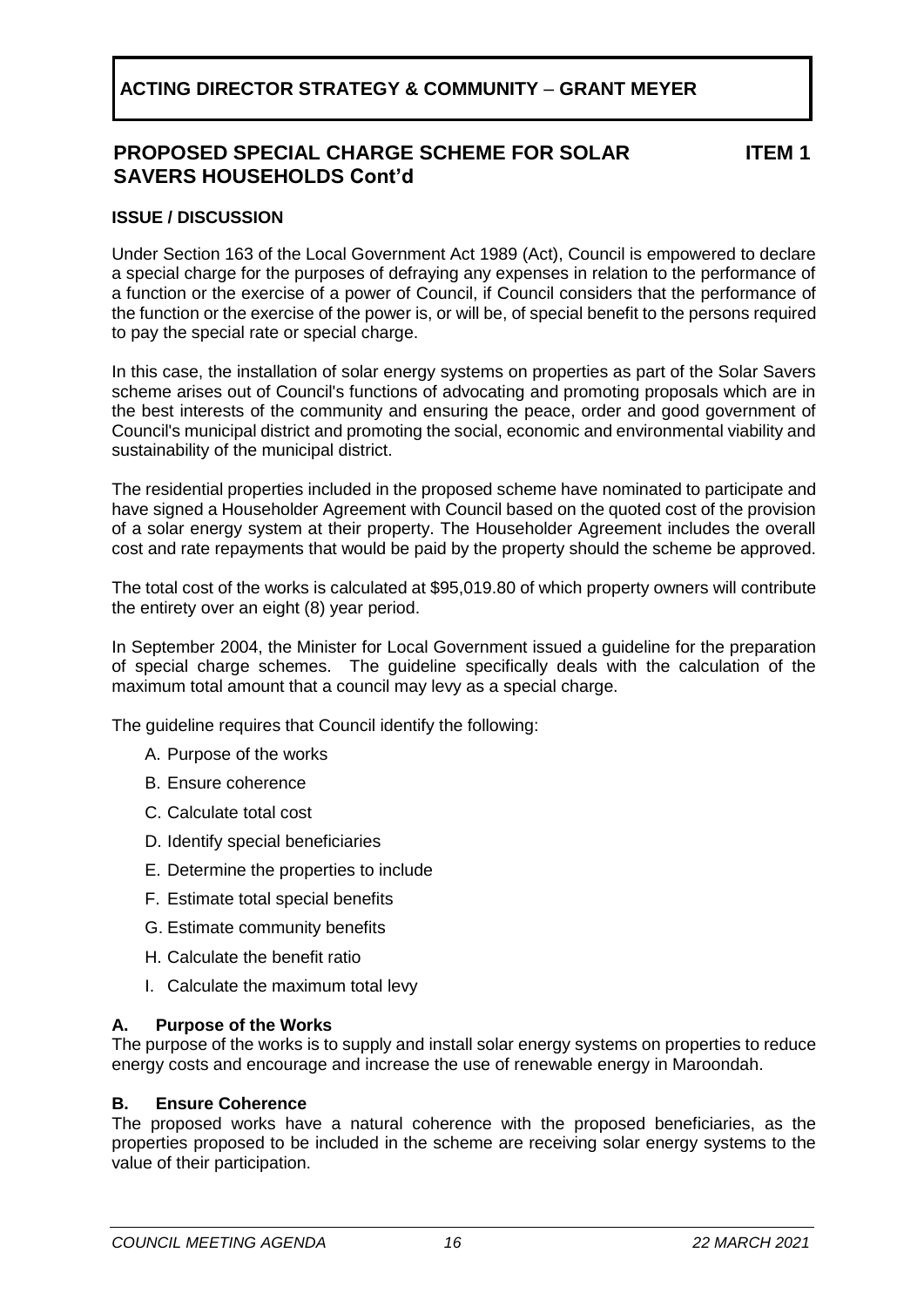### **PROPOSED SPECIAL CHARGE SCHEME FOR SOLAR SAVERS HOUSEHOLDS Cont'd**

**ITEM 1**

#### **C. Calculate the Total Cost**

The proposed solar system installation includes the following items:

- Assessment and administration costs
- Supply and installation of solar energy systems

For the purposes of Section 163(1) of the Act, the total cost of the works is calculated at \$95,019.80 based on signed quotations.

The expenses in the estimate of works are consistent with the allowable expenses listed in section 163(6) of the Act.

#### **D. Identify the Special Beneficiaries**

Council is required to identify those properties that would receive a special benefit from the proposed works. A special benefit is considered to be received by a property if the proposed works or services will provide a benefit that is additional to or greater than the benefit to other properties.

The Ministerial Guideline note that a special benefit is considered to exist if it could reasonably be expected to benefit the owners or occupiers of the property. It is not necessary for the benefit to be actually used by the particular owners or occupiers of a specified property at a particular time in order for a special benefit to be attributed to the property.

Property owners participating in the Solar Savers Scheme are considered to receive special benefit from the proposed supply and installation of solar PV systems by means of:

- Reduced energy costs over the life of the solar PV system
- Ownership of the solar PV system after the special rate repayments are paid in full
- Increased property value

The proposed properties taking part in the scheme, the owners of which have signed a Householder Agreement with Council to participate in the scheme, are listed in Attachment 2.

#### **E. Determine the Properties to Include**

Once the properties that receive special benefit are identified, Council must decide which properties to include in the scheme. If a property will receive a special benefit but is not included in the scheme, the calculation of the benefit ratio will result in Council paying the share of costs related to the special benefits for that property.

It is accepted that only those properties at which the solar energy systems are installed will receive a special benefit from the scheme. Accordingly, it is proposed to include only those residential properties whose owners have signed Householder Agreements in the scheme. Council will not, then, be required to pay a share of costs related to special benefits for any property that is not included in the scheme.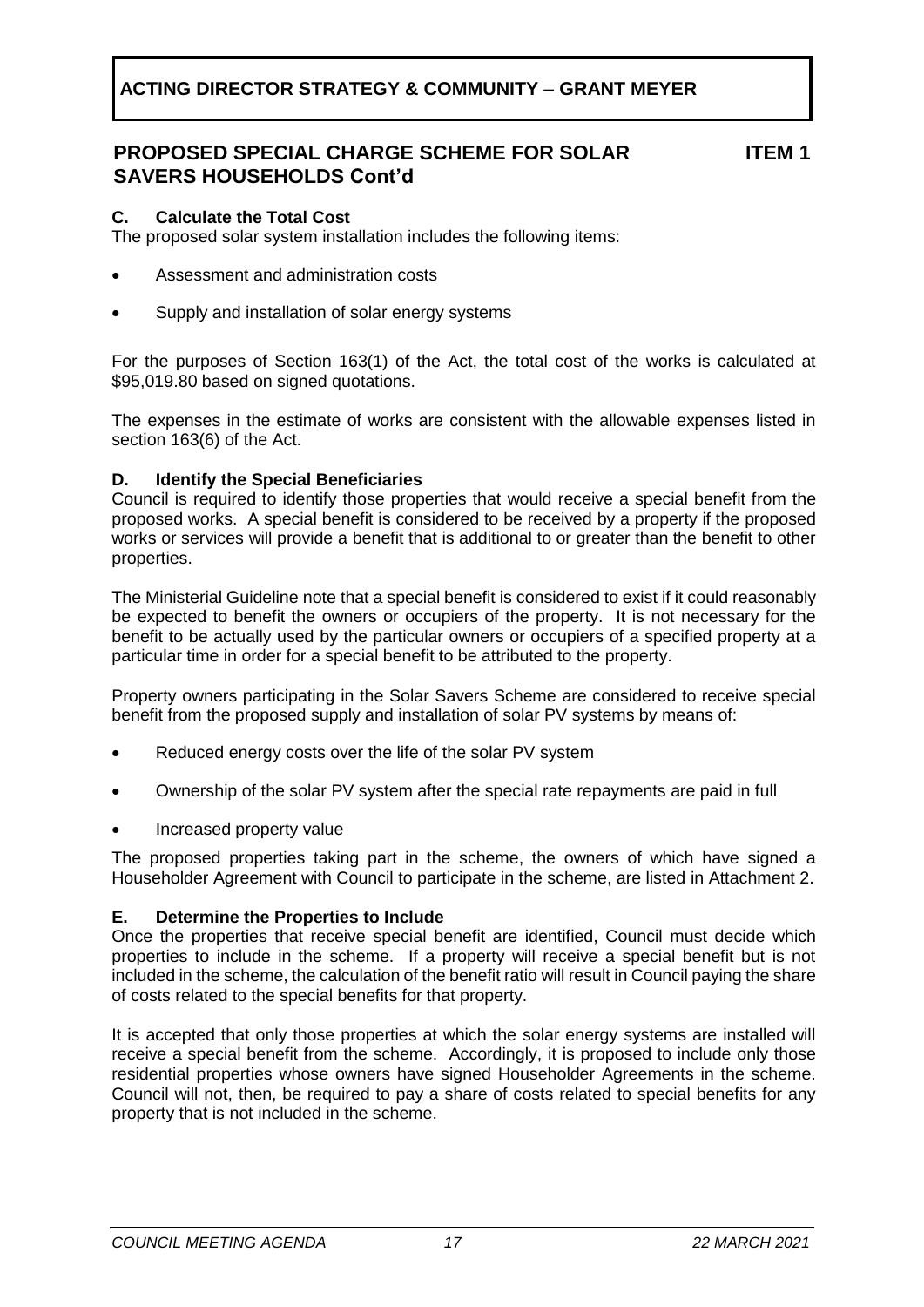### **PROPOSED SPECIAL CHARGE SCHEME FOR SOLAR SAVERS HOUSEHOLDS Cont'd**

**ITEM 1**

### **F. Estimate Total Special Benefits**

As per the Ministerial Guideline for Special Rates and Charges, total special benefits are defined according to the formula below:

### $TSB = TSB$ <sub>(in)</sub> +  $TSB$ <sub>(out)</sub>

- **TSB** is the estimated total special benefit for all properties that have been identified to receive a special benefit
- **TSB**<sub>(in)</sub> is the estimated total special benefit for those properties that are included in the scheme
- **TSB(out)** is the estimated total special benefit for those properties with an identified special benefit that are not included in the scheme

For the purposes of the proposed scheme, total special benefits have been calculated as follows:

- **TSB(in)** The estimated total special benefit is based on the quoted cost of the solar PV system to be installed (which has been included in the Householder Agreement signed by the property owner). It is expected that the benefit in reduced energy costs will exceed this special benefit.
- **TSB(out)** This is not applicable as all participating properties are included.

### **G. Estimate Community Benefits**

Whilst the reduction of energy use, greenhouse emissions and increase of renewable energy is considered a community benefit there are no direct quantifiable costs.

**TCB** – Total Community Benefit is assessed to be 0 benefit units.

### **H. Calculate the Benefit Ratio**

The benefit ratio is calculated as:

$$
R = \underline{\qquad \qquad TSB_{(in)}}
$$

$$
TSB_{(in)} + TSB_{(out)} + TCB
$$

Where:

$$
TSB_{(in)} = $95,019.80
$$
  
\n
$$
TSB_{(out)} = 0
$$
  
\n
$$
TCB = 0
$$

 $R = 1$ 

### **I. Calculate the Maximum Total Levy**

In order to calculate the maximum total levy **S**, the following formula is used:

$$
S = R \times C
$$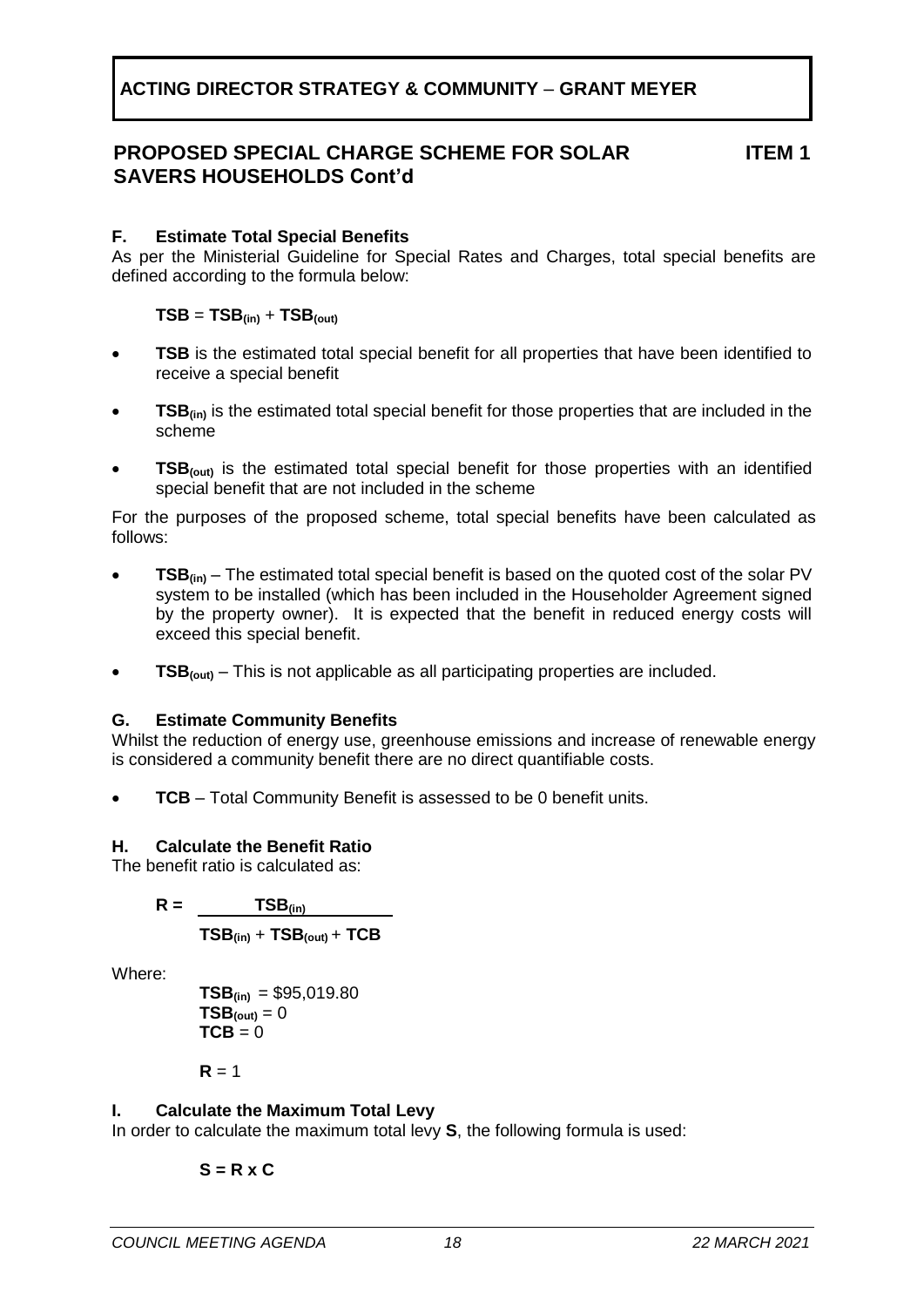### **PROPOSED SPECIAL CHARGE SCHEME FOR SOLAR SAVERS HOUSEHOLDS Cont'd**

**ITEM 1**

Where **R** is the benefit ratio and **C** is the cost of all works

Therefore **S** = 1\*\$95,019.80 = **\$95,019.80**.

Note there is no community benefit amount payable by Council.

#### **Apportionment of Costs**

Once the maximum levy amount has been calculated, it is necessary to establish an appropriate way to distribute these costs to all affected landowners.

As the properties have all received individual quotations based on the solar system and work required, it is proposed to apportion the costs based on these quotes. It is noted that the householders have been notified and signed agreements on the basis of these costs for the purpose of declaring this scheme.

It is proposed to distribute the costs as shown in Attachment 2 - Apportionment of costs.

#### **Statutory Process**

The Act requires Council to give public notice of its proposed declaration of the special charge and write to all people who will be liable to contribute. The proposed declaration of the special charge has been prepared in accordance with the Act.

Owners (or occupiers who would pay the rate as a condition of their lease) may object to the proposal within 28 days. If objections are received from more than fifty per cent of persons liable, Council will be prevented from making the declaration and the scheme cannot proceed.

#### **Disclosure of interest**

The *Local Government Act* 1989 requires members of Council staff and persons engaged under contract to provide advice to Council to disclose any direct or indirect interest in a matter to which the advice relates.

The author of the report, having made enquiries with relevant members of staff, reports that no disclosable interests have been raised in relation to this report.

#### **FINANCIAL / ECONOMIC ISSUES**

It is estimated that the average participating household will save \$100 above their rate repayments in electricity bills over the first year based on current electricity pricing. After 8 years households can save \$400 - \$500 per year. This represents potential funds that can be spent within the Maroondah community rather than on utility bills.

The project has been undertaken with, and administered by, the Solar Savers Program and the Eastern Alliance for Greenhouse Action.

Should the proposed special charge scheme proceed, Council will pay \$95,019.80 for the supply and installation of the solar PV systems on the properties listed.

In accordance with their respective Householder Agreements, property owners will pay for the cost of the solar energy system by equal installments apportioned over an 8-year period,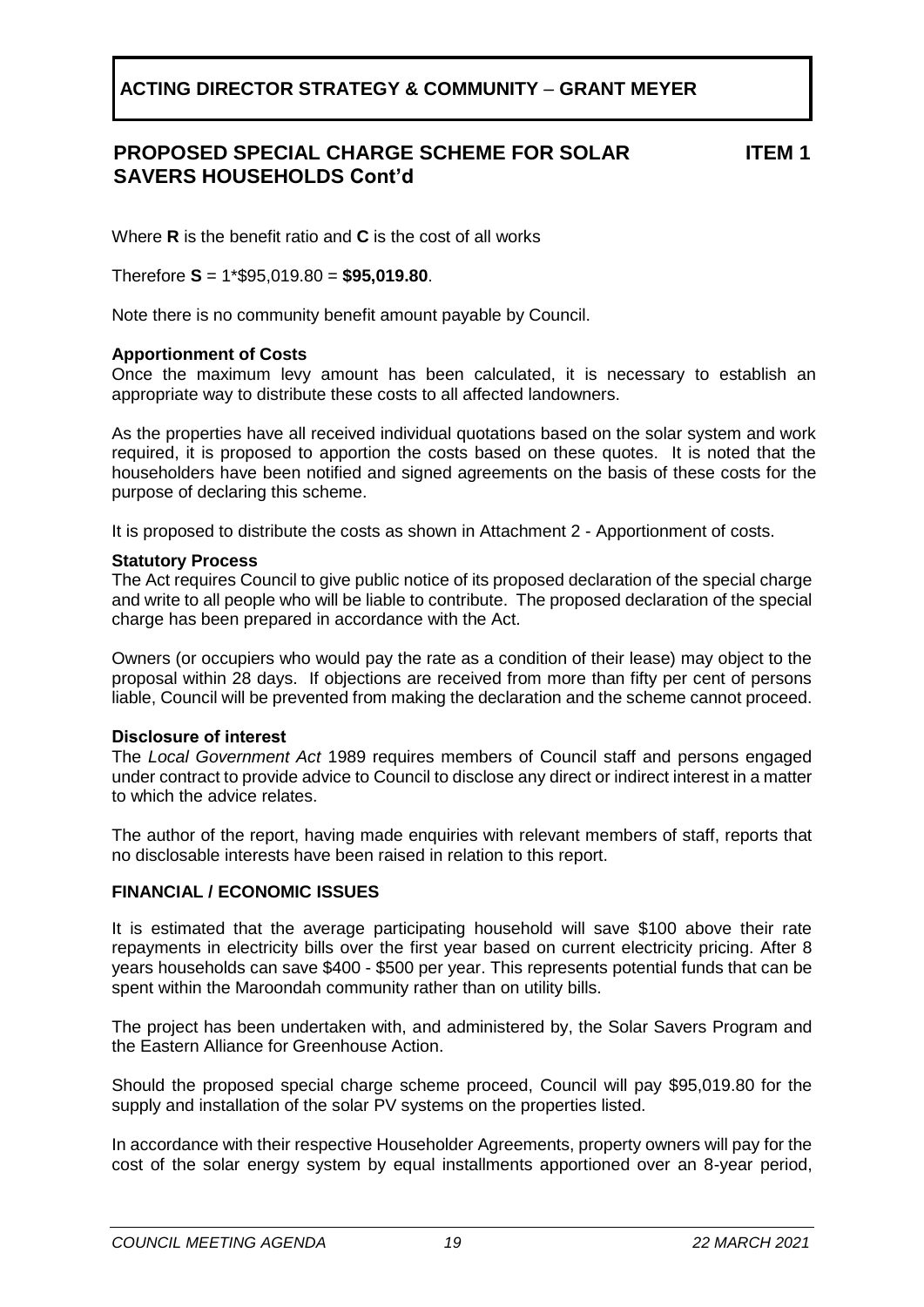#### **PROPOSED SPECIAL CHARGE SCHEME FOR SOLAR SAVERS HOUSEHOLDS Cont'd ITEM 1**

commencing from 31 August 2021. Council is expected to receive \$11,888.73 in special charge repayments annually for the scheme over the 8-year period.

Payments to Council by property owners for works via special charge schemes are GST exempt.

### **ENVIRONMENTAL / AMENITY ISSUES**

This project is consistent with Maroondah City Council's strategic direction. The adopted project aims include to:

- Assist low income households to save money, reduce emissions and stay cool in heatwaves
- Build capability and capacity within Victorian councils to use special rates charges to provide a stable underpinning finance model
- Catalyse private sector investment within a community sector traditionally viewed as high risk to investors
- Capture economies of scale and implementation efficiencies through a shared service delivery model
- Address market failures restricting low income and vulnerable households from installing solar systems.

### **SOCIAL / COMMUNITY ISSUES**

Council has committed through *Maroondah 2040* not only to reduce emissions, but to help build the resilience of the community to be able to respond to environmental threats and opportunities. This project was specifically aimed at low income households, who are more vulnerable to increasing energy costs.

### **COMMUNITY CONSULTATION**

The program was promoted on Council's website, on social media channels and through a targeted mailout to 800 households with pensioner cards. The mailout list was taken from newly listed pensioners since the Solar Savers pilot program in 2017. During the pilot program, 5,000 residents were offered the opportunity to participate in the program and those who may have missed out on the pilot were also contacted to see if they were interested in participating in this round.

30 homes have received home visits to provide quotations for the Solar Savers program. 21 participating households have all signed agreements to participate in the program based on quoted prices.

#### **CONCLUSION**

It is recommended that Council initiate the declaration of a special charge scheme for the purposes of defraying expenses from the provision of solar energy systems on residential properties participating in the Solar Savers Scheme.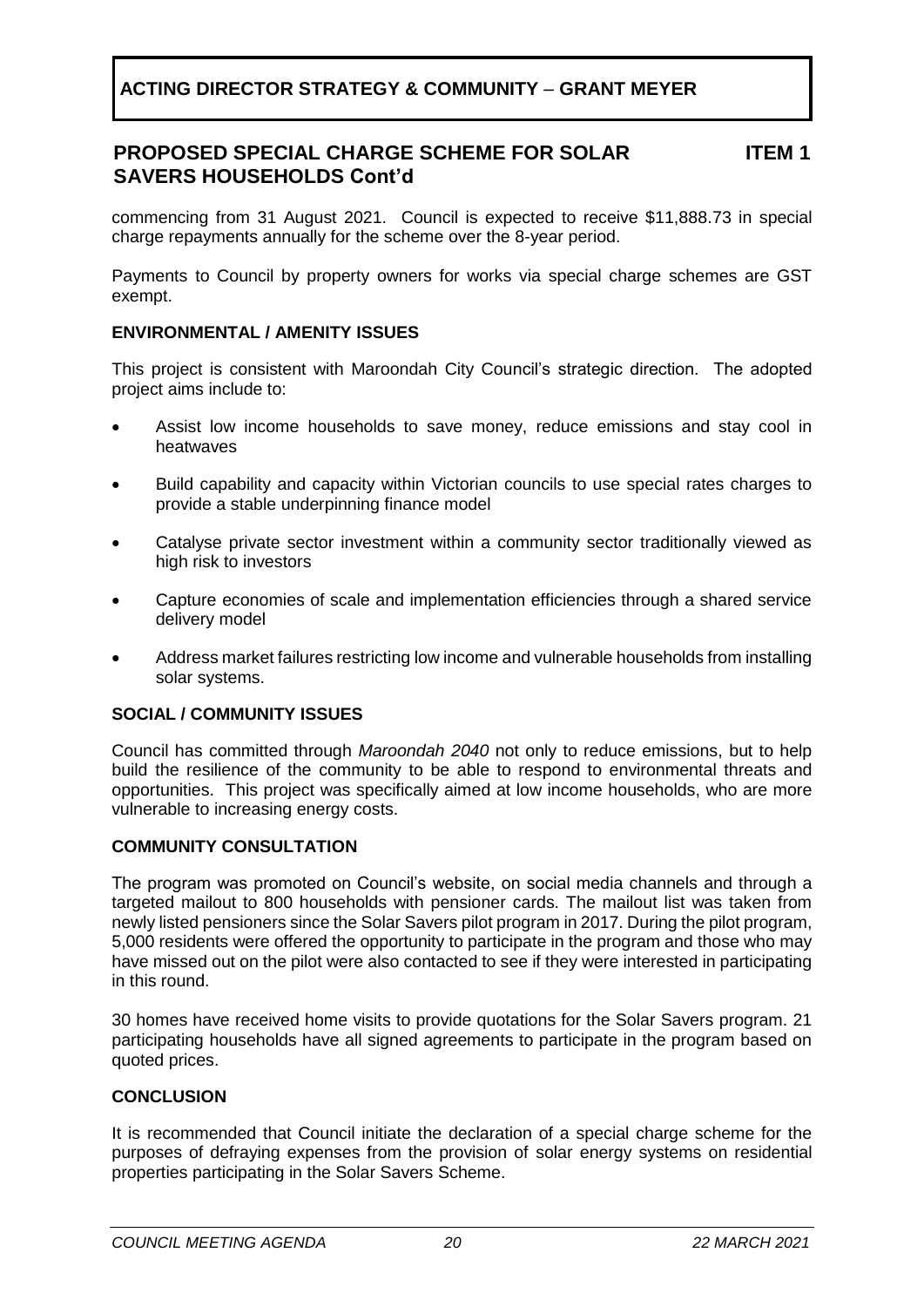#### **PROPOSED SPECIAL CHARGE SCHEME FOR SOLAR SAVERS HOUSEHOLDS Cont'd ITEM 1**

### **Future actions to enable the declaration of the Special Charge Scheme are as follows:**

- Public notice of proposed declaration in The Age
- Copies of the proposed declaration to property owners
- Copy of proposed declaration available for public inspection
- Copy of proposed declaration available on website
- Receipt of written submissions
- Hearing of submissions (if required)
- Report to Council to propose the charge

#### **ATTACHMENTS**

- 1. **2** Template Householder Agreement
- 2. **Apportionment of costs**

#### **CONFIDENTIALITY**

Not Applicable

#### **RECOMMENDATION**

#### **THAT COUNCIL**

- **1. GIVES NOTICE OF ITS INTENTION TO DECLARE A SPECIAL CHARGE IN ACCORDANCE WITH SECTION 163 OF THE** *LOCAL GOVERNMENT ACT* **1989 (ACT) AS FOLLOWS:** 
	- **i. A SPECIAL CHARGE IS DECLARED FOR THE PERIOD COMMENCING ON 31 AUGUST 2021, THE DAY ON WHICH COUNCIL ISSUES A NOTICE LEVYING PAYMENT OF THE SPECIAL RATE AND CONCLUDING ON THE TENTH ANNIVERSARY OF THAT DAY.**
	- **ii. THE SPECIAL CHARGE BE DECLARED FOR THE PURPOSE OF DEFRAYING ANY EXPENSE INCURRED BY COUNCIL IN RELATION TO THE PROVISION OF SOLAR ENERGY SYSTEMS ON RESIDENTIAL PROPERTIES PARTICIPATING IN THE SOLAR SAVERS SCHEME, WHICH PROJECT:**
		- − **COUNCIL CONSIDERS IS OR WILL BE A SPECIAL BENEFIT TO THOSE PERSONS REQUIRED TO PAY THE SPECIAL CHARGE (AND WHO ARE DESCRIBED IN SUCCEEDING PARTS OF THIS RESOLUTION); AND**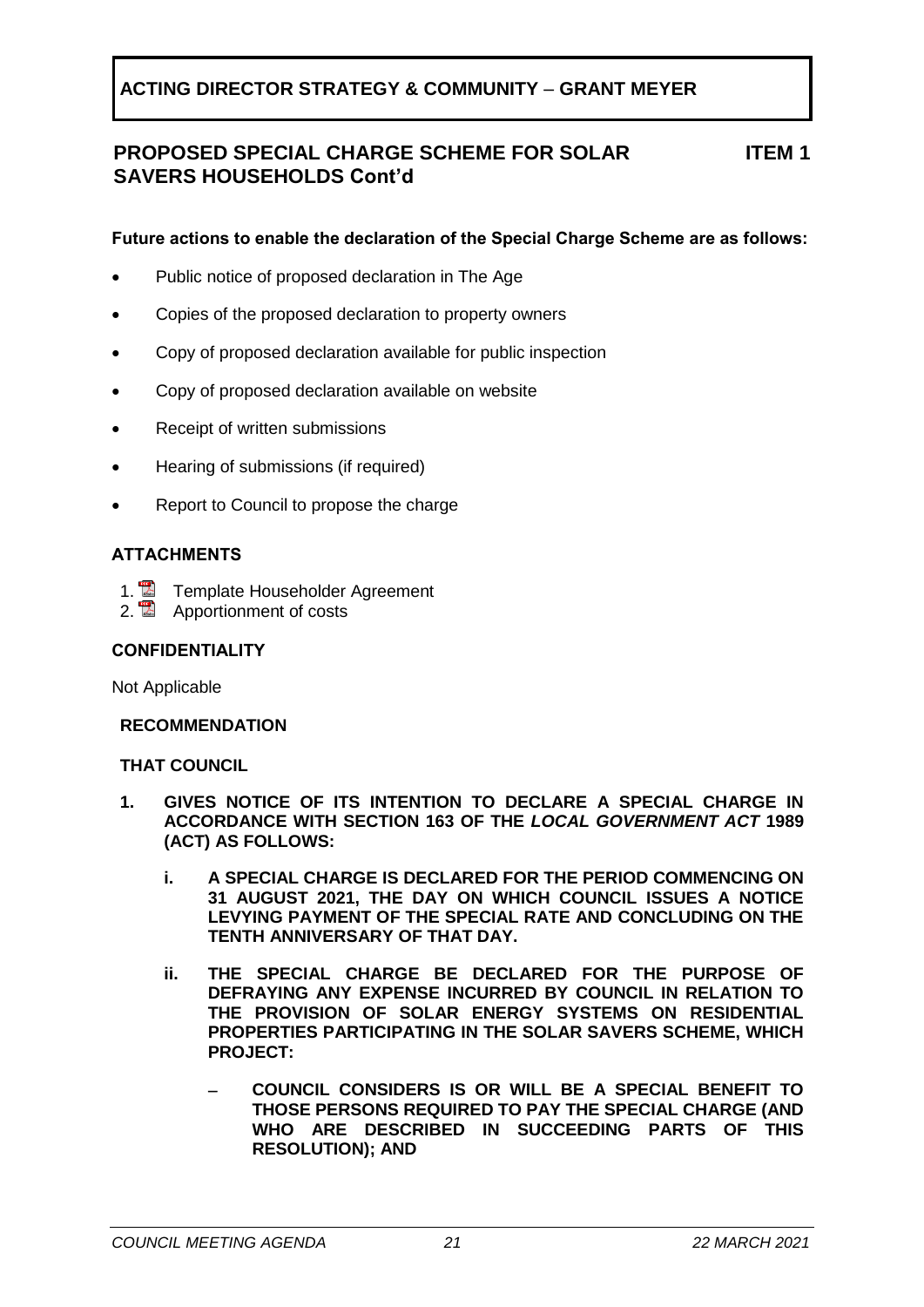### **PROPOSED SPECIAL CHARGE SCHEME FOR SOLAR SAVERS HOUSEHOLDS Cont'd**

**ITEM 1**

- − **ARISES OUT OF COUNCIL'S FUNCTIONS OF ADVOCATING AND PROMOTING PROPOSALS WHICH ARE IN THE BEST INTERESTS OF THE COMMUNITY AND ENSURING THE PEACE, ORDER AND GOOD GOVERNMENT OF COUNCIL'S MUNICIPAL DISTRICT.**
- **iii. THE TOTAL:**
	- − **COST OF PERFORMING THE FUNCTION DESCRIBED IN PARAGRAPH 1(II) OF THIS RESOLUTION BE RECORDED AS \$95,019.80; AND**
	- − **AMOUNT FOR THE SPECIAL CHARGE TO BE LEVIED BE RECORDED AS \$95,019.80, OR SUCH OTHER AMOUNT AS IS LAWFULLY LEVIED AS A CONSEQUENCE OF THIS RESOLUTION.**
- **iv. THE SPECIAL CHARGE BE DECLARED IN RELATION TO ALL RATEABLE LAND DESCRIBED IN THE TABLE INCLUDED AS ATTACHMENT B TO THIS REPORT, IN THE AMOUNT SPECIFIED IN THE TABLE AS APPLYING TO EACH PIECE OF RATEABLE LAND.**
- **v. THE FOLLOWING BE SPECIFIED AS THE CRITERIA WHICH FORM THE BASIS OF THE SPECIAL CHARGE SO DECLARED:**
	- − **OWNERSHIP OF ANY LAND DESCRIBED IN PARAGRAPH 1(IV) OF THIS RESOLUTION.**
- **vi. THE FOLLOWING BE SPECIFIED AS THE MANNER IN WHICH THE SPECIAL CHARGE SO DECLARED WILL BE ASSESSED AND LEVIED:**
	- − **A SPECIAL CHARGE CALCULATED BY REFERENCE TO THE SIZE OF THE SOLAR ENERGY SYSTEM BEING INSTALLED AND THE PARTICULAR COSTS OF INSTALLATION AT EACH PROPERTY PARTICIPATING IN THE SOLAR SAVERS SCHEME, IN RESPECT OF WHICH A HOUSEHOLDER AGREEMENT HAS BEEN EXECUTED, TOTALLING \$95,019.80, BEING THE TOTAL COST OF THE SCHEME TO COUNCIL;**
	- − **TO BE LEVIED EACH YEAR FOR A PERIOD OF 8 YEARS.**
- **vii. HAVING REGARD TO THE PRECEDING PARAGRAPHS OF THIS RESOLUTION AND SUBJECT TO SECTION 166(1) OF THE ACT, IT BE RECORDED THAT THE OWNERS OF THE LAND DESCRIBED IN PARAGRAPH 1(IV) OF THIS RESOLUTION WILL, SUBJECT TO A FURTHER RESOLUTION OF COUNCIL, PAY THE SPECIAL CHARGE IN THE AMOUNT SET OUT IN PARAGRAPH 1(VI) OF THIS RESOLUTION IN THE FOLLOWING MANNER:**
	- − **PAYMENT ANNUALLY BY A LUMP SUM ON OR BEFORE ONE MONTH FOLLOWING THE ISSUE BY COUNCIL OF A NOTICE LEVYING PAYMENT UNDER SECTION 163(4) OF THE ACT; OR**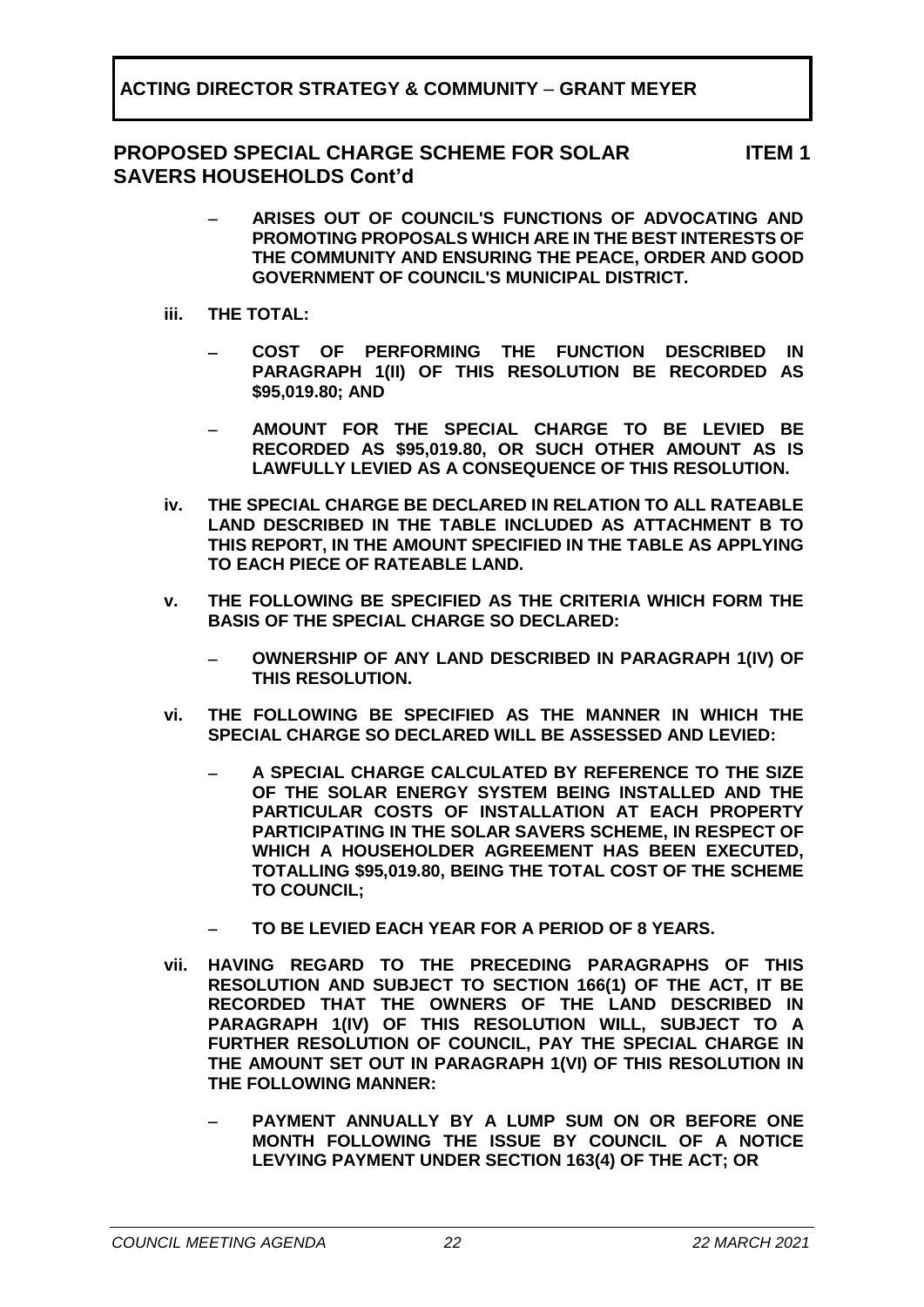### **PROPOSED SPECIAL CHARGE SCHEME FOR SOLAR SAVERS HOUSEHOLDS Cont'd**

**ITEM 1**

− **PAYMENT ANNUALLY BY FOUR INSTALMENTS TO BE PAID BY THE DATES WHICH ARE FIXED BY COUNCIL IN A NOTICE LEVYING PAYMENT UNDER SECTION 163(4) OF THE ACT.**

**CONSIDERS THAT THERE WILL BE A SPECIAL BENEFIT TO THE PERSONS REQUIRED TO PAY THE SPECIAL CHARGE BECAUSE THERE WILL BE A BENEFIT TO THOSE PERSONS THAT IS OVER AND ABOVE, OR GREATER THAN, THE BENEFIT THAT IS AVAILABLE TO PERSONS WHO ARE NOT SUBJECT TO THE PROPOSED SPECIAL CHARGE, AS A RESULT OF THE EXPENDITURE PROPOSED BY THE SPECIAL CHARGE, IN THAT THE PROPERTIES WILL HAVE THE BENEFIT OF A SOLAR ENERGY SYSTEM BEING INSTALLED.**

- **2. FOR THE PURPOSES OF HAVING DETERMINED THE TOTAL AMOUNT OF THE SPECIAL CHARGE TO BE LEVIED:**
	- **i. CONSIDERS AND FORMALLY RECORDS THAT ONLY THOSE RATEABLE PROPERTIES INCLUDED IN THE SOLAR SAVER SCHEME AS PROPOSED WILL DERIVE A SPECIAL BENEFIT FROM THE IMPOSITION OF THE SPECIAL CHARGE, AND THERE ARE NO COMMUNITY BENEFITS TO BE PAID BY COUNCIL; AND**
	- **ii. FORMALLY DETERMINES FOR THE PURPOSES OF SECTION 163(2)(A), (2A) AND (2B) OF THE ACT THAT THE ESTIMATED PROPORTION OF THE TOTAL BENEFITS OF THE SPECIAL CHARGE TO WHICH THE PERFORMANCE OF THE FUNCTION OR THE EXERCISE OF THE POWER RELATES (INCLUDING ALL SPECIAL BENEFITS AND COMMUNITY BENEFITS) THAT WILL ACCRUE AS SPECIAL BENEFITS TO THE PERSONS WHO ARE LIABLE TO PAY THE SPECIAL CHARGE IS 100%.**
- **3. GIVES PUBLIC NOTICE IN THE AGE NEWSPAPER OF COUNCIL'S INTENTION TO DECLARE, AT ITS ORDINARY MEETING TO BE HELD ON 26 APRIL 2021, THE SPECIAL CHARGE IN THE FORM SET OUT ABOVE.**
- **4. DETERMINES THAT SEPARATE LETTERS, ENCLOSING A COPY OF THIS RESOLUTION, ATTACHMENT C TO THIS REPORT AND THE PUBLIC NOTICE REFERRED TO IN PARAGRAPH 4 OF THIS RESOLUTION, ARE TO BE SENT TO THE OWNERS OF THE PROPERTIES INCLUDED IN THE SCHEME, ADVISING OF COUNCIL'S INTENTION TO LEVY THE SPECIAL CHARGE, THE AMOUNT FOR WHICH THE PROPERTY OWNER WILL BE LIABLE, THE BASIS OF CALCULATION OF THE SPECIAL CHARGE, AND NOTIFICATION THAT SUBMISSIONS AND/OR OBJECTIONS IN RELATION TO THE PROPOSAL WILL BE CONSIDERED BY COUNCIL IN ACCORDANCE WITH SECTIONS 163A, 163B AND 223 OF THE ACT.**
- **5. CONVENES A COMMITTEE FOR THE PURPOSES OF HEARING OF SUBMISSIONS, AT A DATE AND TIME TO BE FIXED, TO HEAR PERSONS WHO, IN THEIR WRITTEN SUBMISSIONS MADE UNDER SECTION 223 OF THE ACT, ADVISE THAT THEY WISH TO APPEAR IN PERSON, OR TO BE REPRESENTED**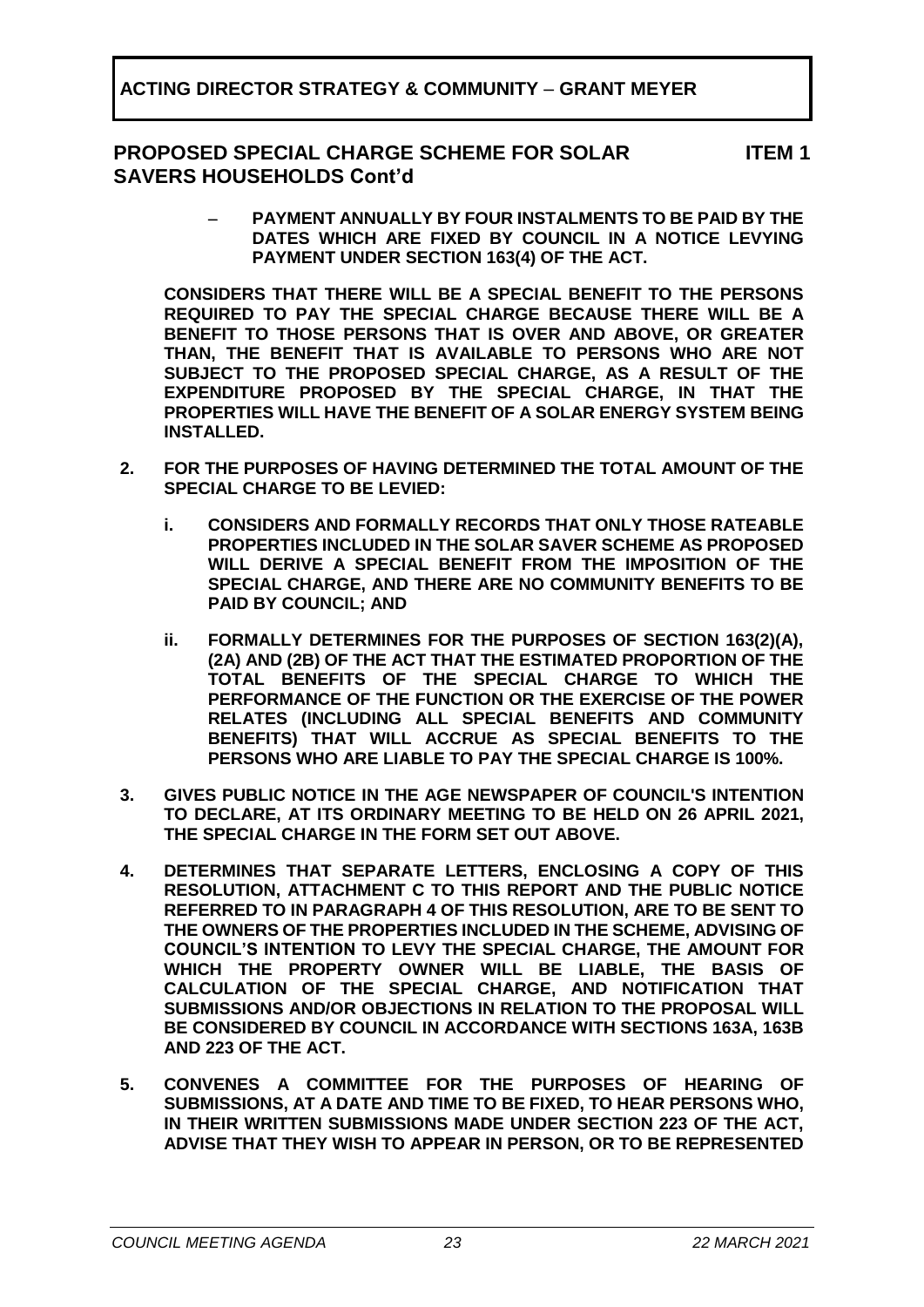#### **PROPOSED SPECIAL CHARGE SCHEME FOR SOLAR SAVERS HOUSEHOLDS Cont'd ITEM 1**

**BY A PERSON SPECIFIED IN THE SUBMISSION, AT A MEETING IN SUPPORT OF THEIR SUBMISSION.**

**6. AUTHORISES THE CHIEF EXECUTIVE OFFICER OR HIS DELEGATE TO CARRY OUT ANY AND ALL OTHER ADMINISTRATIVE PROCEDURES NECESSARY TO ENABLE COUNCIL TO CARRY OUT ITS FUNCTIONS UNDER SECTIONS 163A, 163(1A), (1B) AND (1C), 163B AND 223 OF THE ACT**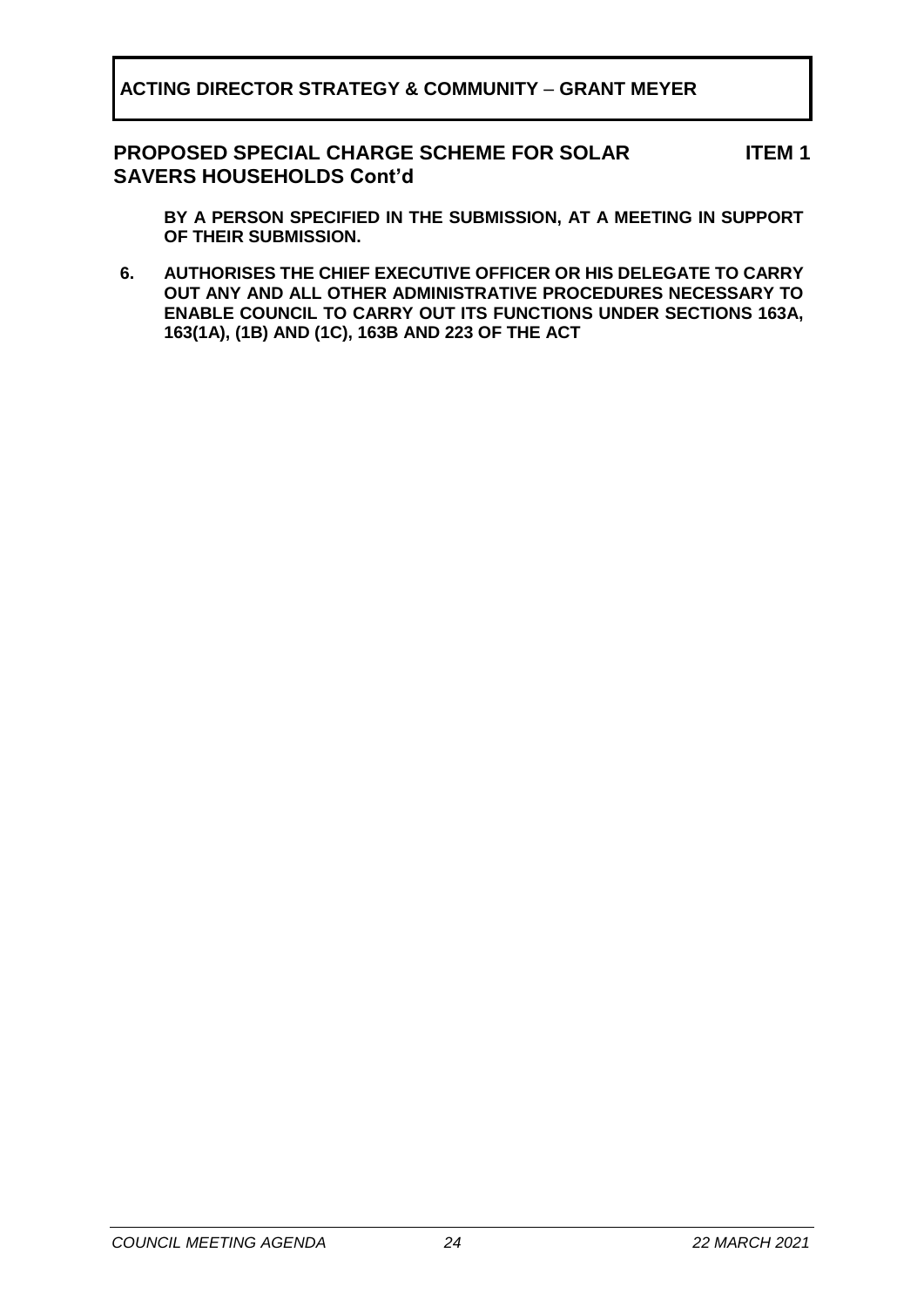#### **MAROONDAH HEALTH & WELLBEING PLAN - YEAR 3 REPORT ITEM 2**

### <span id="page-24-0"></span>**PURPOSE**

To present the *Maroondah Health and Wellbeing Plan 2017-2021 - Year 3 Report* to highlight progress made towards the implementation of actions from this Plan.

#### **STRATEGIC / POLICY ISSUES**

The following directions contained in Maroondah 2040: Our Future Together and the Council Plan 2017-2021 (Year 3: 2019-2020) provide the strategic framework that underpins the purpose of this report.

Outcome Area: A Safe Healthy and Active Community

Our Vision: In 2040, Maroondah will be a safe, healthy and active community where all people have the opportunity to experience enhanced levels of social, emotional and physical wellbeing.

In 2040, Maroondah will be an inclusive and equitable community where all people are valued, supported and socially connected, and diversity is embraced and celebrated.

#### Key Directions 2019 – 2020:

- 1.1 Work in partnership to address community safety and implement initiatives aimed at improving the actual and perceived safety of the community
- 1.3 Promote and facilitate safer cultures relating to alcohol, tobacco and other drugs
- 1.4 Advocate and work in partnership on initiatives to minimise gambling related harm
- 1.5 Advocate and support initiatives for the prevention of violence against women, children, seniors and vulnerable community members
- 1.6 Promote the health and wellbeing of the community through accessible and affordable initiatives and services that respond to community needs
- 1.8 Work in partnership to address and promote awareness of mental health and embrace a prevention focus that builds the resilience of the community
- 1.12 Work in partnership with local communities to enhance food security and healthy eating
- 1.14 Work in partnership to increase opportunities and create welcoming, supportive and accessible environments for all community
- 7.1 Support people of all ages, abilities and backgrounds to be connected, valued and empowered within their local community through accessible and inclusive services, programming and facilities
- 7.4 Advocate and promote the diverse provision of safe and affordable housing options in accessible locations to suit a range of lifestyle and life-stage requirements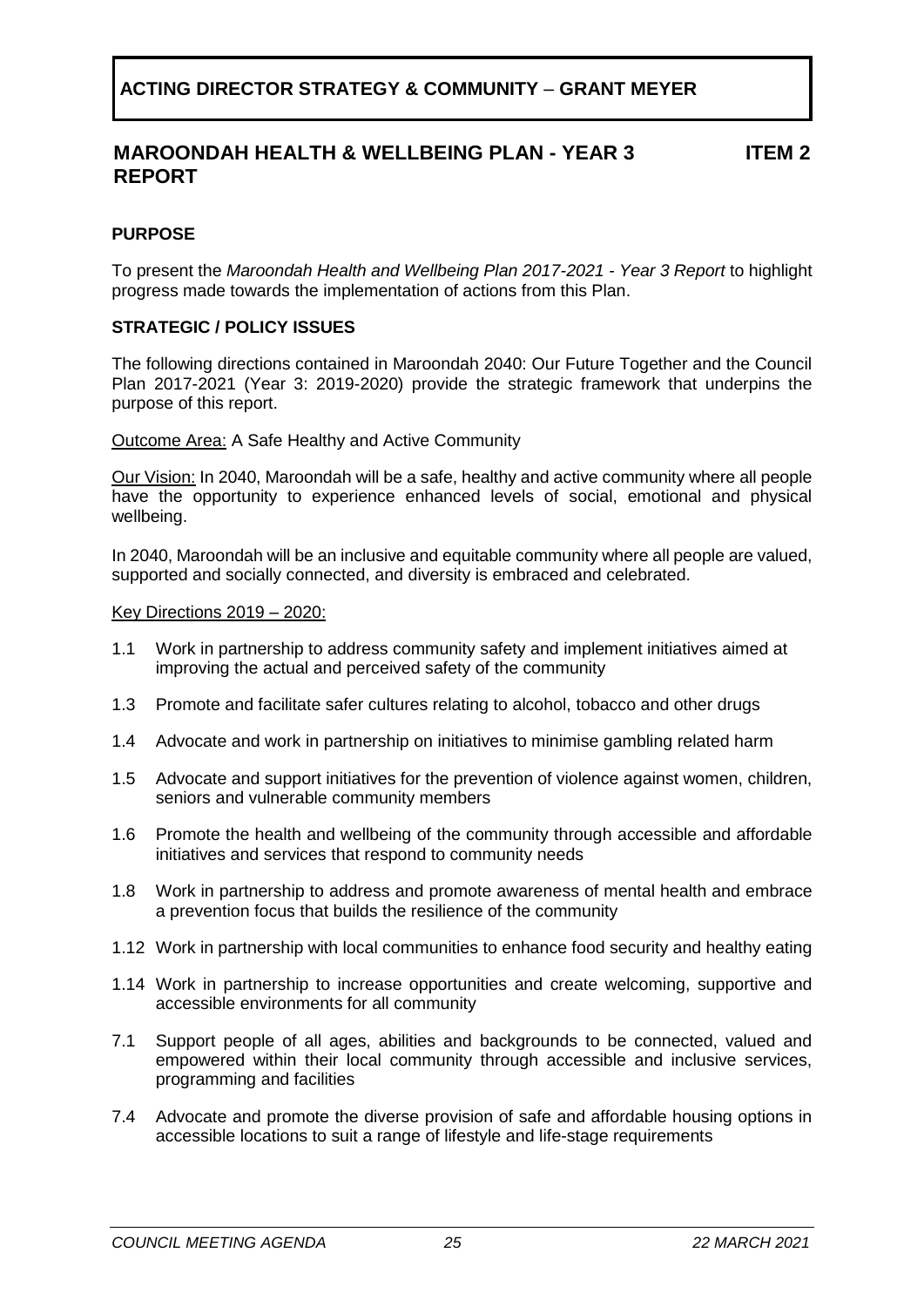#### **MAROONDAH HEALTH & WELLBEING PLAN - YEAR 3 REPORT Cont'd ITEM 2**

- 7.6 Support community members to age in place, live in accessible neighbourhoods and remain socially connected
- 7.11 Support and celebrate the unique cultural diversity, heritage and languages of communities in Maroondah
- 7.12 Acknowledge, recognise, value and support our indigenous heritage, culture and communities

Priority Action 2019 - 2020:

Not Applicable

#### **BACKGROUND**

The Maroondah Health and Wellbeing Plan 2017-2021 is one of Council's key strategic documents that plays an important role in delivering on health and wellbeing outcomes identified in the Maroondah 2040 Community Vision.

The actions contained within the Maroondah Health and Wellbeing Plan 2017-2021 have been captured across five outcome areas:

- 1. Healthy and well,
- 2. Safe and secure,
- 3. Capacity to participate,
- 4. Connected to culture and community, and
- 5. Liveable.

The Maroondah Health and Wellbeing Plan 2017-2021 is a statutory plan that is prepared in accordance with the requirements set out in the *Public Health and Wellbeing Act 2008*. This Act requires Council to prepare a community health and wellbeing plan every four years, within twelve months of a general Council election.

#### **ISSUE / DISCUSSION**

The Maroondah Health and Wellbeing Plan 2017-2021 - Year 3 Report has been developed to report to the community on the third year of the Plan. The Report shows a broad range of actions have been successfully implemented or commenced. Subsequent reports on the implementation of the Plan will occur on an annual basis.

The Year 3 Report highlights a range of projects from across Council, including:

- Delivery of the COVID-19 Community Grants Program.
- Working in partnership to deliver a successful community forum aimed at raising awareness of suicide prevention.
- Delivering an Appreciative Inquiry Workshop in partnership with Communities of Wellbeing Inc to explore local health and wellbeing priorities.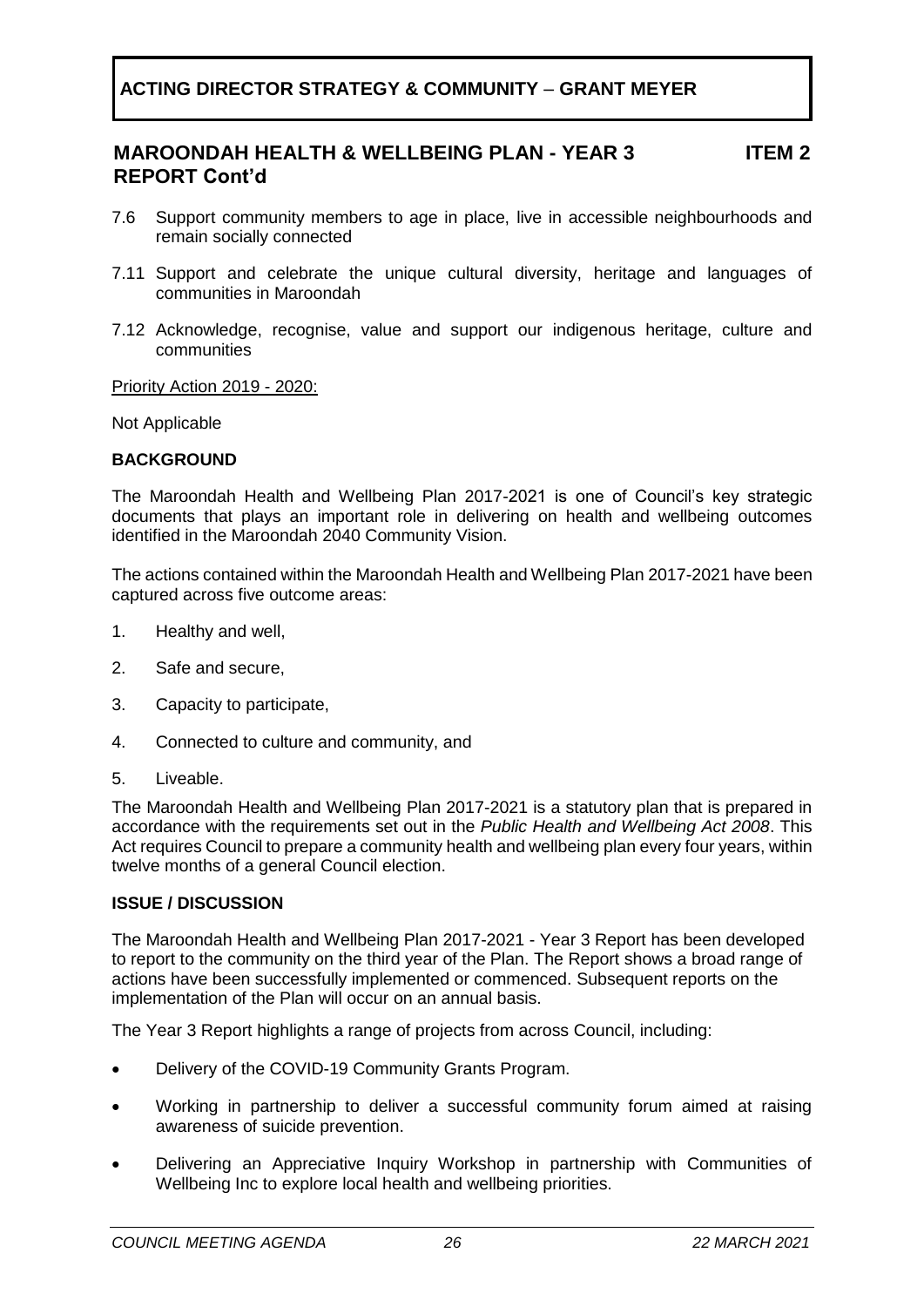#### **MAROONDAH HEALTH & WELLBEING PLAN - YEAR 3 REPORT Cont'd ITEM 2**

- Development of a new walking netball program.
- Adoption of Council's Equally Active Policy that aims to increase female participation in sports.
- Launching the Bayswater Business Precinct Connect online platform.
- Implementing Council's Be Kind Maroondah Campaign to promote social inclusion and mental wellbeing during the COVID-19 pandemic.
- Supporting vulnerable residents through the Maroondah Emergency Relief Network during the COVID-19 pandemic.
- Implementing a range of arts and cultural programs in partnership with the Maroondah Arts Advisory Committee and Mullum Mullum Indigenous Gathering Place.

#### **FINANCIAL / ECONOMIC ISSUES**

Not Applicable

#### **ENVIRONMENTAL / AMENITY ISSUES**

Not Applicable

#### **SOCIAL / COMMUNITY ISSUES**

The initiatives in the Maroondah Health and Wellbeing Plan 2017-2021 strive to improve health and wellbeing for all Maroondah residents. A range of social issues are addressed in the Plan and are reflected in the Report. These social issues include (but are not limited to): alcohol, tobacco and gambling prevention, prevention of violence against women, promoting inclusion, diversity and accessibility, social and affordable housing, as well as physical and mental health.

#### **COMMUNITY CONSULTATION**

A comprehensive consultation program was undertaken to inform development of the Maroondah Health and Wellbeing Plan 2017-2021. This included extensive consultation with the Maroondah Partners in Community Health Wellbeing Committee.

Priorities within the Plan are adjusted in line with feedback received from the Maroondah community throughout the four-year term of the Plan. Over the past 12 months, this has included community needs identified in response to the COVID-19 pandemic.

By way of this Year 3 Report, Council will report to the Maroondah community and its partners on the implementation of the second year of the Maroondah Health and Wellbeing Plan 2017- 2021. This Report will also be made available on Council's website.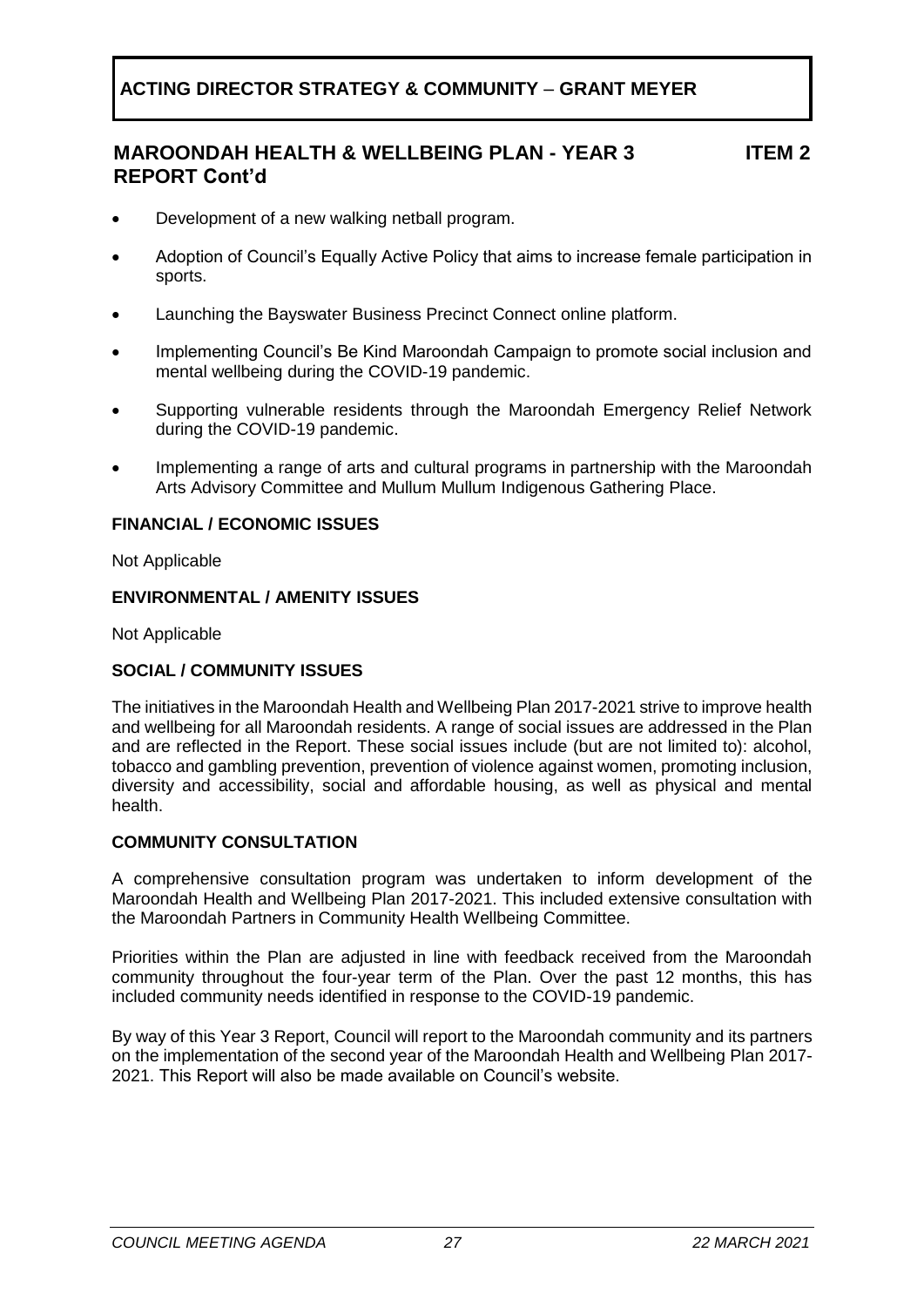#### **MAROONDAH HEALTH & WELLBEING PLAN - YEAR 3 REPORT Cont'd ITEM 2**

### **CONCLUSION**

The attached report identifies that a broad range of year three actions within the Maroondah Health and Wellbeing Plan 2017-2021 have been successfully implemented, including additional activities in response to community needs arising from the COVID-19 pandemic.

#### **ATTACHMENTS**

1. **Maroondah Health and Wellbeing Plan 2017-2021 - Year 3 Report** 

#### **CONFIDENTIALITY**

Not Applicable

#### **RECOMMENDATION**

**THAT COUNCIL NOTES PROGRESS MADE IN IMPLEMENTING YEAR 3 ACTIONS FROM THE MAROONDAH HEALTH AND WELLBEING PLAN 2017-2021**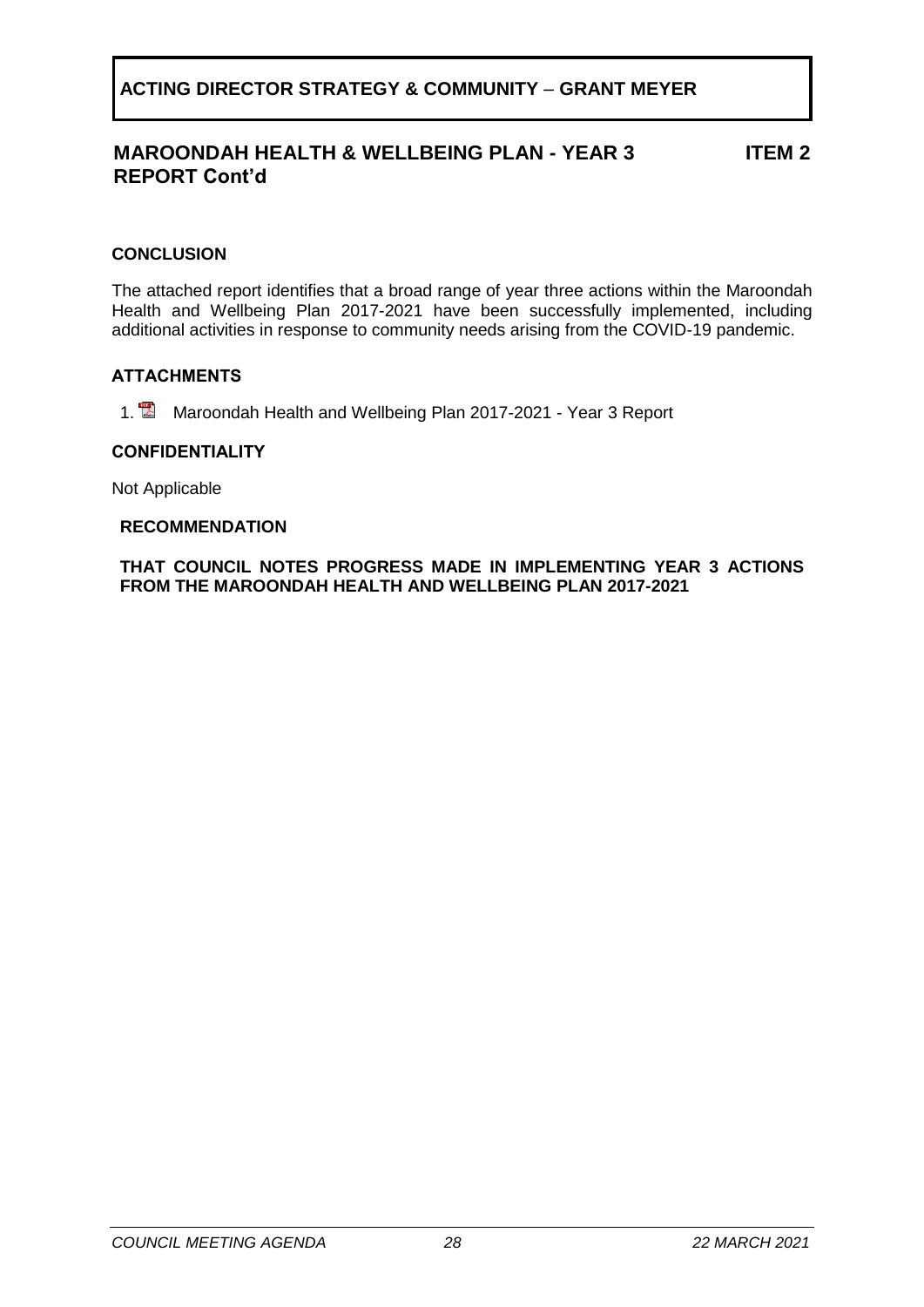### **BEDFORD PARK COMMUNITY GARDEN ITEM 3**

#### <span id="page-28-0"></span>**PURPOSE**

To confirm a deed of variation of a Lease Agreement between Maroondah City Council and Central Ringwood Community Centre to enable the development of the Bedford Park Community Garden and to authorise the signing and sealing of relevant documentation.

#### **STRATEGIC / POLICY ISSUES**

The following directions contained in Maroondah 2040: Our Future Together and the Council Plan 2017-2021 (Year 4: 2020-2021) provide the strategic framework that underpins the purpose of this report.

Outcome Area:A clean, green and sustainable community

Our Vision:In 2040, Maroondah will be a resilient community committed to sustainable living, enhancing our natural environment, and providing leadership in responding to climate change.

Key Directions 2020 – 2021:

- 4.11 Work in partnership to promote a regionally-sourced healthy food system by encouraging thriving volunteer led community gardens and sustainably grown local produce
- 1.9 Promote community wellbeing by supporting and empowering local community groups, sporting clubs and special interest groups across Maroondah
- 7.1 Support people of all ages, abilities and backgrounds to be connected, valued and empowered within their local community through accessible and inclusive services, programming and facilities
- 2.11 Facilitate and encourage the provision of positive learning environments, life-long learning opportunities and employment pathways for all ages, abilities and backgrounds

Priority Action 2020-2021:

Not applicable

#### **BACKGROUND**

Central Ringwood Community Centre is a not-for-profit incorporated association that operates from a Council facility located in Bedford Park, Bedford Road, Ringwood.

In 2017, a formal proposal for a Community Garden at Bedford Park was submitted by Central Ringwood Community House to re-purpose public open space for a community garden.

Central Ringwood Community Centre and a series of community partners have subsequently advanced efforts to establish a community garden at the rear of the current facility premises. The garden is set to be formally operated by the Central Ringwood Community Centre, who would share maintenance responsibilities with Council.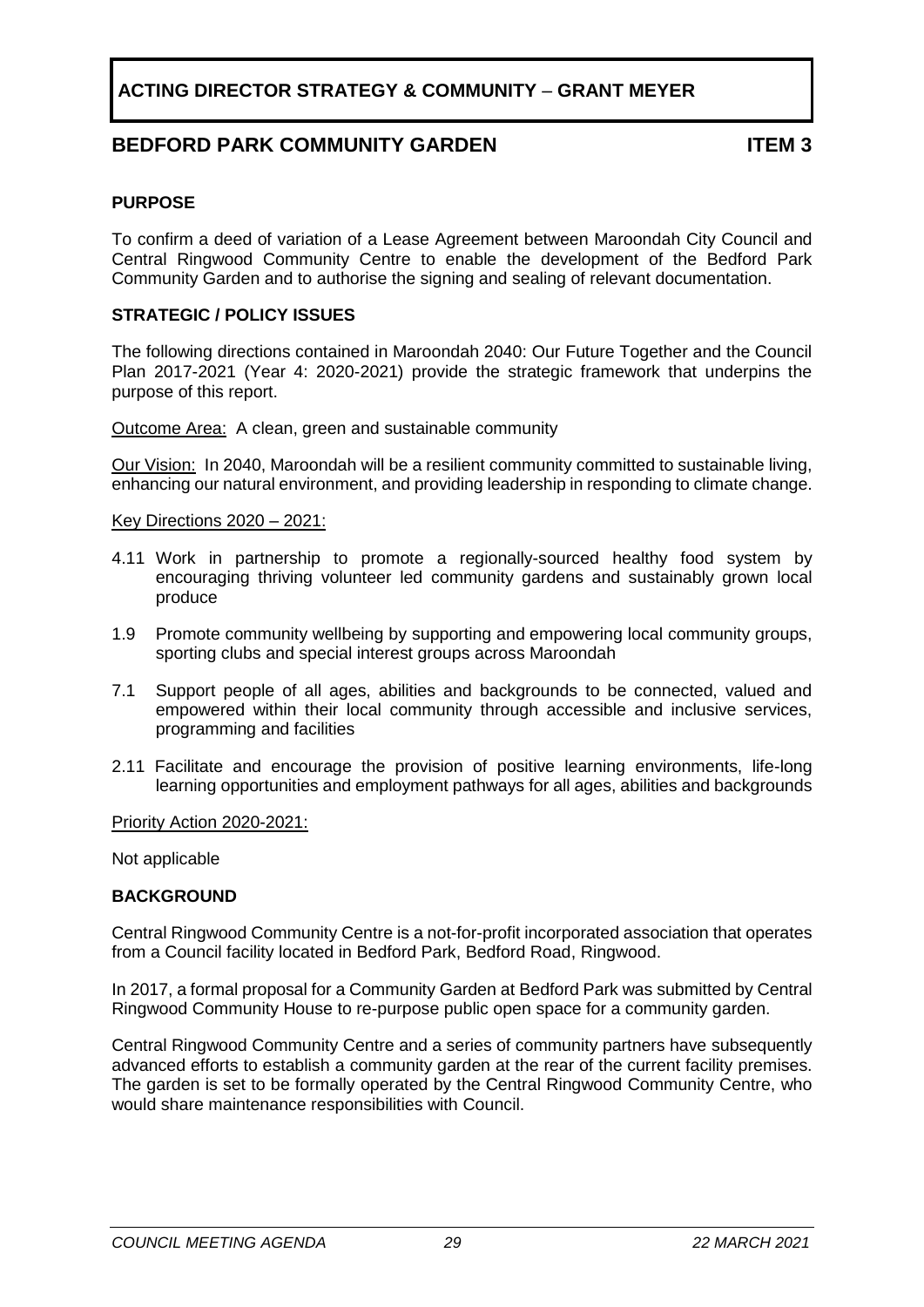### **BEDFORD PARK COMMUNITY GARDEN Cont'd ITEM 3**

The objectives of the community garden proposal as outlined by Central Ringwood Community Centre are as follows:

- A space to be used for social inclusion, social connection, sustainability education
- A space to be used to develop and enhance relationships with Transition Towns Maroondah, Ringwood Secondary College, Mullum Mullum Indigenous Gathering Place, migrant groups, disability groups and other community groups
- The space is proposed to be rented out for use to assist with financial viability.

Implementation of the Bedford Park Community Garden landscape plan is anticipated to be delivered in stages as funding is identified by the Central Ringwood Community Centre. Council will seek to assist by identifying external funding opportunities for development of the community garden.

#### **ISSUE / DISCUSSION**

In order to advance the project, Council seeks to add a deed of variation to its lease with Central Ringwood Community Centre.

The current lease between Council and Central Ringwood Community Centre was established for a period of 5 years between 1 January 2013 and 31 December 2017. This lease was then renewed for a further term of 5 years from 1 January 2018 to 31 December 2022.

Whilst Council currently leases the community building in Bedford Park to Central Ringwood Community Centre, it is proposed that the community garden will operate on land owned by Council that falls outside the demised area on the current lease agreement.

Following discussions between Council and Central Ringwood Community Centre, it has been agreed that the preferred approach is for the land where the community garden will operate to be added to the lease.

Council has worked in partnership with Central Ringwood Community Centre on a Deed of Variation to the Central Ringwood Community Centre lease along with a memorandum of understanding.

The Deed of Variation incorporates a new Annexure B consisting of two distinct areas as demarcated on the plan, namely the Community Centre and the Community Garden. Permitted uses include all things and activities listed in the Memorandum of Understanding. The Deed of Variation will apply to the current term of the Lease and shall expire on 31 December 2022.

In addition to its repairs and maintenance obligations under the Lease in respect of the Premises, Central Ringwood Community Centre must specifically manage, maintain and repair the Community Garden in accordance with the Memorandum of Understanding, Bedford Park Community Garden Proposal and the Management Plan.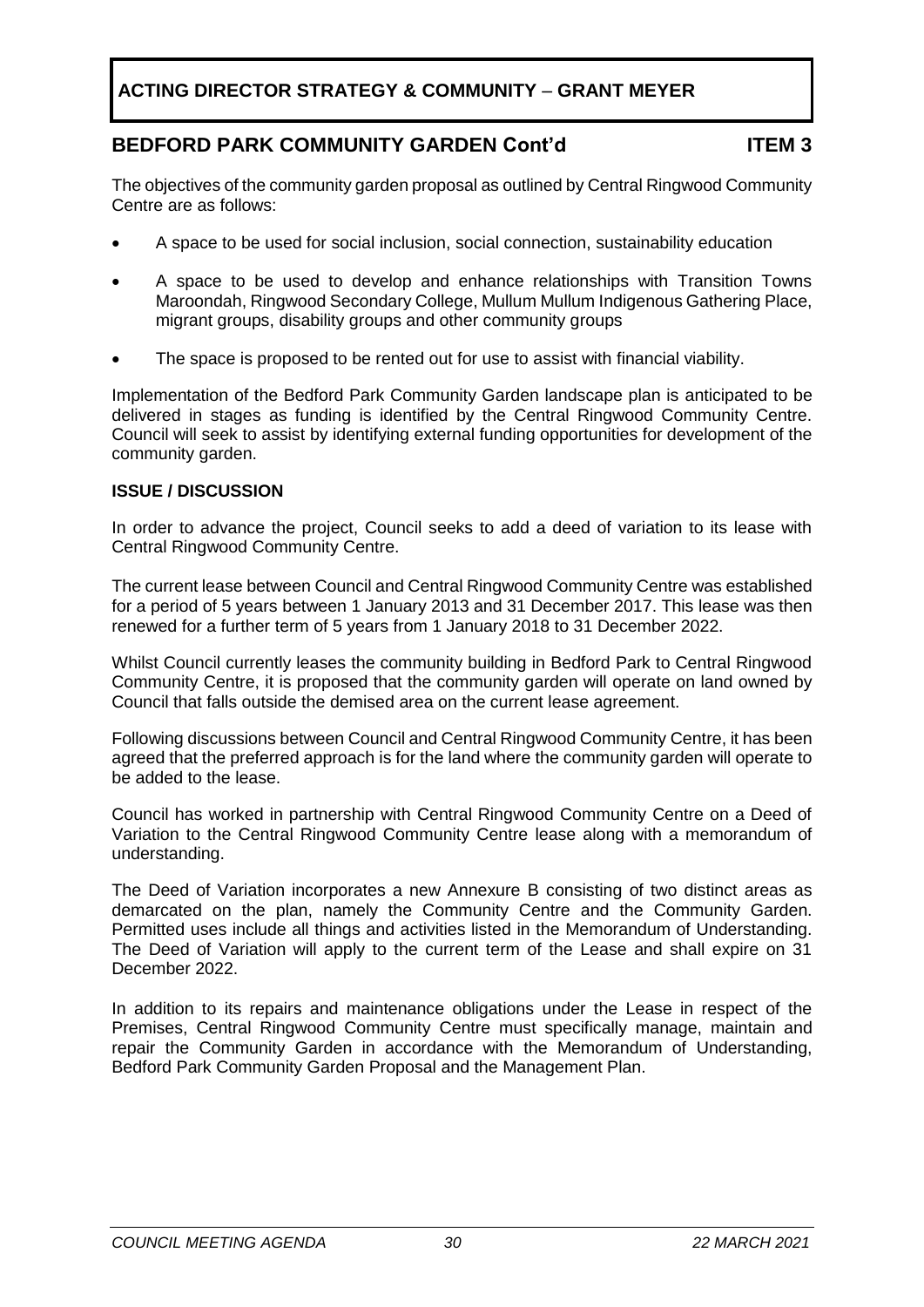## **BEDFORD PARK COMMUNITY GARDEN Cont'd ITEM 3**

### **FINANCIAL / ECONOMIC ISSUES**

Council has already approved some initial stages of the community garden proposal which resulted in the implementation of fencing, garden bed and planter boxes, in part funded by a grant from the Australian Government. Remaining stages of the Landscape Plan are estimated to cost \$260,000, with external funding to be sought for these components.

Council's Community Facilities Pricing Policy provides an overarching framework to guide Council and to ensure a consistent and transparent approach to the pricing of facilities. In line with the Policy the Central Ringwood Community Centre pays a subsidised annual rental to Council. This acknowledges the support and service that the Central Ringwood Community Centre contributes to the social fabric of the community.

### **ENVIRONMENTAL / AMENITY ISSUES**

Bedford Park Community Garden has been designed to create a functioning community space based around the core themes of education, sustainability, growing food, and environment. Inspired by permaculture design themes, the various elements have been chosen to maximize yield while minimising labour, waste and resource usage.

### **SOCIAL / COMMUNITY ISSUES**

Bedford Park Community Garden is intended to be a place of learning, living, growth and community. A broad range of local community groups have been involved in developing the approach to the garden and will continue to be involved throughout the implementation. The garden has been designed to enable education programs on sustainability, access and inclusion opportunities for a wide range of community users, events and meeting spaces. The garden will be made available for hire through Central Ringwood Community Centre. A Committee has been established to oversee the garden accountable to the Central Ringwood Community Centre Committee of Management.

### **COMMUNITY CONSULTATION**

Central Ringwood Community Centre has sought input and support from a wide range of community groups in establishing the Bedford Park Community Garden. A number of partner organisations are represented on the garden committee and have already been involved in delivery of education initiatives, community programs and events in the space.

#### **CONCLUSION**

Council has worked in partnership with Central Ringwood Community Centre on a Deed of Variation to the community centre lease along with a memorandum of understanding to support the establishment of the Bedford Park Community Garden.

The Deed of Variation to the lease will provide a mutually beneficial arrangement between Council and the Central Ringwood Community Centre to enable the implementation of the community garden. This will in turn provide significant social, economic and sustainability benefits to the wider Maroondah community.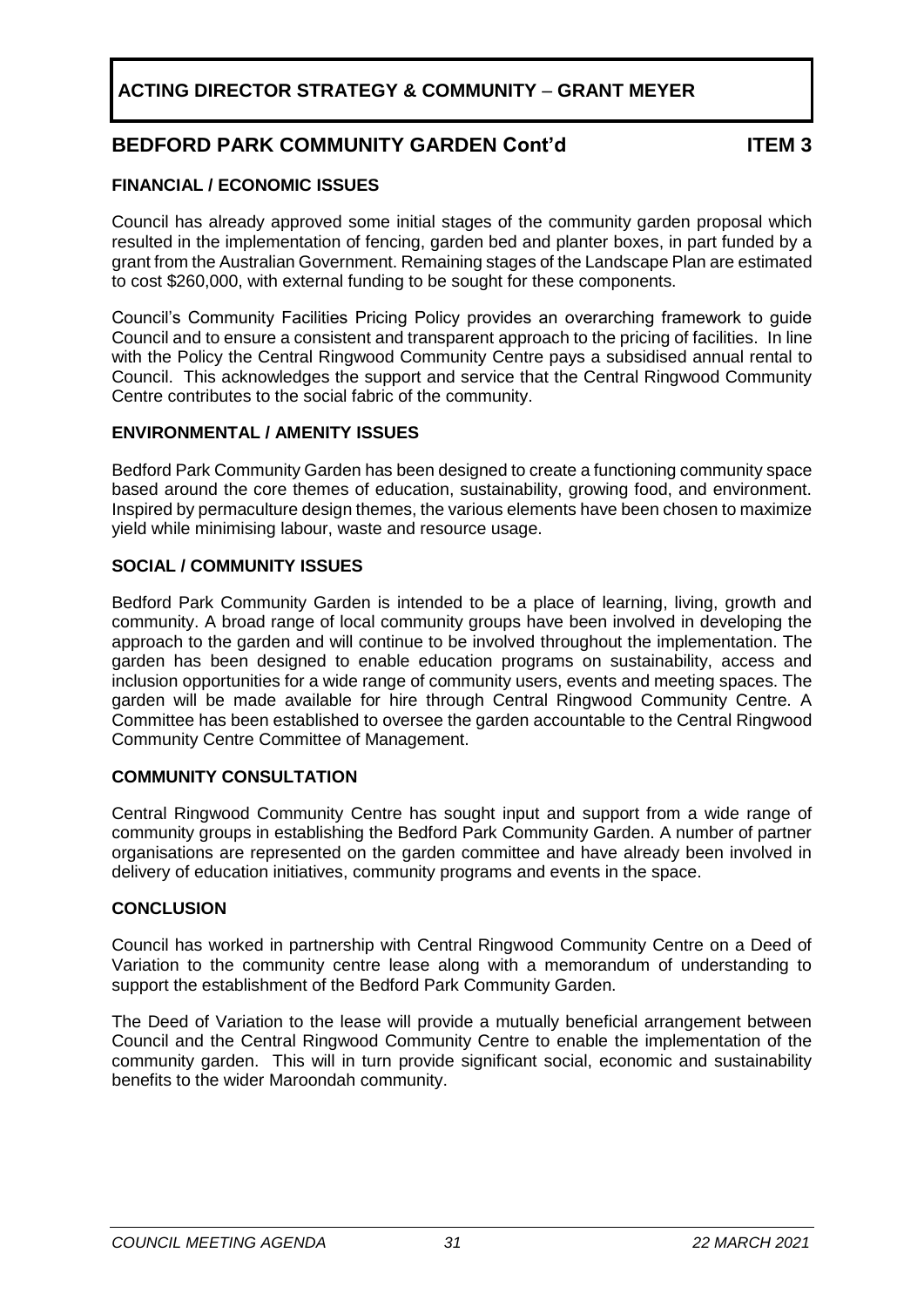### **BEDFORD PARK COMMUNITY GARDEN Cont'd ITEM 3**

#### **ATTACHMENTS**

- 1. Proposed Deed of Variation Central Ringwood Community Centre Bedford Park
- **R** Community Garden
- 2. Memorandum of Understanding Central Ringwood Community Centre Bedford Park
- **E** Community Garden

#### **CONFIDENTIALITY**

Not Applicable

#### **RECOMMENDATION**

#### **THAT COUNCIL**

- **1. APPROVES THE DEED OF VARIATION TO THE LEASE WITH CENTRAL RINGWOOD COMMUNITY CENTRE FOR THE PURPOSE OF ESTABLISHING THE BEDFORD PARK COMMUNITY GARDEN**
- **2. SIGNS AND SEALS ALL REQUIRED DOCUMENTATION AS APPROPRIATE**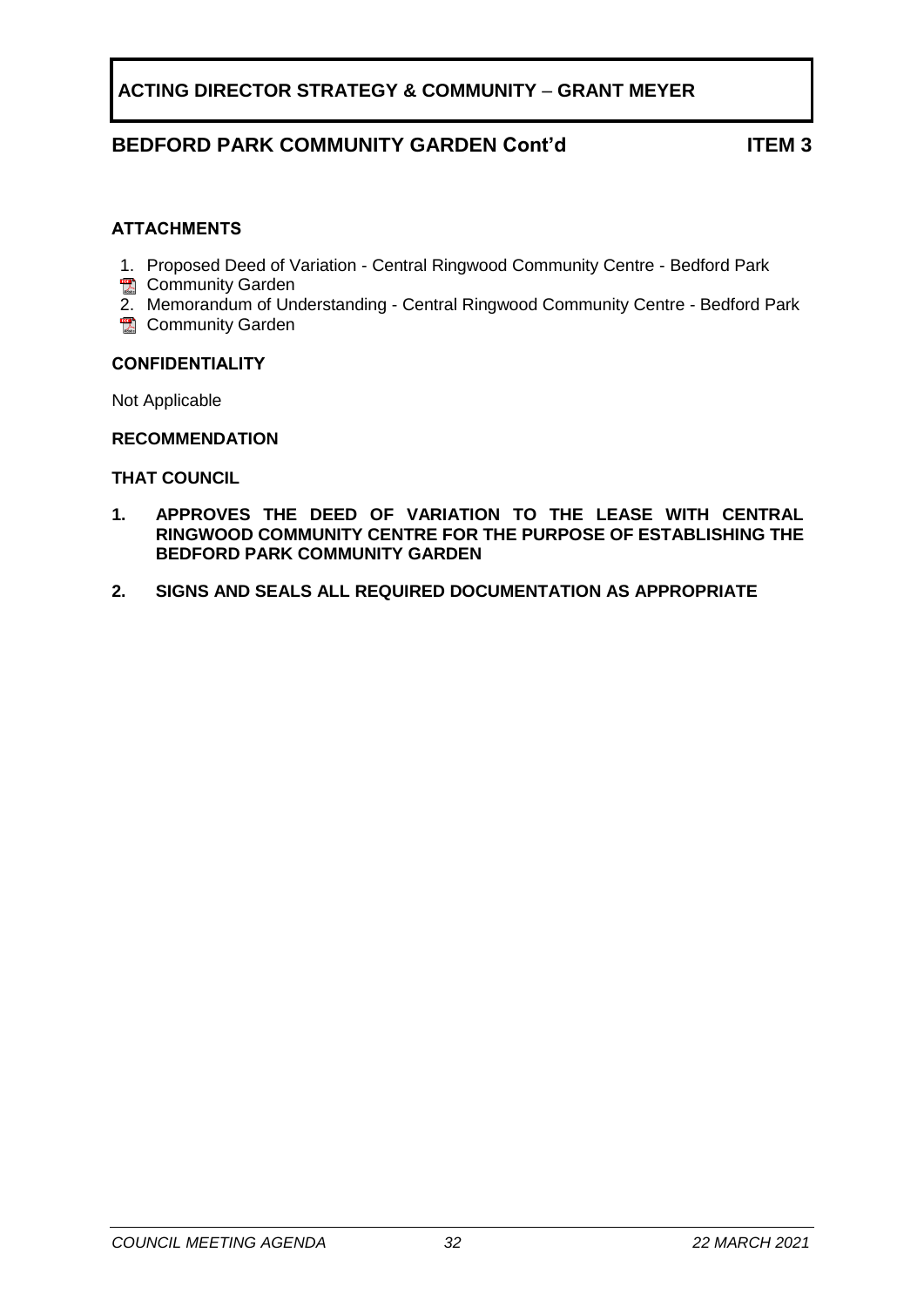### **OVERVIEW OF THE BE KIND MAROONDAH CAMPAIGN ITEM 4**

#### <span id="page-32-0"></span>**PURPOSE**

The purpose of this report is to provide an update on the Be Kind Maroondah campaign implemented by Council together with partners in response to the COVID-19 pandemic.

#### **STRATEGIC / POLICY ISSUES**

The following directions contained in Maroondah 2040: Our Future Together and the Council Plan 2017-2021 (Year 4: 2020-2021) provide the strategic framework that underpins the purpose of this report.

#### Outcome Area:

A safe, healthy and active community

Our Vision: In 2040, Maroondah will be a safe, healthy and active community where all people have the opportunity to experience enhanced levels of social, emotional and physical wellbeing.

#### Key Directions 2020 – 2021:

- 1.6 Promote the health and wellbeing of the community through accessible and affordable initiatives and services that respond to community needs.
- 1.8 Work in partnership to address and promote awareness of mental health and embrace a prevention focus that builds the resilience of the community.

#### COVID-19 Recovery Priority Action:

- 2.1 Deliver the Be Kind Maroondah campaign to facilitate community connections, reduce isolation, enhance mental wellbeing and connect with vulnerable residents.
- 2.11 Implement a series of mental health and other wellbeing promotion activities for the Maroondah community.

#### **BACKGROUND**

With the onset of the worldwide COVID-19 pandemic, restrictions first commenced in Victoria in March 2020 with borders closing to all non-residents, social distancing rules imposed and non-essential services closing. A State of Emergency was declared Victoria on 16 March 2020 as the pandemic started to spread.

Council commenced the Be Kind Maroondah campaign in early May 2020 to help keep our community and employees informed and connected during social isolation. The Be Kind Maroondah campaign was initially modelled on the 'Be Kind Ballarat' initiative which due to its outstanding success, has been taken up by a number of Councils across Victoria. The City of Ballarat shared a toolkit of all current resources for the use of Councils with no restrictions or approval required. The campaign involved branding the campaign with a Maroondah flavour to make content relevant to our community.

There were three concepts to the campaign:

Be kind to yourself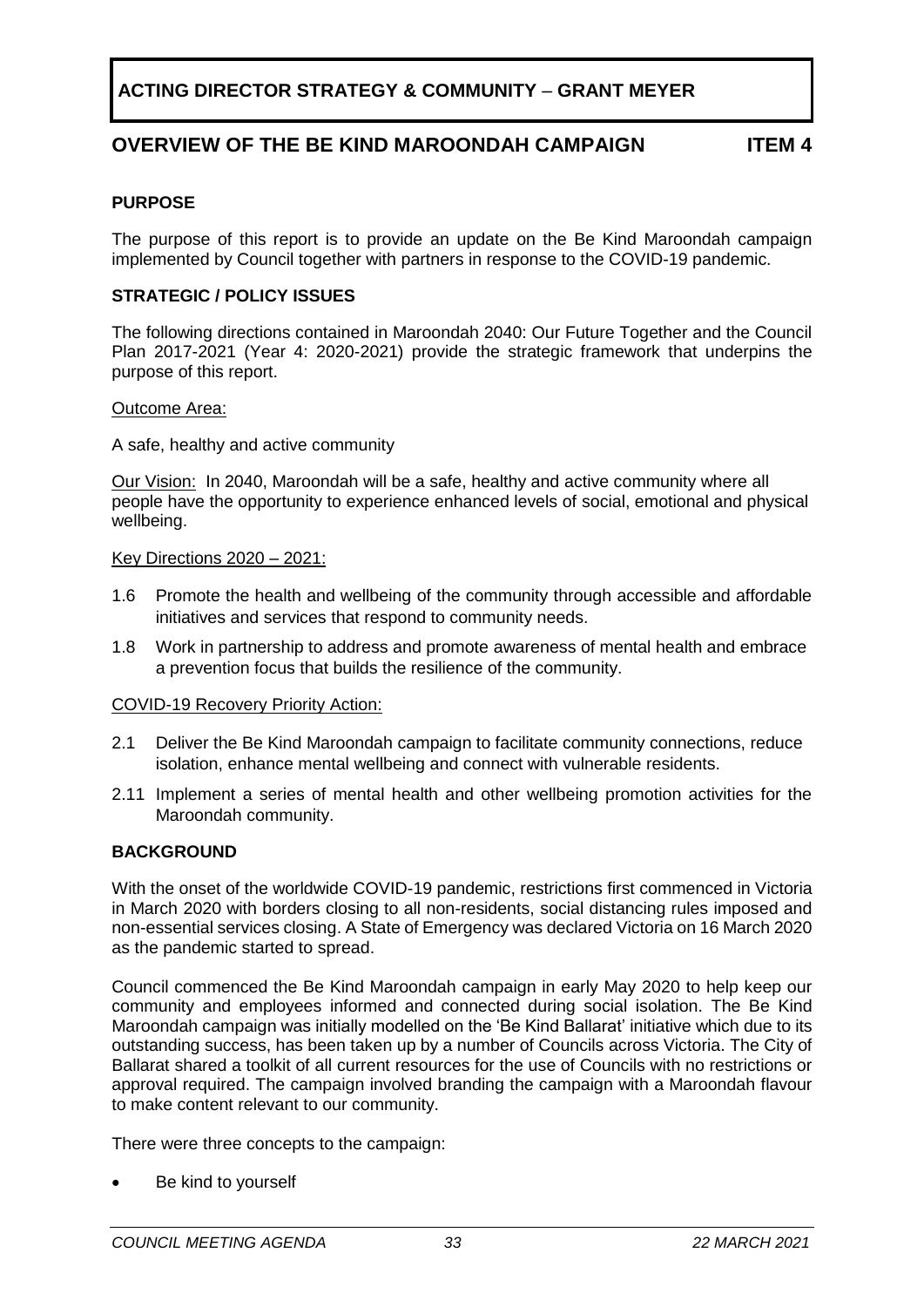## **OVERVIEW OF THE BE KIND MAROONDAH CAMPAIGN Cont'd**

- Be kind to others
- Be kind to business

The objectives of the Be Kind Maroondah campaign were to:

- Keep the Maroondah community connected during social isolation
- Encourage kindness and goodwill in our community
- Help build the resilience of our community
- Develop a locally relevant campaign similar to those in other municipalities.

#### **ISSUE / DISCUSSION**

Community engagement undertaken in Maroondah by Council during the pandemic has shown that mental health and social inclusion issues were presenting the greatest impacts to local communities. This campaign sought to help address these issues through increased access to resources and participation in community building activities.

There have been a range of achievements over the past 10 months through the Be Kind Maroondah campaign. Many of the projects and initiatives included in the campaign have been planned and delivered in partnership with other organisations.

Some of the highlights have included:

• The Sunflower Effect - Council offered free sunflowers seeds to our community to help spread messages of hope and brightness. Participants were also encouraged to share seed packets with their neighbours. *Sunflowers are a symbol of hope - all it takes is one seed, one thoughtful act, one kind word, to bring brightness into someone else's world.* 

Council handed out over 110,000 seeds with participation from 150 residents, five kindergartens, six schools, five Maroondah organisations and five Council services.

- The Knit One, Warm One project was a community knitting activity encouraging people to knit for those who were struggling financially or sleeping rough. Hundreds of items were received from over 50 community members or groups and were donated to Wellways and Uniting Crisis Care in Ringwood.
- Local Governments in the eastern metropolitan region worked together in partnership to run three mental wellbeing sessions during 2020. This partnership will continue in 2021.
	- − An evening with Tom Boyd, June 2020 139 participants, 1,000 views
	- − From surviving to thriving by Dr Lucy Hone, October 2020 337 participants, 2,000 views
	- − Women's resilience in lockdown by Georgie Dent, December 2020- 59 participants, over 70 views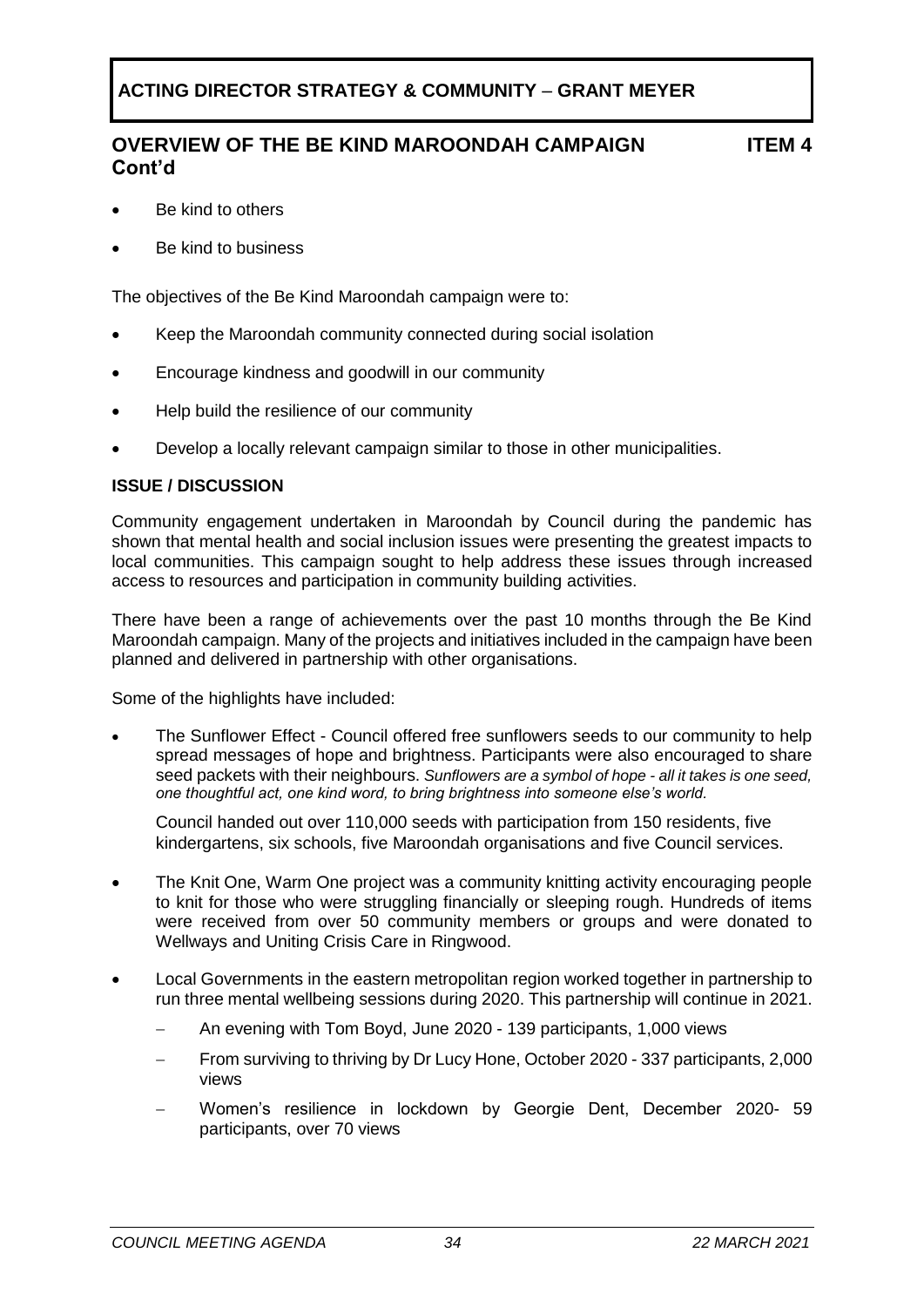### **OVERVIEW OF THE BE KIND MAROONDAH CAMPAIGN Cont'd**

- An intergenerational letter writing program where primary students wrote letters to older members of the Maroondah community
	- − June to September 2020 6 schools, 608 student letters, 138 replies
	- − October to December 2020 5 schools, 321 letters, 62 replies
	- − Two further sessions are planned before June 2021.
- Spotting the strengths of young people was run as part of World Education Day encouraging people to take a short clip noting a strength in their young person during periods of lockdown. A total of 14 videos were received.
- Maroondah Moments a photographic activity focusing on gratitude with over 60 photos received. People were encouraged to share moments that made them smile. Community members are continuing to share photos with our *#maroondahmoments*.
- Neighbour help cards were made available to the Maroondah community online and printed. Over 600 thank you cards were handed out to organisations and community members to acknowledge their participation in the campaign.
- Over 173,000 people were reached on social media with Community Houses sharing our kindness posts and posting their own messages. The 'Spoonville' social media activity reached over 10,000 people with many Spoonvilles popping up in Maroondah.
- Online mental wellbeing resources were made available for the community as well as information outlining Council's support to the community
- The campaign was promoted through posters, promotions in local shopping strips and a Be Kind Maroondah postcard encouraging people to share kindness stories.
- During the pandemic, many Council employees were required to work from remote locations. Employees were provided with online mental wellbeing resources and support avenues, opportunities to share kindness stories and online initiatives to keep employees connected.

Council acknowledges that the pandemic is still impacting the Maroondah community and in response, a number of Be Kind Maroondah initiatives are programmed during 2021. These include:

- Mental wellbeing sessions for the Maroondah community
	- − An online presentation *Living life with anxiety* by Sarah Wilson
	- − *Understanding and overcoming anxiety* workshops by Bev Aisbett
	- − Mindfulness workshops
- Further regional mental health workshops and information sessions
- A neighbourhood connection program
- Provision of Mental Health First Aid and Suicide Prevention workshops for Maroondah service providers and organisation representatives.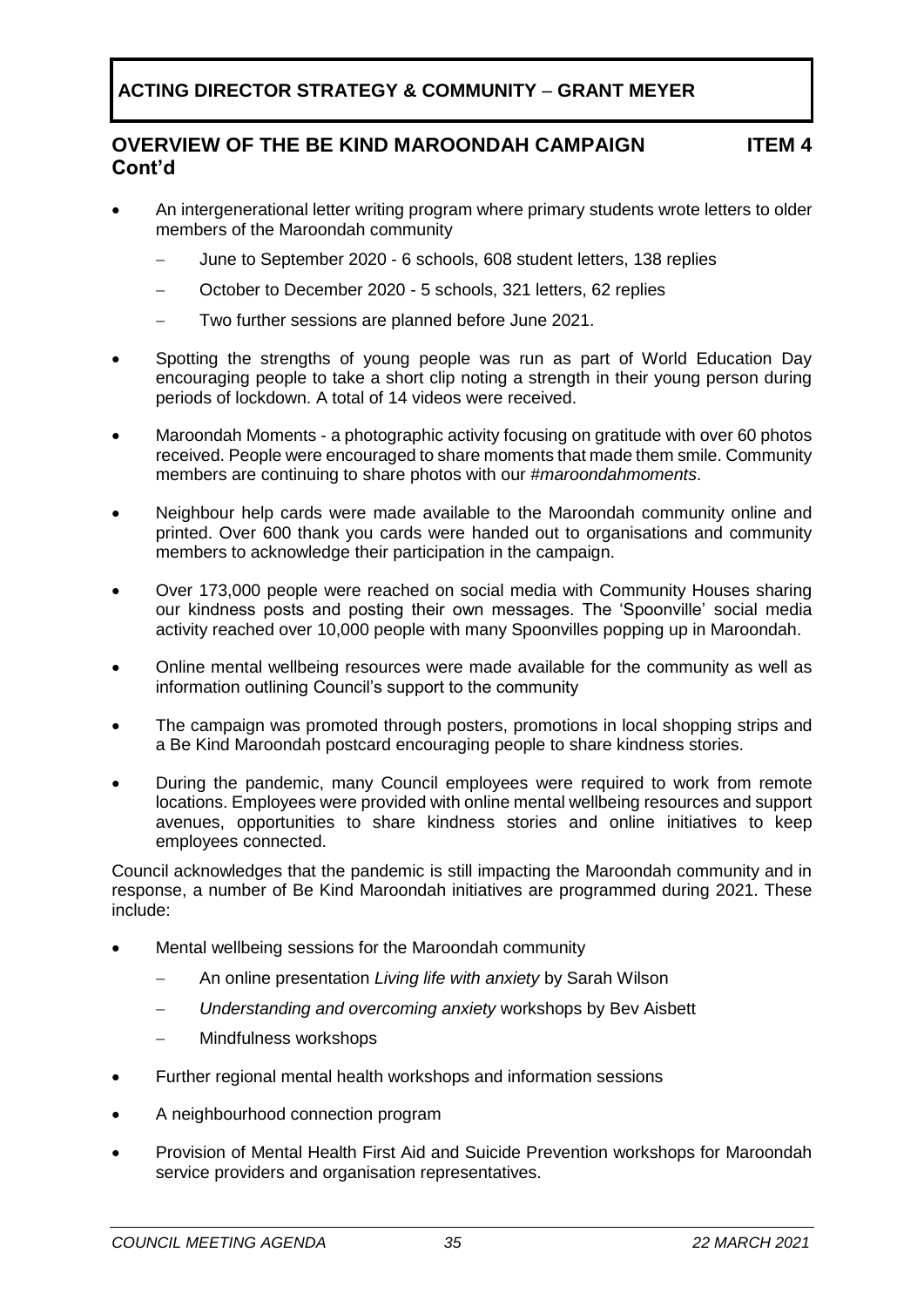### **OVERVIEW OF THE BE KIND MAROONDAH CAMPAIGN Cont'd**

**ITEM 4**

#### **CONCLUSION**

The Be Kind Maroondah campaign and its associated initiatives have been a tangible way that Council has supported the local community during the COVID-19 pandemic. Council would like to thank and acknowledge the range of community partners involved in Be Kind Maroondah projects and initiatives over the past 12 months.

#### **ATTACHMENTS**

Not Applicable

#### **CONFIDENTIALITY**

Not Applicable

#### **RECOMMENDATION**

**THAT COUNCIL ACKNOWLEDGES THE BE KIND MAROONDAH CAMPAIGN AND ASSOCIATED ACHIEVEMENTS DURING THE 2020 CALENDAR YEAR**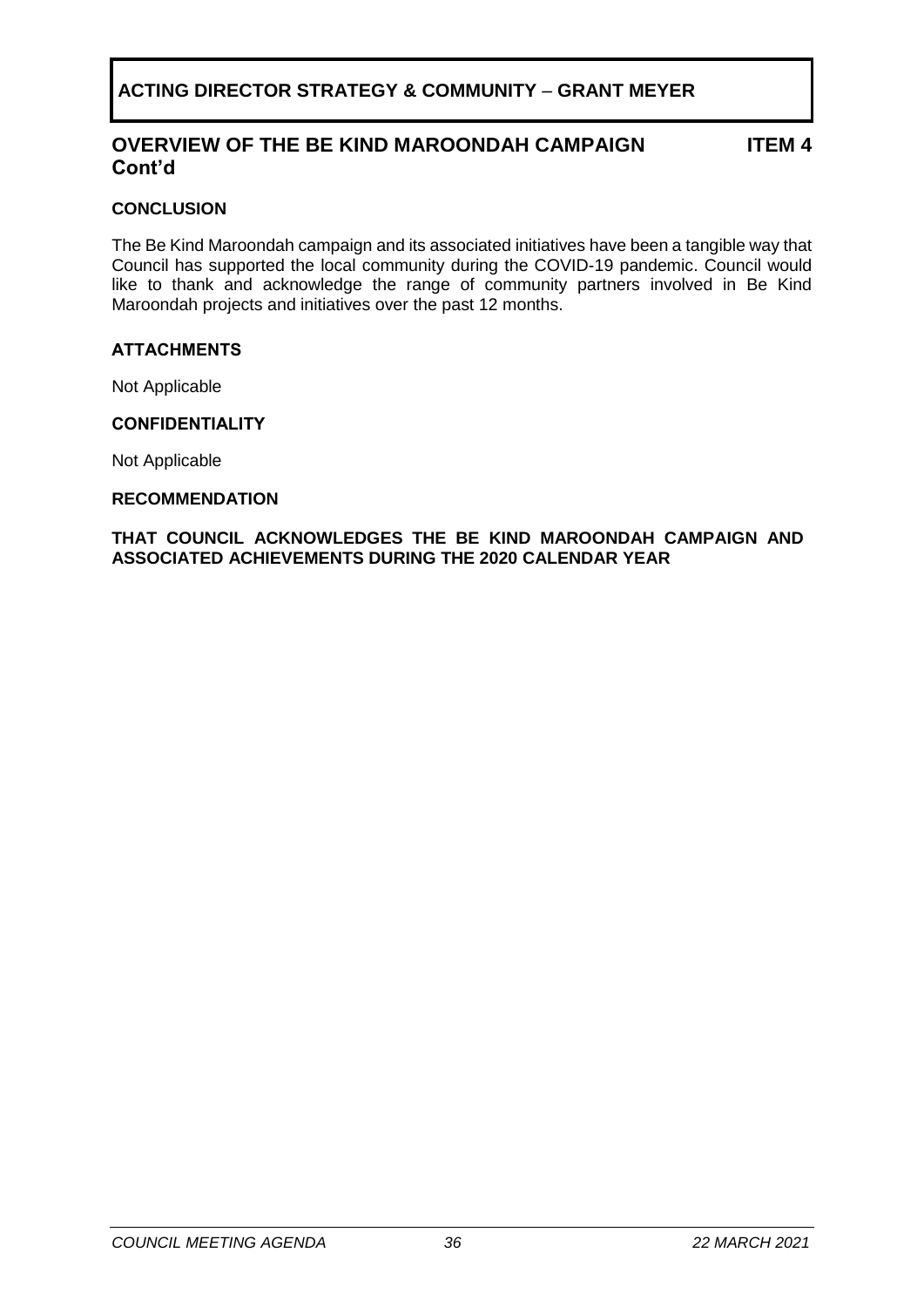**ITEM 5**

### <span id="page-36-0"></span>**PURPOSE**

The purpose of this report is to consider submissions received to the Greyfield Renewal Amendments C134 (Ringwood Greyfield Renewal Precinct) and C136 (Croydon South Greyfield Renewal Precinct) following the recently completed public exhibition period. It recommends that Council requests that the Minister for Planning appoint an independent Planning Panel to consider all submissions made to the Amendments.

#### **STRATEGIC / POLICY ISSUES**

The following directions contained in Maroondah 2040: Our Future Together and the Council Plan 2017-2021 (Year 4: 2020-2021) provide the strategic framework that underpins the purpose of this report.

Outcome Area:An attractive, thriving and well-built community

Our Vision: In 2040, Maroondah will be an attractive, sustainable and well-built community with thriving activity centres and a network of neighbourhoods where everyone has the opportunity to live, work and play locally.

#### Key Directions 2020 – 2021:

- 6.1 Work in partnership to deliver distinctive, attractive and high-quality architecture through the use of urban design guidelines and principles.
- 6.2 Facilitate urban design that enhances the connection between the built, natural and social environments.
- 6.3 Work in partnership to pursue urban design that promotes environmental sustainability, water sensitivity, and community wellbeing.
- 6.5 Develop and implement an urban environment that enhances the desirable attributes of Maroondah to protect and value neighbourhood character, local history and cultural heritage.

#### Priority Action 2020-2021:

Implement the Greening the Greyfields project in partnership with stakeholders to facilitate a sustainable approach to urban redevelopment in identified residential precincts.

### **BACKGROUND**

Greening the Greyfields (or Greyfield Renewal) is a pilot project of Maroondah City Council, Swinburne University, the Cooperative Research Centre for Low Carbon Living and FrontierSI in partnership with the Department of Environment, Land, Water and Planning (DELWP). It was initially funded by the Australian Government as part of the Smart Cities and Suburbs Program. In addition, Council is awaiting on the outcomes of a funding application for the project through the Victoria Planning Authority.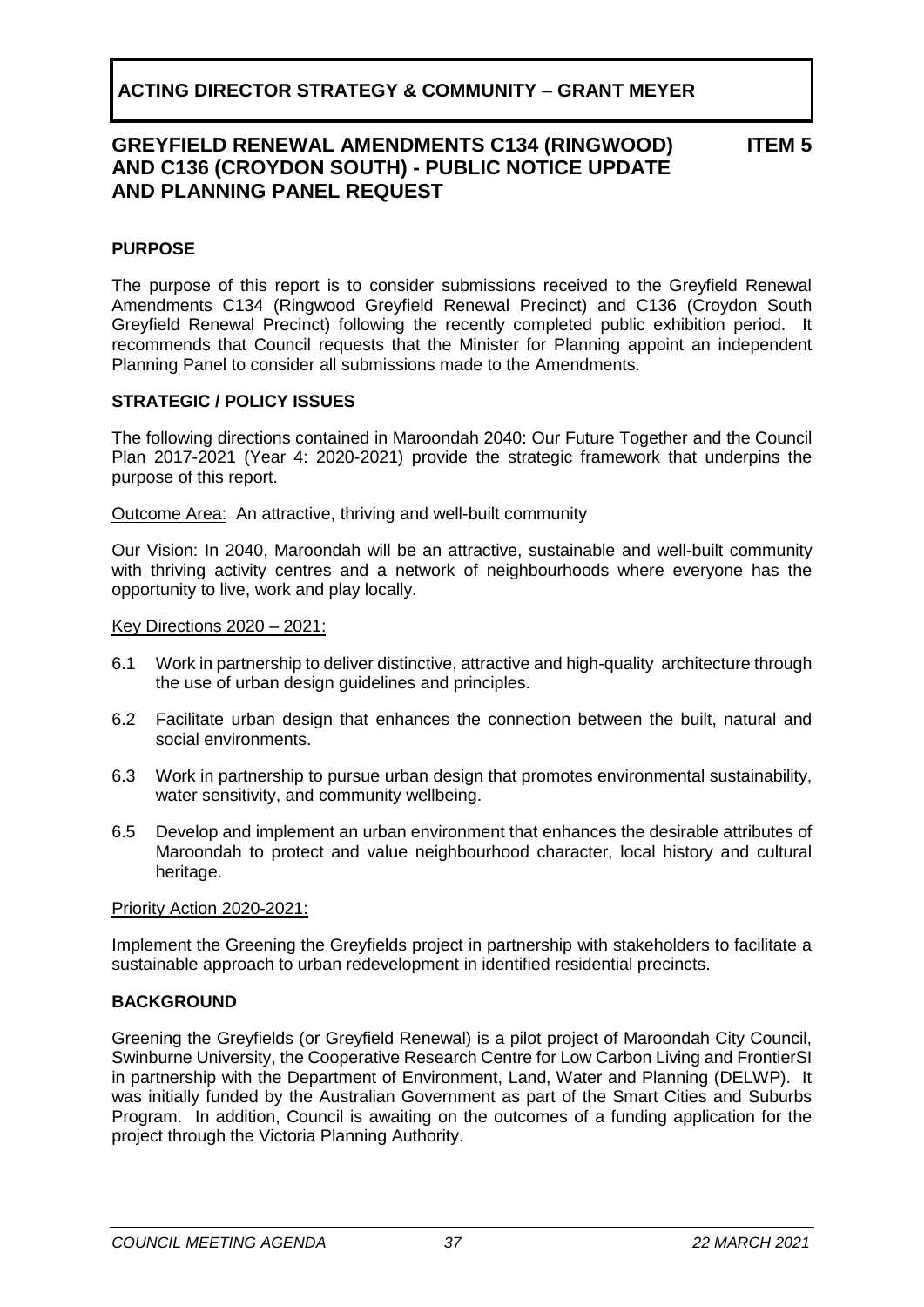#### **GREYFIELD RENEWAL AMENDMENTS C134 (RINGWOOD) AND C136 (CROYDON SOUTH) - PUBLIC NOTICE UPDATE AND PLANNING PANEL REQUEST Cont'd ITEM 5**

The Amendments seek to implement the relevant objectives and strategies of the following key Maroondah documents:

- Maroondah 2040: Our future together, Maroondah City Council.
- Maroondah Council Plan 2017-2021, Maroondah City Council.
- Maroondah Housing Strategy, Maroondah City Council, 2016.

The Greening the Greyfields concept has also been integrated into Plan Melbourne 2017 - 2050 (the Plan), the Victorian Government's strategic document for the sustainable growth of Melbourne. Direction 2.2 of the Plan ('*Deliver more housing closer to jobs and public transport*') includes the following guidance:

*"There are…opportunities for more medium-and higher-density development in middle suburbs close to jobs and services including…areas identified for greyfield renewal*."

Policy 2.2.4 of the Plan ('*Provide support and guidance for greyfield areas to deliver more housing choice and diversity'*) is detailed as follows:

*"Greyfield sites are residential areas where building stock is near the end of its useful life and land values make redevelopment attractive. Melbourne has many residential areas that qualify as greyfield sites, particularly in established middle and outer suburbs. These areas often have low-density, detached housing on suburban-sized allotments that have good access to public transport and services. Up until now, the redevelopment of these areas has been generally uncoordinated and unplanned. That must change. Greyfield areas provide an ideal opportunity for land consolidation and need to be supported by a coordinated approach to planning that delivers a greater mix and diversity of housing and provides more choice for people already living in the area as well as for new residents. Methods of identifying and planning for greyfield areas need to be developed. A more structured approach to greyfield areas will help local governments and communities achieve more sustainable outcomes."*

Direction 5.2 of the Plan ('*Create neighbourhoods that support safe communities and healthy lifestyles'*) includes the following guidance:

*"Increasingly, councils are taking a whole-of-population approach to health planning, particularly through municipal public health and wellbeing plans. Likewise, many councils are focusing on factors that create the conditions for good health, ranging from the re-design of local neighbourhood parks and streets through to the development of new neighbourhoods and town centres. These include applying Crime Prevention Through Environmental Design (CPTED) principles in the design of public spaces. Urban renewal precincts, greyfield redevelopment areas and transit-oriented development areas (such as railway stations) are enablers in the development of an integrated transport system. Well-designed infrastructure for walking and cycling are critical elements. The Victorian Government will work with local governments and other stakeholders to create neighbourhoods that support safe and healthy communities."*

Policy 5.2.1 of the Plan ('*Improve neighbourhoods to enable walking and cycling as a part of daily life'*) is detailed as follows:

*"Principles for promoting cycling and walking should be embedded in precinct planning guidelines for new suburbs, urban renewal precincts, greyfield redevelopment areas and transit-oriented development areas (such as railway stations). The ultimate aim must be to promote cycling and walking. These*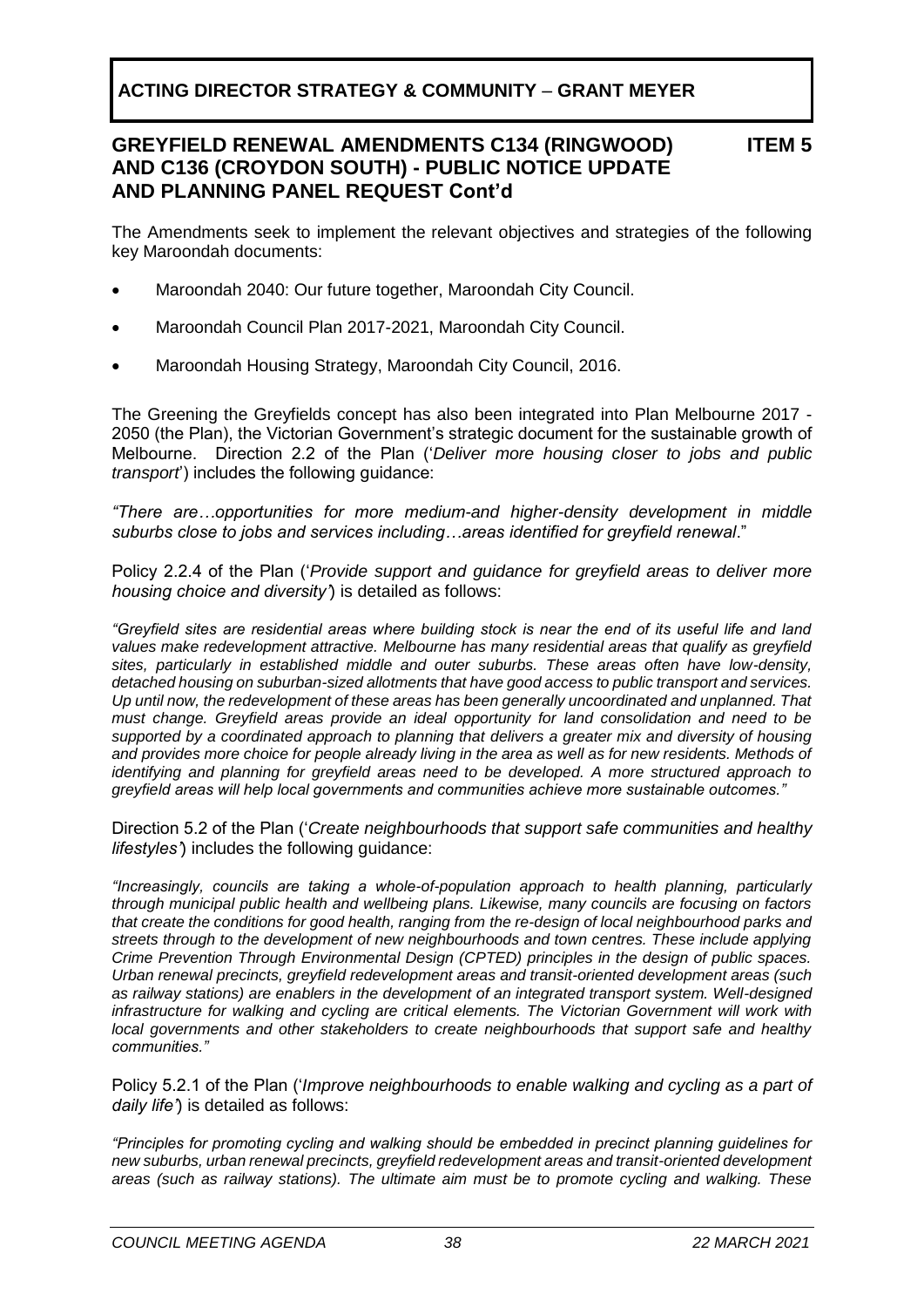### **GREYFIELD RENEWAL AMENDMENTS C134 (RINGWOOD) AND C136 (CROYDON SOUTH) - PUBLIC NOTICE UPDATE AND PLANNING PANEL REQUEST Cont'd**

#### **ITEM 5**

*guidelines need to inform the design of new neighbourhoods and the assessment of planning applications."*

The Greening the Greyfields (or Greyfields Renewal) project aims to help facilitate a sustainable approach to urban redevelopment in identified precincts in keeping with all the above-noted key policy directives. Most redevelopment of suburban residential lots involves landowners either demolishing the existing house and subdividing the land into several smaller lots or, retaining the existing house and subdividing to create one or more lots to the rear. The permeable land area (area uncovered by hard surfaces) becomes fragmented around eventual house(s) providing little opportunity for significant landscaping. This pattern is usually repeated across the area until a neighbourhood has a large amount of hard surface coverage, limited housing diversity and no garden/open space areas of adequate size to accommodate canopy tree planting. By contrast, the subject pilot seeks to develop a new approach to significantly assist in resolving these issues incorporating better design.

The pilot is based on extensive research and land analysis, which determined where 'Greening the Greyfields' could provide development that gives an improved community benefit, rather than ad-hoc development. By working together with surrounding property owners, the community and/or developers can amalgamate individual sites into larger parcels of land, allowing for improved development outcomes, and transformed neighbourhoods with improved housing options, open space and canopy tree coverage, less hard surface treatments, better walking and cycling connections and the potential for improvements to shared assets, such as parks.

Amendments C134 (Ringwood Greyfield Renewal Precinct) and C136 (Croydon South Greyfield Renewal Precinct) (the Amendments) seek to implementation the objectives and strategies of the related Design Framework and Concept Plan for each precinct, which seek to address problems with the 'business-as-usual' approach to in-fill development, through the application of local policy, zones and overlays.

In summary, the Amendments propose the following.

- Amendment C134 proposes the following changes to the Maroondah Planning Scheme (the Scheme):
	- − Amend Clauses 21.02, 21.06, 21.07 and 21.10 of the Municipal Strategic Statement (MSS) to support the strategic basis of the Amendment in accordance with the Maroondah City Council Plan 2017-2021, Maroondah 2040: Our future together and the Maroondah Housing Strategy.
	- − Amend Clause 22.02 Residential Neighbourhood Character to amend the map to exclude the Ringwood Greyfield Precinct from the neighbourhood character designations.
	- − Rezone land within Ringwood from the Neighbourhood Residential 3 Zone to the General Residential Zone Schedule 3.
	- − Introduce Clause 43.04 Development Plan Overlay Schedule 7 to implement the Ringwood Design Framework and Concept Plan.
	- − Introduce Clause 45.06 Development Contributions Plan Overlay Schedule 2 to implement the Ringwood Design Framework and Concept Plan.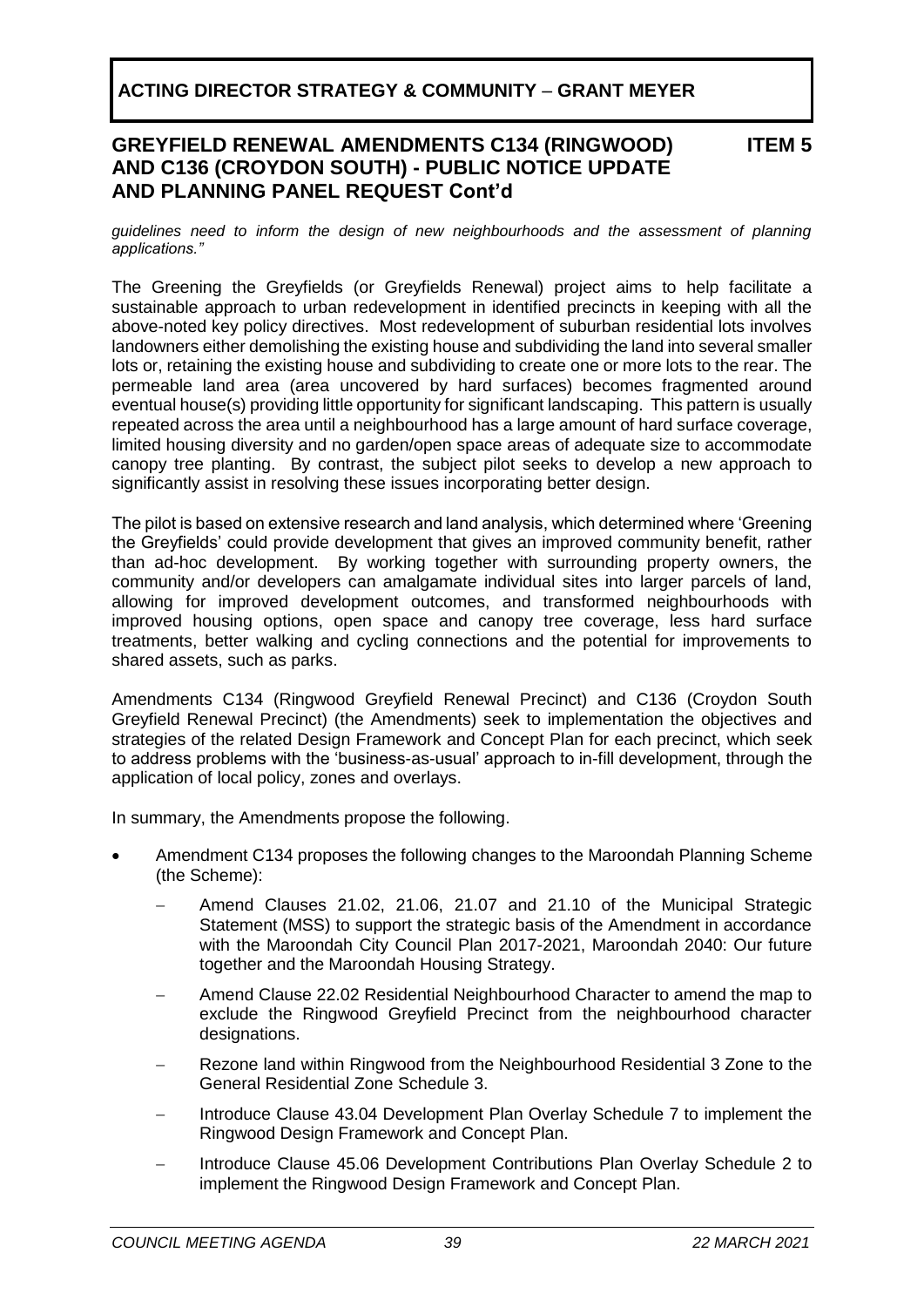### **GREYFIELD RENEWAL AMENDMENTS C134 (RINGWOOD) AND C136 (CROYDON SOUTH) - PUBLIC NOTICE UPDATE AND PLANNING PANEL REQUEST Cont'd**

### **ITEM 5**

- − Amend Clause 72.04 Documents Incorporated in this Planning Scheme to include the Ringwood Greyfield Precinct, Development Contributions Plan (15 May 2019).
- Amendment C136 proposes the following changes to the Scheme:
	- − Amend Clauses 21.02, 21.06, 21.07 and 21.10 of the Municipal Strategic Statement (MSS) to support the strategic basis of the Amendment in accordance with the Maroondah City Council Plan 2017-2021, Maroondah 2040: Our future together and the Maroondah Housing Strategy.
	- − Amend Clause 22.02 Residential Neighbourhood Character to amend the map to exclude the Croydon South Greyfield Precinct from the neighbourhood character designations.
	- − Introduce land within Croydon South to the General Residential Zone Schedule 3.
	- − Introduce Clause 43.04 Development Plan Overlay Schedule 8 to implement the Croydon South Concept Plan and Design Guidelines.
	- − Introduce Clause 45.06 Development Contributions Plan Overlay Schedule 3 to implement the Croydon South Concept Plan and Design Guidelines.
	- − Amend Clause 72.04 Documents Incorporated in this Planning Scheme to include the Croydon South Greyfield Precinct, Development Contributions Plan (15 May 2019).
	- − Amend Clause 72.03 What Does This Planning Scheme Consist Of? to insert Map 5DCPO in the map list.

For each of the Amendments, Attachments 3 and 4 of this report include copies of the 'track changes versions' of all proposed variations to existing ordinances and proposed new ordinances, along with an Instruction Sheet and Explanatory Report summarising the proposals.

Extensive community engagement was carried out in recent years for the Ringwood and Croydon South Greyfield Renewal Precincts (the Precincts), building on prior community engagement undertaken to inform the Maroondah Housing Strategy. It has involved consultation with precinct landowners, residents, an associated Community Advisory Group and Developer Forum attendees. As part of this pre-engagement, letters were sent to approximately seven hundred and fifty (750) and three hundred and fifty (350) landowners and residents of the Ringwood and Croydon South Precincts, respectively, including information about the 'Greening the Greyfields' concept and an invitation to attend an information session(s), which were subsequently held within each Precinct in February 2019.

The Amendments were publicly exhibited from 25 January 2021 to 26 February 2021, in keeping with the requirements of the Planning and Environment Act 1987 (the Act) and the authorisation provided by the Department of Environment, Land, Water and Planning (DELWP). Seven hundred and fifty-six (756) public notices were sent out to landowners and residents of the Ringwood Precinct and surrounding sites and three hundred and seventyseven (377) to the landowners and residents of the Croydon South Precinct and surrounding sites.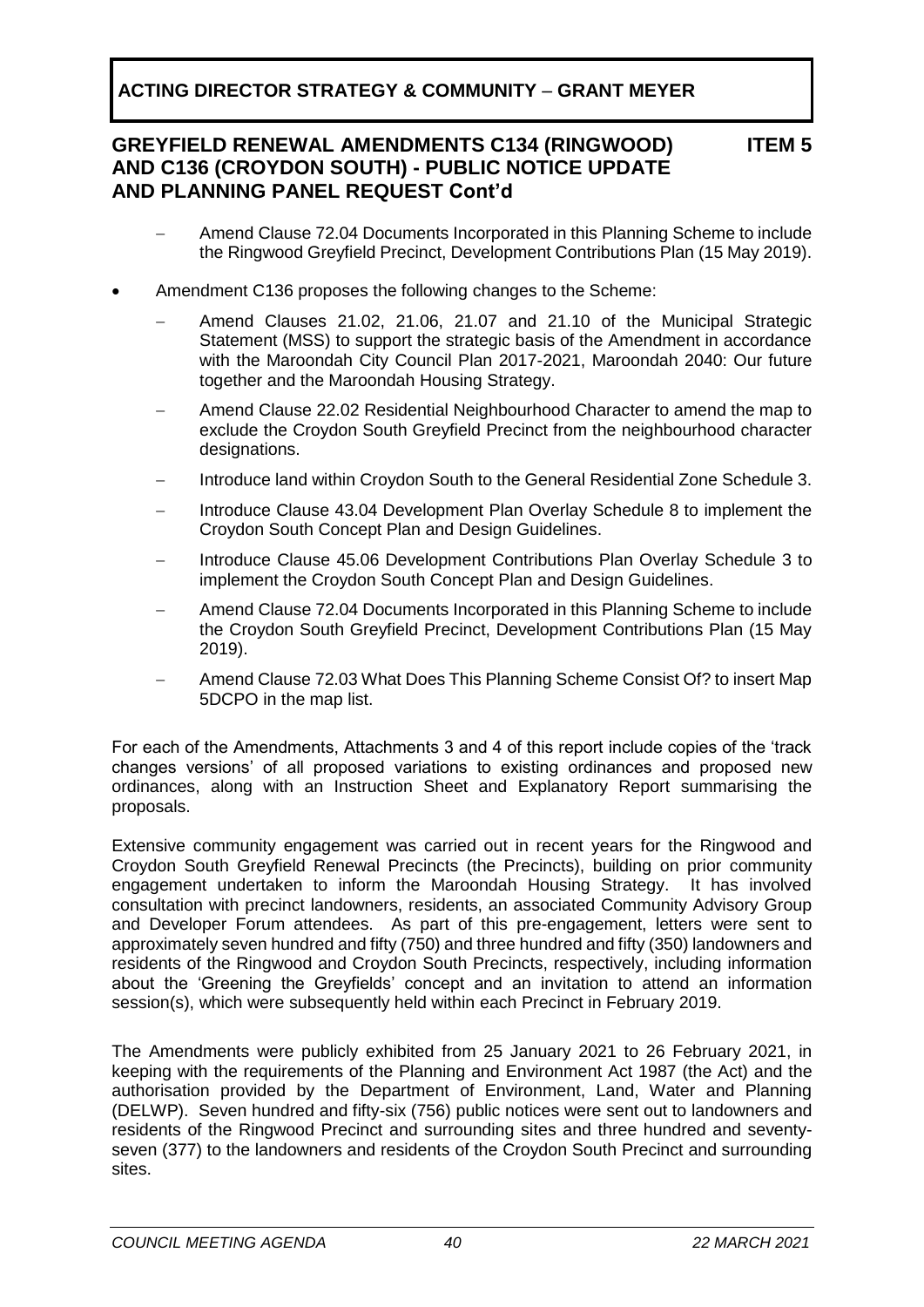### **GREYFIELD RENEWAL AMENDMENTS C134 (RINGWOOD) AND C136 (CROYDON SOUTH) - PUBLIC NOTICE UPDATE AND PLANNING PANEL REQUEST Cont'd**

**ITEM 5**

As part of this public exhibition, in addition to the relevant notice requirements of the Act, including letters to Precinct and surrounding landowners owners/residents and other key stakeholders and placement of a public notice in The Age and the Government Gazette, information sessions were held in both Precincts. In addition, detailed information on the Amendments was made, and remains, available on Council's Maroondah Your Say website.

Initially, two information sessions were scheduled for each Precinct, as outlined below.

- Amendment C134 (both at Norwood Family and Children's Centre, Ringwood)
	- Wednesday 10<sup>th</sup> February, 6-8pm
	- Saturday 13<sup>th</sup> February, 10-12 midday<sup>\*</sup>
- Amendment C136 (both at Cheong Park Pavillion in Croydon South).
	- − Wednesday 17th February, 3-5pm\*
	- − Friday 19th February, 10-12midday

Due to the unexpected five-day COVID lockdown from midnight Friday 12<sup>th</sup> February 2021 to midnight Wednesday 17<sup>th</sup> February 2021, two of the above information sessions (marked with an'\*') had to be cancelled. Due to limited venue availability, officers were unable to reschedule both information sessions and instead, arranged a final information session for Saturday 27<sup>th</sup> (10-12midday) at Norwood Family and Children's Centre, Ringwood. Landowners and residents from both Precincts who had intended to attend the cancelled sessions were invited to attend this information session. Individual, one-on-one information sessions were held with those who were unavailable to attend this replacement session. Five individual sessions were held at the Council officers. In total, thirty-nine (39) land owners and residents attended the three information sessions.

In addition, two Community Advisory Group (CAG) members (Graeme Lorimer, Jane Kopecek) attended information sessions. These CAG members were able to share insights into their understanding of, and support for, the project with attendees, along with opinions about the limitations and problems associated with 'business-as-usual' approaches to infill development.

### **ISSUES / DISCUSSION**

A total of eight submissions were received during the advertising of Amendments C134 and a total of nine submissions were received to the advertising of Amendment C136. In summary, for each of the Amendments, the general nature of the submissions is as follows.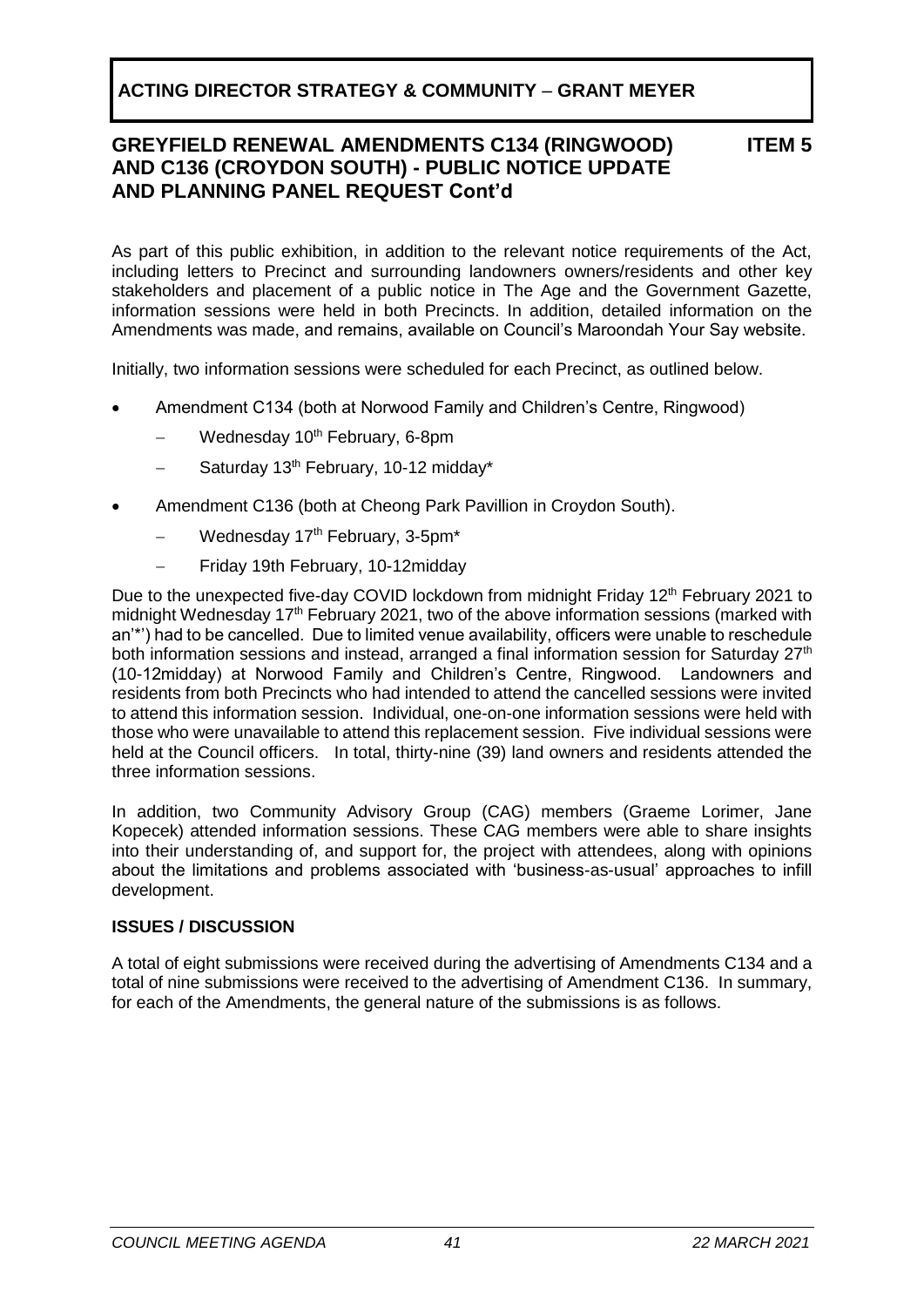**ITEM 5**

#### Amendment C134

- Four submissions support the Amendment to varying degrees, with changes suggested.
- Four submissions object to the Amendment.

#### Amendment C136

- Three submissions support the Amendment to varying degrees, with changes suggested.
- Six submissions object to the Amendment.

In summary, the key areas of concern noted in objections received to the Amendments are as follows.

- For Amendment C134:
	- Maintenance of private and shared facilities and assets.
	- Traffic impacts, including when entering Warrandyte Road from the Precinct and traffic management issues at the intersection of Warrandyte Road and Kennedy Avenue;
	- Car parking provision and impact on street parking:
	- Amenity impacts of higher density development;
	- − Neighbourhood character impacts;
	- Security concerns around shared community infrastructure (namely shared pedestrian/cycling accessways);
	- − Requirement for neighbours to work together to bring about change envisaged;
	- Impact on sites with limited opportunity to amalgamate with other surrounding sites;
	- − Waste management;
	- Limitation to providing increased density, basement car parking and landscaping in combination;
	- Any change to Ringwood considered unacceptable and unnecessary;
	- Impact(s) on land owners that cannot, or do not wish to, participate in terms of property values.
- For Amendment C136:
	- Perceived inaccuracies in data (building age and population statistics);
	- Potential for newer, viable developments to be removed to allow for development of the kind allowed under the Amendment;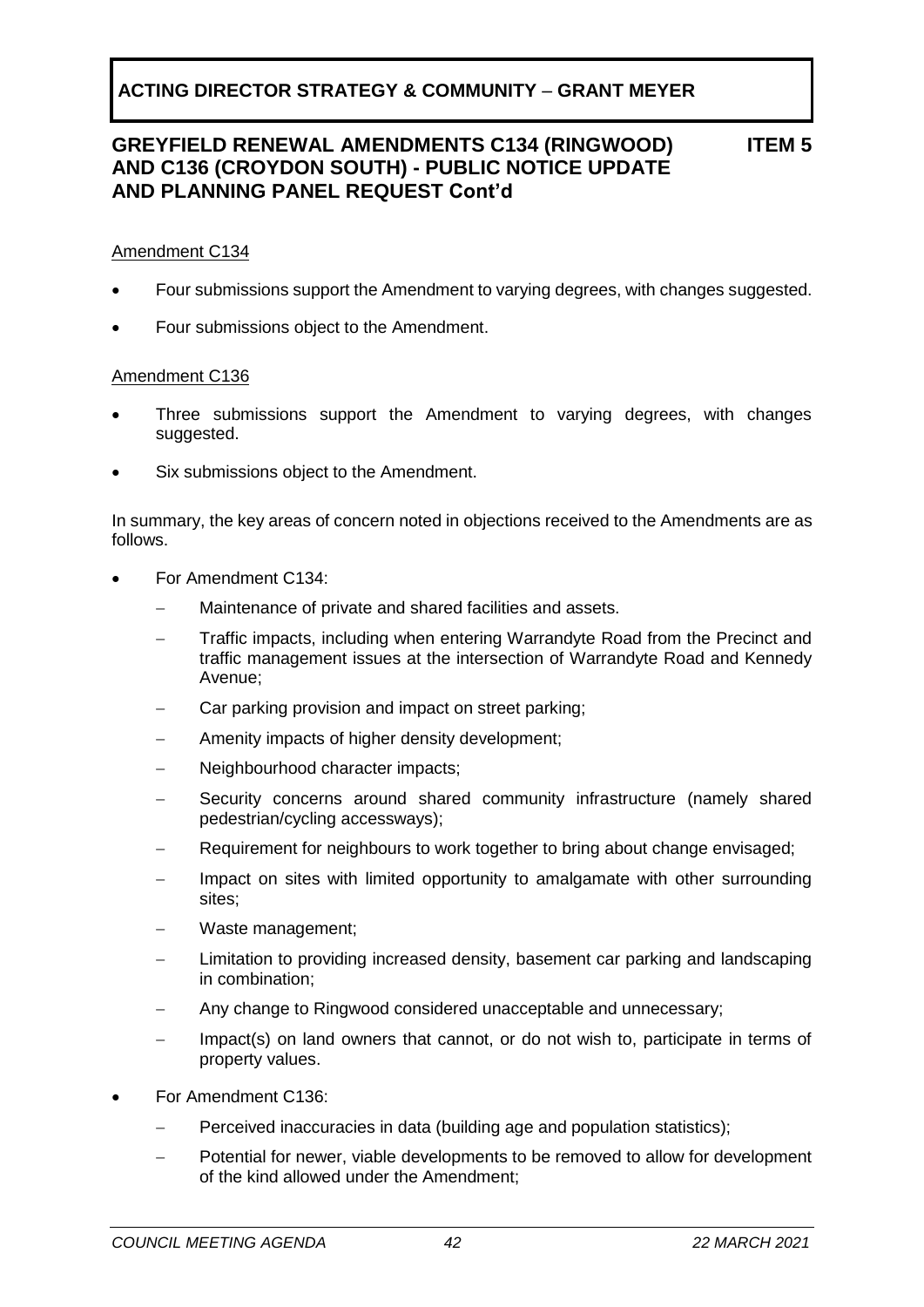### **GREYFIELD RENEWAL AMENDMENTS C134 (RINGWOOD) AND C136 (CROYDON SOUTH) - PUBLIC NOTICE UPDATE AND PLANNING PANEL REQUEST Cont'd**

**ITEM 5**

- − Impact on property values, particularly for those land owners/sites that cannot, or do not wish to, participate;
- Perceived poor provision for disabled access and services;
- Amenity impacts, including related to overlooking and overshadowing;
- − Traffic and parking impacts;
- − Neighbourhood character impacts;
- − Access to goods and services, including public transport;
- − Construction and noise pollution impacts;
- Pedestrian and cycling connection impacts, particularly that shown to link Mackenzie Court to Thomas Street.

Submissions made in support of the Amendments (with changes requested) note the following.

- For Amendment C134:
	- − Support for the *"idea of having community living"*;
	- In principle support for the Greening the Greyfields concept and the proposed Amendment but, submitter concerns around hindrances to amalgamation of lots with surrounding lots, and subsequent development, based on the nature of existing development and site features on these lots (e.g. recently constructed multi-unit development and vegetation resulting in perceived reduced opportunities for development on amalgamated land);
	- From the Department of Transport:

*"While the Department particularly welcomes the amendments' intent to ensure urban consolidation is supported by local infrastructure that improves connectivity for pedestrians and cyclists at a precinct-wide scale, the Department provides the following comments pertaining to its interests.*

*The Department supports the encouragement of mode-shift onto public and active transport in this precinct with the provision of potential laneways to create a more integrated street network. While Council has verbally confirmed that these laneways are intended for pedestrians and cyclists, this intent for the laneways is not clear in the amendment documents and could be confused as new vehicular connections.* 

*The precinct is bounded by two arterial roads managed by the Department of Transport namely Warrandyte Road and the Ringwood Bypass.* 

*No transport study has been prepared in support of this amendment to understand the potential cumulative impact to the operation and safety of the adjacent road network should the precinct reach its maximum development yield.*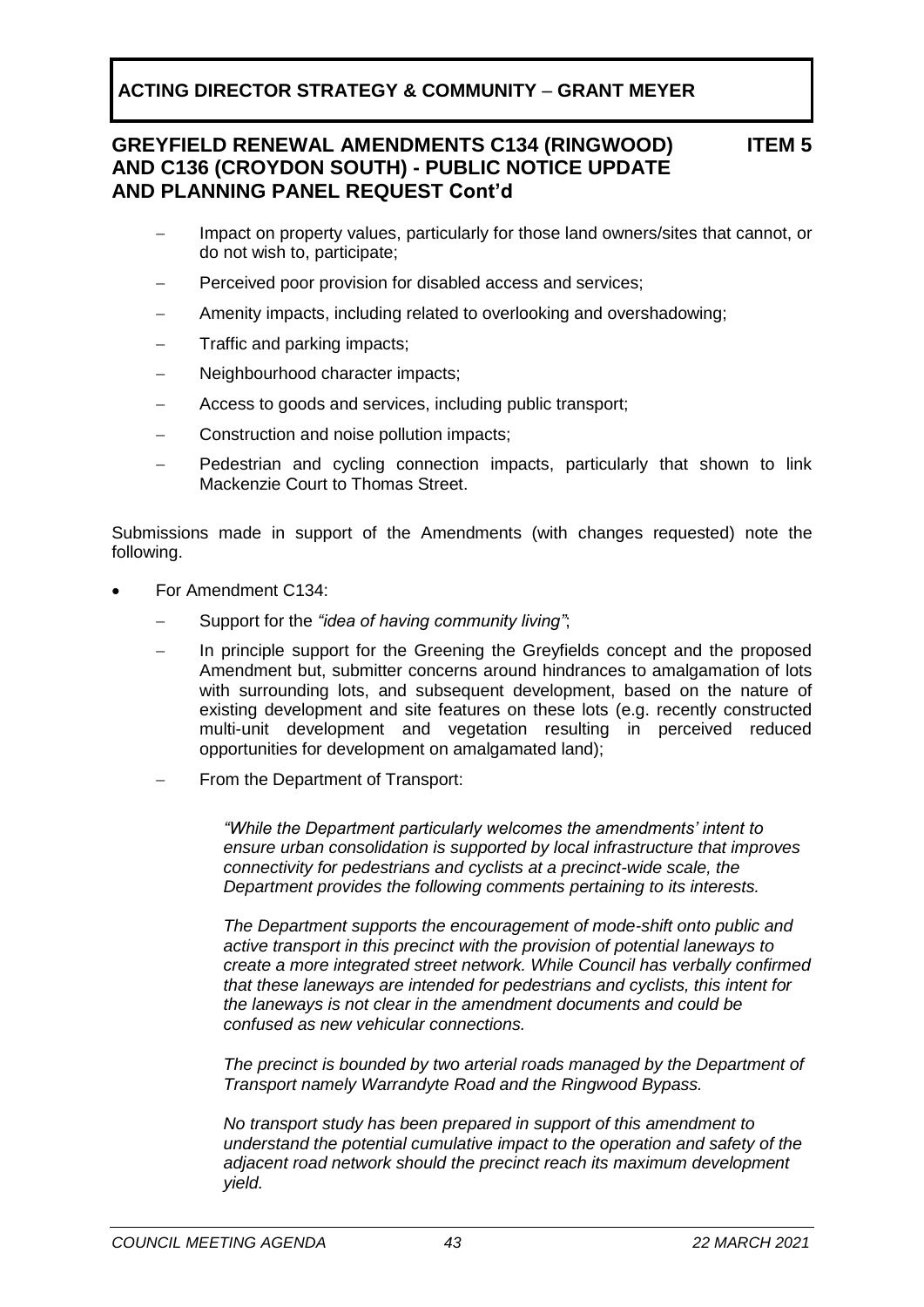**ITEM 5**

*The precinct comprises of two local streets that rely solely on its connection to Warrandyte Road to access the broader road network. The increased dwelling densities encouraged within the precinct may generate an increase in turning movements at the intersection with Warrandyte Road as lots are incrementally consolidated and redeveloped.* 

*Developments within local roads do not trigger a referral to the Department under the planning scheme unless a minimum of 60 dwellings is proposed for a single development application (Refer to Clause 66.02-11). As such, there is no mechanism in the scheme to proactively ensure that the existing transport infrastructure can continue to operate safely and efficiently if the growth of the precinct is fully realised. The Department recommends as a minimum, that the Council consider this risk when exercising its discretion to provide notice of development applications in Woodside and Kennedy Avenue to the Department under Section 52 of the Planning and Environment Act 1987.* 

…*the Department requests the following changes to the amendments for consideration*:

#### *Design Framework and Concept Plan*

*1. Amend Concept Plan to include an annotation that "potential laneways are for cyclist and pedestrian movements only".* 

### *Development Plan Overlay Schedule 7*

*2. Include an additional requirement in Clause 4.0 which reads as follows:* 

### *Traffic & Transport*

*A development plan with vehicular access from Kennedy Avenue or Woodside Avenue that involve the consolidation of at least 3 lots (with the proposed number of dwellings exceeding that of what original exists on site) must be accompanied by an Integrated Transport and Impact Assessment to the satisfaction of the Head, Transport for Victoria and the Responsible Authority, providing specific detail on:* 

*- Existing turning volumes at the street's intersection with Warrandyte Road. - The impact of turning movements generated by the proposed use and development on the operation and safety of traffic on Warrandyte Road and its relevant intersections.* 

*- Proposed mitigation measures to address any unsatisfactory impacts (if any).* 

*3. Amend Figure 1: Indicative Concept Plan to include annotation as per Item 1 above."*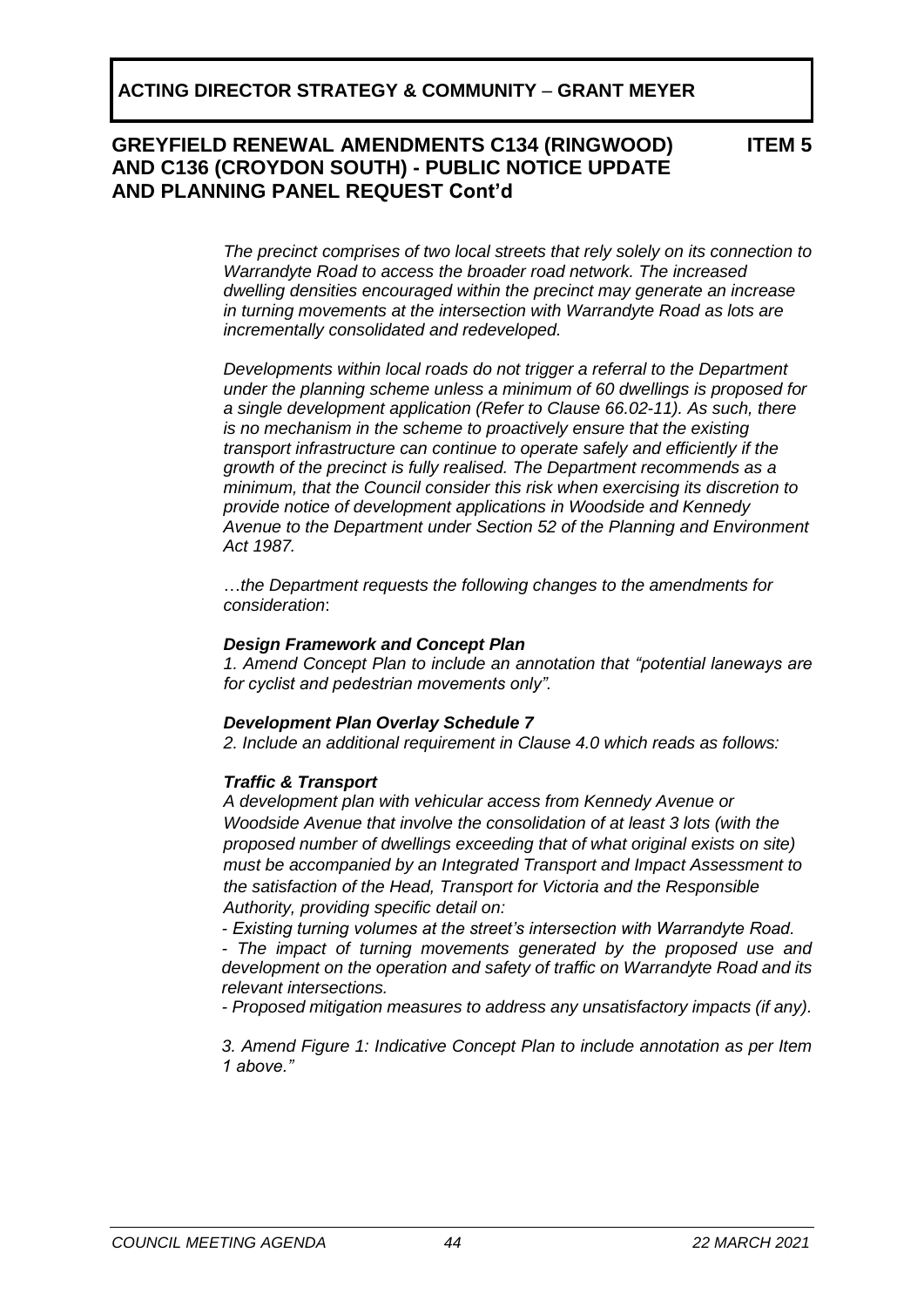**ITEM 5**

- For Amendment C136:
	- The proposed design provides valued opportunities for tree planting and improved open space provision in contrast to the "concrete jungle" that can arise out of current development practices;
	- In principle support for the Amendment with concern that it doesn't address the needs of people living with a disability to a great enough extent;
	- The proposed pedestrian crossing across Eastfield Road adjacent to the shops in the northwest corner of the site is vital;
	- From the Department of Transport:

*"The Department supports the provision for potential pedestrian crossing facilities on Eastfield Road to achieve greater accessibility for cyclists and pedestrians to key destinations in the precinct. The type of pedestrian crossing facility has not been specified in the amendment documents.* 

*Although Eastfield Road is a local road managed by Council, pedestrian crossing facilities (except for raised platform crossings) are major traffic control devices that require approval from the Department under the Road Management Act 2004. This needs to be clearly annotated in relevant amendment documents if this approval has not yet been obtained.* 

*…the Department requests the following changes to the amendments for consideration:*

#### *Design Framework and Concept Plan*

*1. Amend "potential pedestrian crossing" on Eastfield Road in Concept Plan to read "potential pedestrian crossing subject to approval from the Head, Transport for Victoria".* 

### *Development Plan Overlay Schedule 8*

*2. Amend Figure 1: Indicative Concept Plan to include annotation as per Item 1 above."*

### **Summary of Officer's Comments**

A detailed officer response to specific points raised in each of the submissions to the Amendments is included in Attachment 1 (for Amendment C134) and Attachment 2 (for Amendment C136).

Many of the submitted points of objection were found to have little strategic basis as they were based on preferred outcomes for the area that are not likely and/or intended under the status quo approach to, and statutory requirements for, development within the Precincts. For example, the minimum height requirements for the Croydon South Precinct currently allows development up to 11 metres in height, or three storeys and some submitters expressed opposition to development exceeding two storey or, at times, one storey. Similarly, several submissions raised concerns about *any* changes to the density of the area, where these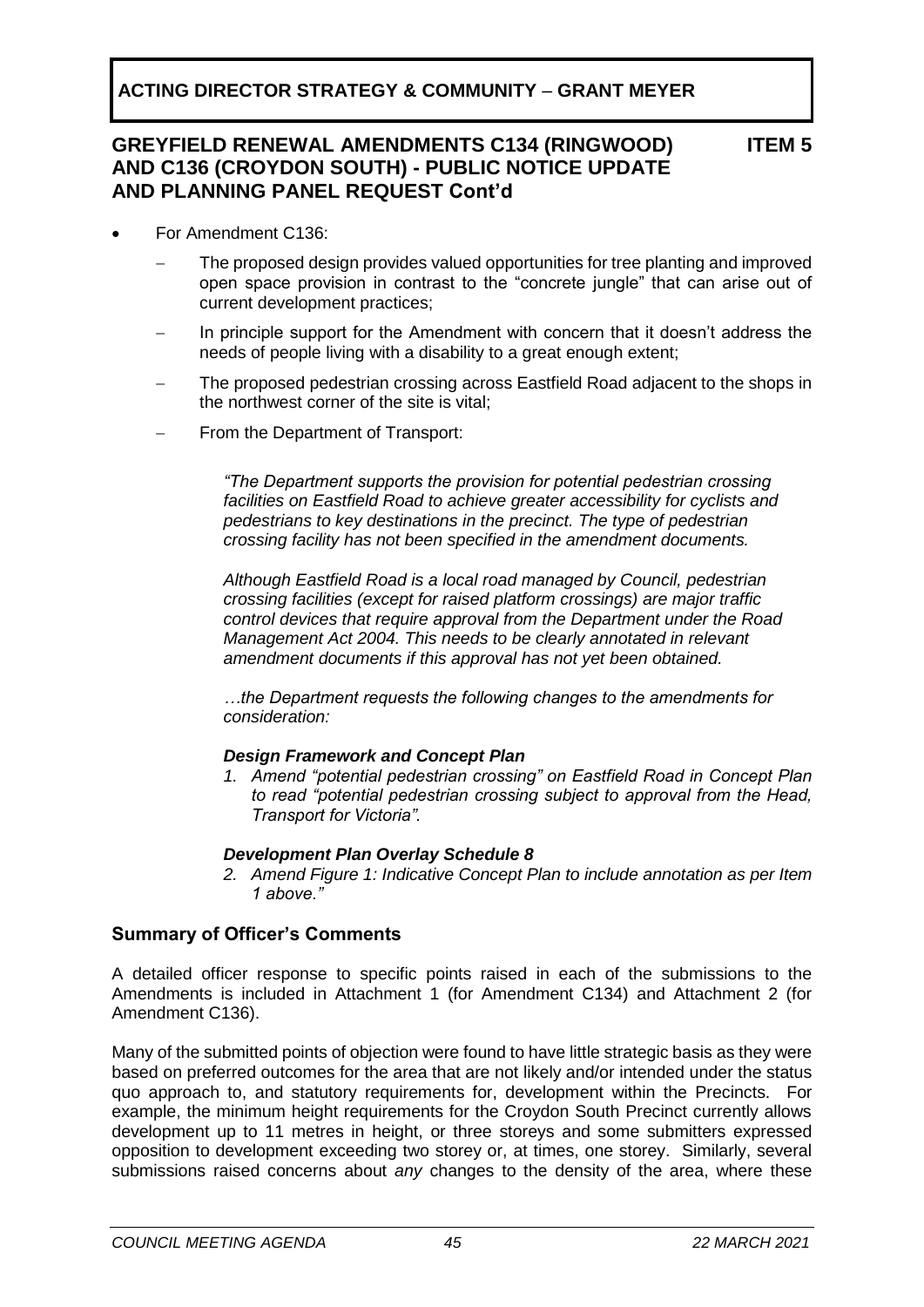#### **GREYFIELD RENEWAL AMENDMENTS C134 (RINGWOOD) AND C136 (CROYDON SOUTH) - PUBLIC NOTICE UPDATE AND PLANNING PANEL REQUEST Cont'd ITEM 5**

changes are currently taking place, and may continue to, under the existing relevant Maroondah Planning Scheme provisions.

Other objections based on the perceived likelihood of property owners being interested in amalgamating land, of developers responding to the proposed development incentive and of the potential uplift to property values, are not based on any strategic assessment of the likelihood of these outcomes being reached.

#### **Proposed Changes in Response to Submissions**

The following changes are proposed in response to the submissions made by the Department of Transport.

• For Amendment C134, changes generally in keeping with the Department of Transport request, with some minor text variations, as outlined below:

#### Design Framework and Concept Plan (the Concept Plan)

It is recommended that Council agrees to amend the Concept Plan to include the annotation: "*potential laneways are for cyclist and pedestrian movements only*" to remove confusion around these areas providing potential vehicle connections. Several attendees to the Information Sessions held during the public exhibition of the Amendment also sought clarification of the intended purpose of these laneways and this proposed change will help to address any confusion.

#### Development Plan Overlay (DPO), Schedule 7

It is recommended that Council agree to the addition of the following requirement at Clause 4.0 of Schedule 7 to the Development Plan Overlay (DPO):

*"Where vehicular access is proposed from Kennedy Avenue or Woodside Avenue to an amalgamated lot of at least three pre-existing lots (with the proposed number of dwellings exceeding that originally existing on the sites), the proposal must be accompanied by an Integrated Transport and Impact Assessment to the satisfaction of the Head, Transport for Victoria and the Responsible Authority and provide specific detail on:* 

*- Existing turning volumes at the intersection of the street and Warrandyte Road. - The impact of turning movements generated by the proposed use and development* 

*on the operation and safety of traffic on Warrandyte Road and its relevant intersections. - Proposed mitigation measures to address any unsatisfactory impacts (if any).* 

This above change to the proposed DPO will help mitigate any future potential traffic impact to Warrandyte Road resulting from increased development on Kennedy Avenue and/or Woodside Avenue.

#### Indicative Concept Plan

Consistent with the above, it is recommended that Council agree to amending the Concept Plan to include the annotation: "*potential laneways are for cyclist and pedestrian movements only*" to remove confusion around these areas providing potential vehicle connections.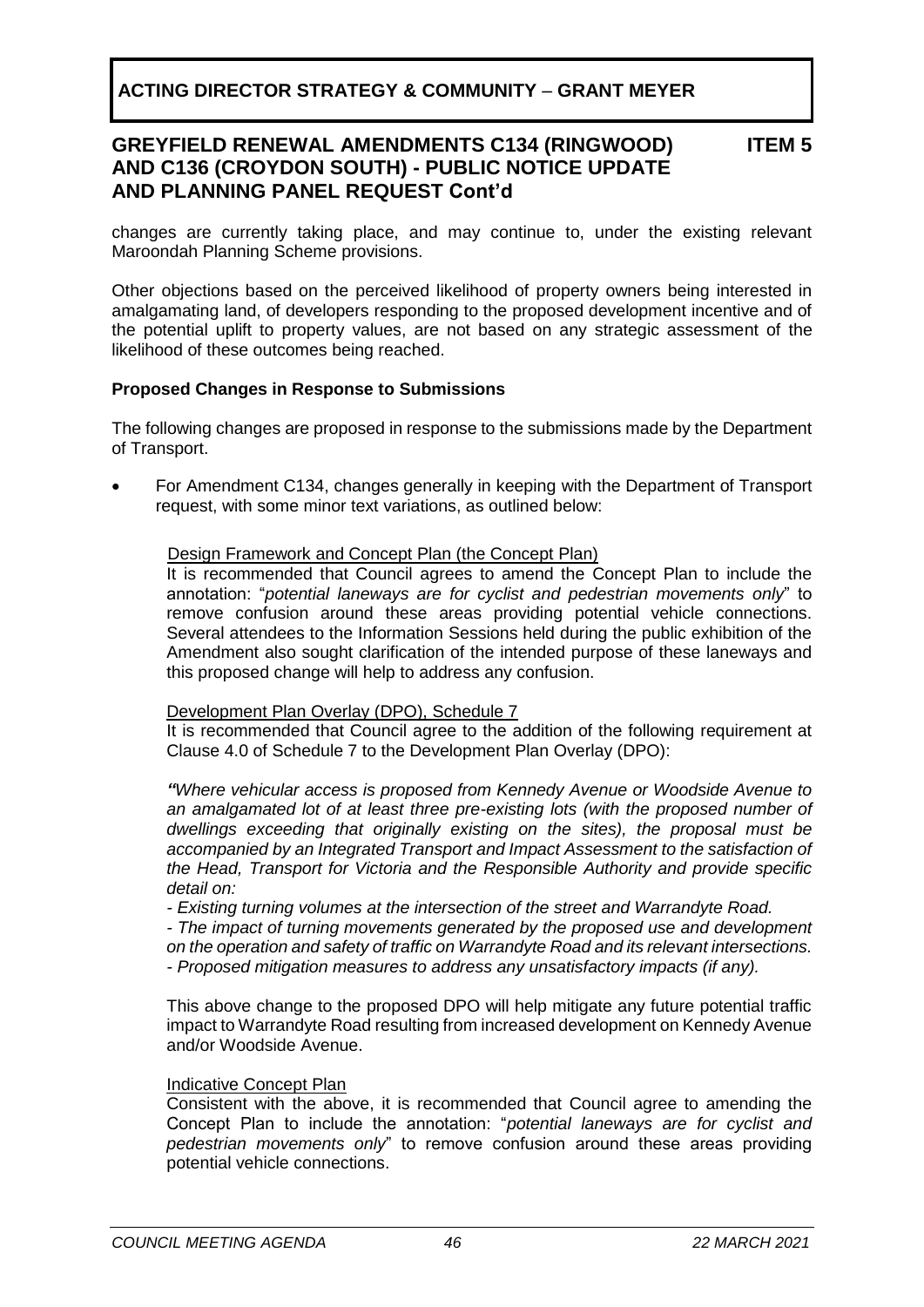### **GREYFIELD RENEWAL AMENDMENTS C134 (RINGWOOD) AND C136 (CROYDON SOUTH) - PUBLIC NOTICE UPDATE AND PLANNING PANEL REQUEST Cont'd**

#### **ITEM 5**

• For Amendment C136, changes in keeping with the Department of Transport request, as detailed above (with some minor text variations as outlined below).

It is recommended that Council agree to amend the Concept Plan shown in the Design Framework and Concept Plan and the Development Plan Overlay Schedule 8, so that the proposed "*potential pedestrian crossing*" over Eastfield Road be further annotated with the words "*subject to the approval from the Head, Transport for Victoria*", in keeping with the requirements of the Road Management Act 2004. The addition of this annotation ensures that Department of Transport approval is required for any proposed pedestrian crossing over Eastfield Road recognising this Department as the Responsible Authority is this regard.

The following further changes are recommended following a further review of the Amendment material and discussions between internal Council Departments.

• For both Amendments, amend Development Plan Overlay, Schedule 8, Clause 4.0 (Requirements for Development Plan), Table 1: Indicative Dwelling Density, to be consistent with each other, as follows. This change will ensure consistency between the intended indicative densities between the Precincts and correct unintended errors to the table.

| <b>Site Area</b>        | <b>Max. No. of Dwellings</b> | <b>Dwelling Density</b>   |
|-------------------------|------------------------------|---------------------------|
| Up to 1000 square       | 3                            | 32 dwelling per hectare   |
| metres                  |                              |                           |
| 1000 to 2000 square     | 24                           | 155 dwellings per hectare |
| metres                  |                              |                           |
| 2000 square metres plus | None specified               | 180 dwellings per hectare |

Table 1: Indicative Dwelling Density

- For both Amendments, Clause 4.0 (Requirements for Development Plan), includes: "*A mix of housing types and sizes, including one, two, three (or more) bedroom dwellings*". To ensure that the intended mix is provided, it is recommended that this requirement be varied to "*An even mix of housing types and sizes, including one, two, three (or more) bedrooms dwellings".* This recommended change will help to bring about a greater mix of housing configurations in the Precinct.
- For both Amendments, Clause 4.0 (Requirements for Development Plan), includes:

"*A landscape plan which includes:*

Canopy trees within front setbacks, private open space areas and common garden areas of native species that are capable of reaching a minimum mature height of 12 to 14 metres, where possible."

As many native species that are capable of reaching this height are not necessarily compatible with urban development, it is recommended that this provision be amended to include native and exotic species.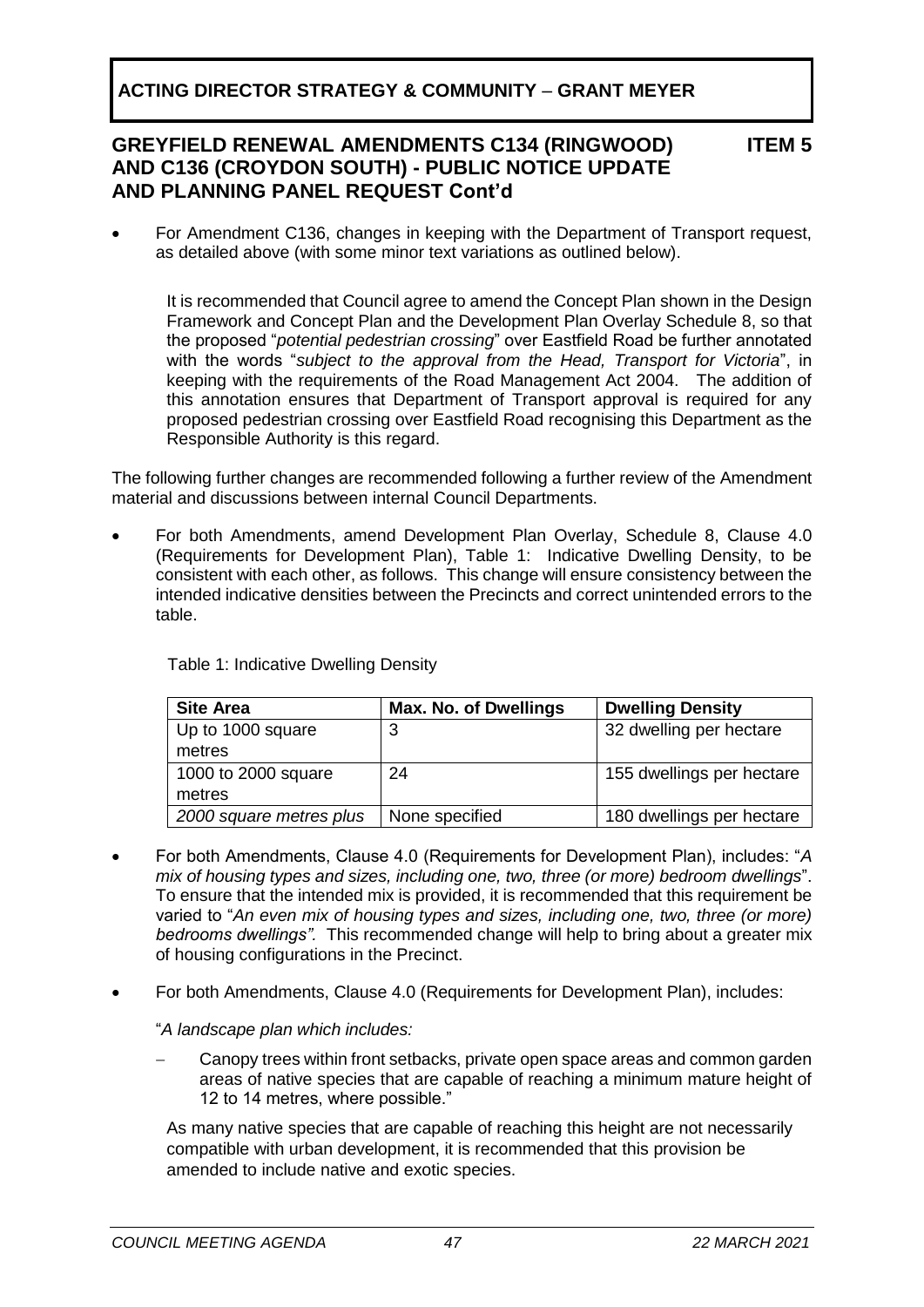**ITEM 5**

#### **AMENDMENT TIMELINES**

Ministerial Direction 15 sets out timelines for the planning scheme amendment process.

#### Authorisation

The Amendment was granted conditional authorisation on 3 January 2020. The conditions relating to authorisation were addressed prior to placing the Amendment on public exhibition.

#### Notice of the Amendment

Subject to Direction 4(1)(a), a planning authority must give notice of an amendment within 40 days of receiving authorisation to prepare the amendment.

Three exemption requests were made under Section 5 of Ministerial Direction No.15 to the requirements of section 4(1) by a planning authority to prepare and give notice of an amendment within 40 business days after authorisation. All exemption requests were granted and the most recent required commencement of public notice by 1 February 2021.

#### Pre-set Panel Hearing

The following pre-set panel hearing dates have been proposed, and agreed to, by Planning Panels Victoria. It is proposed that both Amendments will be addressed at the one hearing.

- Directions Hearing week commencing 17 May 2021.
- Panel Hearing week commencing 28 June 2021.

#### **FINANCIAL / ECONOMIC ISSUES**

All costs incurred, including those relating to the Panel Hearing, will be covered through Council's operational budget.

#### **ENVIRONMENTAL / AMENITY ISSUES**

The recognition of the significant opportunities for sustainable growth and improvement within the existing residential areas of Maroondah will encourage the enhancement and protection of community and private assets including open space areas, vegetation and pedestrian and cycling networks.

#### **SOCIAL / COMMUNITY ISSUES**

The proposed Amendments are the result of collaboration between DELWP, Council and the Ringwood, Croydon South and wider Maroondah communities to manage and enhance the character and housing provision within the Precincts.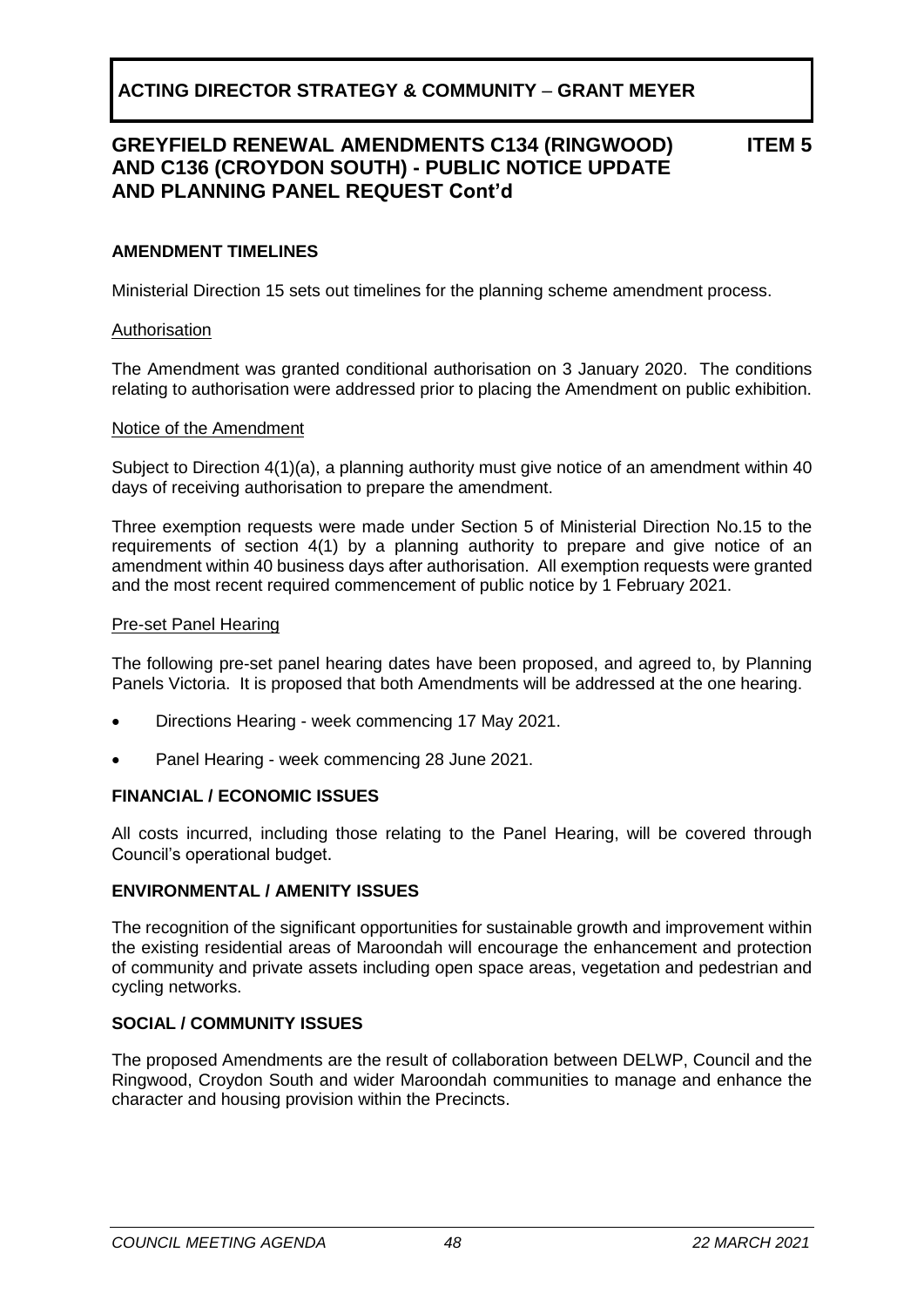**ITEM 5**

#### **COMMUNITY CONSULTATION**

The Amendment was exhibited in accordance with the requirements of the Act in the following manner:

- Written notification was sent to all owners and occupiers of land subject to the proposed Amendments. The period of Public Notice was between 25 January 2021 and 26 February 2021.
- Letters were sent to prescribed Ministers and statutory authorities on 25 January 2021.
- A notice of the Amendment was placed in the Victorian Government Gazette on 28 January 2021.
- A notice of the Amendment was published in The Age on Thursday 28 January 2021.
- Copies of the Amendment were made available for inspection during office hours at the offices of Council customer service centres and libraries, the Department of Environment, Land, Water and Planning (DELWP) and online on both the DELWP and Council websites for the duration of the public exhibition period.

#### **CONCLUSION**

In summary, by working together with local property owners, developers, and the broader community, the pilot program identifies possible areas for land amalgamation - where Landowners can work with their neighbours to amalgamate individual housing lots into one larger parcel of land. This approach not only provides benefits for landowners and residents, but through careful design, can transform our local neighbourhoods into vibrant, active, healthy places to live.

Amendments C134 and C136 apply the Greyfields Renewal approach though application of local policy, zones and overlays in the Maroondah Planning Scheme.

The Amendments were placed on public exhibition in accordance with the requirements of the *Planning and Environment Act 1987*. The submissions received objecting to the Amendments raise matters relating to neighbourhood character, traffic and car parking, pedestrian connectivity, access to services, equitable development opportunities and property value impacts, among other things. Other submissions were received with qualified support requesting some changes to the Amendments.

Some changes are recommended to the proposed controls in response to the Department of Transport submission. These changes are minor and considered strategically justified.

As the Responsible Authority, Council has three options.

- 1. Change the Amendment in the matter requested in the submissions.
- 2. Refer the submissions to an Independent Panel.
- 3. Abandon all, or part, of one or both Amendments.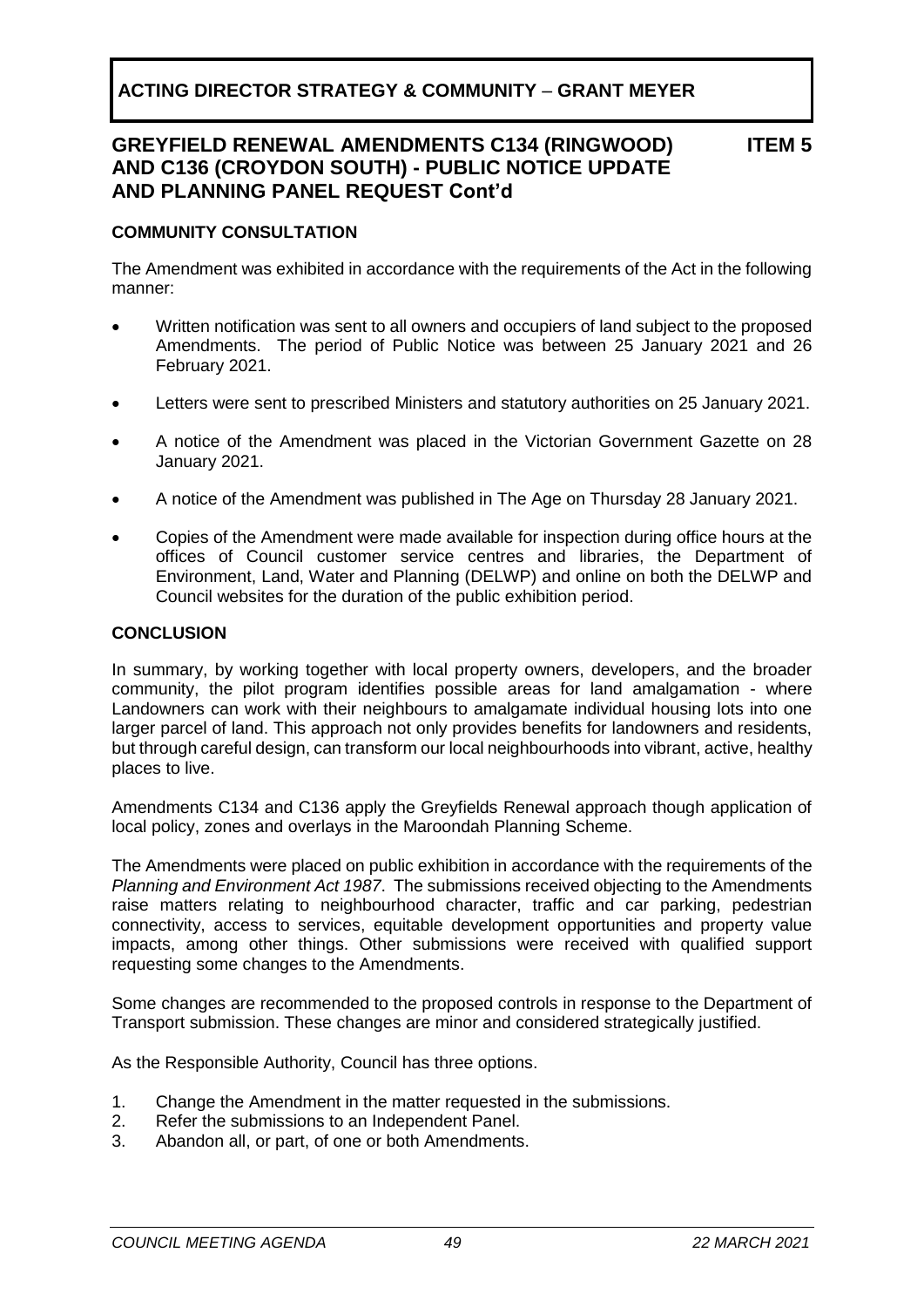**ITEM 5**

Pursuant to Section 23 (2) of the Act, a planning authority may also refer submissions that do not require a change to the Amendment to a Panel.

The nature of the submissions received are not considered to be fully resolved by changes to the Amendments, as detailed above, therefore it is recommended that Council request a Planning Panel.

### **ATTACHMENTS**

- 1. ATTACHMENT 1 to Council Report Summary of Submissions to Amendment
- **A** C134maro Greening the Greyfields Ringwood Precinct
- 2. ATTACHMENT 2 to Council Report Summary of Submissions to Amendment
- **图 C136maro Greening the Greyfields Croydon South Precinct**
- 3. ATTACHMENT 3 to Council Report Proposed Ordinances and Design Framework
- **Th** and Concept Plan for Amendment C134 Ringwood Greyfield Renewal Precinct
- 4. ATTACHMENT 4 to Council Report Amendment C136 Documentation
- $\mathbb{R}^n$

#### **CONFIDENTIALITY**

Not Applicable

#### **RECOMMENDATION**

**THAT COUNCIL, HAVING PREPARED AND EXHIBITED AMENDMENTS C134 AND C136 TO THE MAROONDAH PLANNING SCHEME UNDER SECTION 19 OF THE PLANNING AND ENVIRONMENT ACT 1987 AND RECEIVED AND CONSIDERED ALL WRITTEN SUBMISSIONS MADE IN RESPONSE TO AMENDMENTS C134 AND C136:**

- **1. REQUEST THAT THE MINISTER FOR PLANNING APPOINT AN INDEPENDENT PANEL UNDER PART 8 OF THE PLANNING AND ENVIRONMENT ACT 1987 TO CONSIDER ALL SUBMISSIONS TO AMENDMENTS C134 AND C136 TO THE MAROONDAH PLANNING SCHEME**
- **2. REFERS ALL SUBMISSIONS TO THE PANEL TO BE APPOINTED BY THE MINISTER FOR PLANNING, INCLUDING ANY LATE SUBMISSIONS**
- **3. ENDORSES THE RESPONSE TO SUBMISSIONS ATTACHED AT ATTACHMENTS 1 AND 2 TO THIS REPORT TO FORM THE BASIS OF COUNCIL'S SUBMISSION TO THE PANEL**
- **4. DELEGATES THE DIRECTOR STRATEGY AND COMMUNITY TO CONSIDER ANY LATE SUBMISSIONS BEFORE REFERRING THEM TO THE PANEL**
- **5. ADVISES ALL SUBMITTERS OF COUNCIL'S RESOLUTION**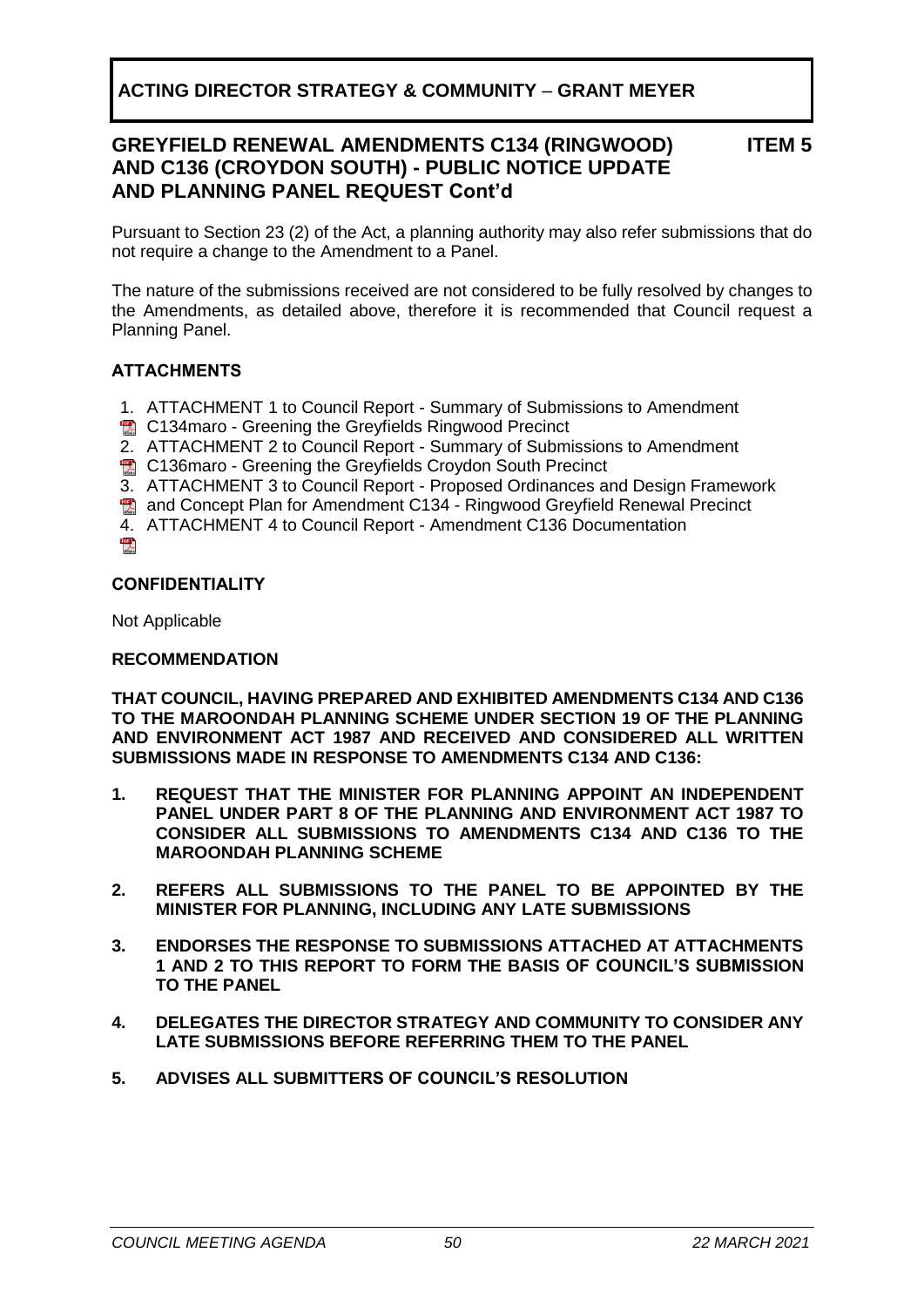### **ENVIRONMENTALLY SUSTAINABLE DEVELOPMENT LOCAL POLICY AMENDMENT C137MARO - ADOPTION OF THE AMENDMENT**

**ITEM 6**

#### <span id="page-50-0"></span>**PURPOSE**

The purpose of this report is to consider submissions received to Planning Scheme Amendment C137maro following the recently completed public exhibition period. It recommends that Council adopts Amendment C137maro and submits it to the Minister for Planning for approval.

#### **STRATEGIC / POLICY ISSUES**

The following directions contained in Maroondah 2040: Our Future Together and the Council Plan 2017-2021 (Year 4: 2020-2021) provide the strategic framework that underpins the purpose of this report.

Outcome Area:A clean, green and sustainable community.

Our Vision:In 2040, Maroondah will be a resilient community committed to sustainable living, enhancing our living environment, and providing leadership in responding to climate change.

#### Key Directions 2020 – 2021:

- 4.8 Mitigate and adapt to the risks, effects and impacts of climate change and be responsive and adaptive to new environmental opportunities and threats as they occur.
- 4.9 Strive to become a carbon neutral council and build the capacity of our community to make more sustainable choices.
- 4.10 Work in partnership to reduce Maroondah's greenhouse gas emissions and improve air quality.

#### Priority Action 2020-2021:

Introduce the Maroondah Environmentally Sustainable Development Policy into the Maroondah Planning Scheme.

#### **BACKGROUND**

Maroondah City Council is committed to creating a sustainable built environment and has embedded its sustainability goals cross a range of Council activities and strategies. The Maroondah Planning Scheme does not include a municipal-wide Environmentally Sustainable Development (ESD) Policy. Introducing an ESD Policy will further reinforce Council's commitment to achieve sustainable development outcomes.

The *"Proposed Policy Clause 22.15 Environmentally Sustainable Development"* **(Attachment 1)** responds to the unique development profile and planning context of the City of Maroondah. The Amendment seeks to introduce a new Clause 22.15 into the Local Planning Policy Framework (LPPF). It seeks to implement the relevant objectives and strategies of the following documents:

• Maroondah Council Plan, 2017-2021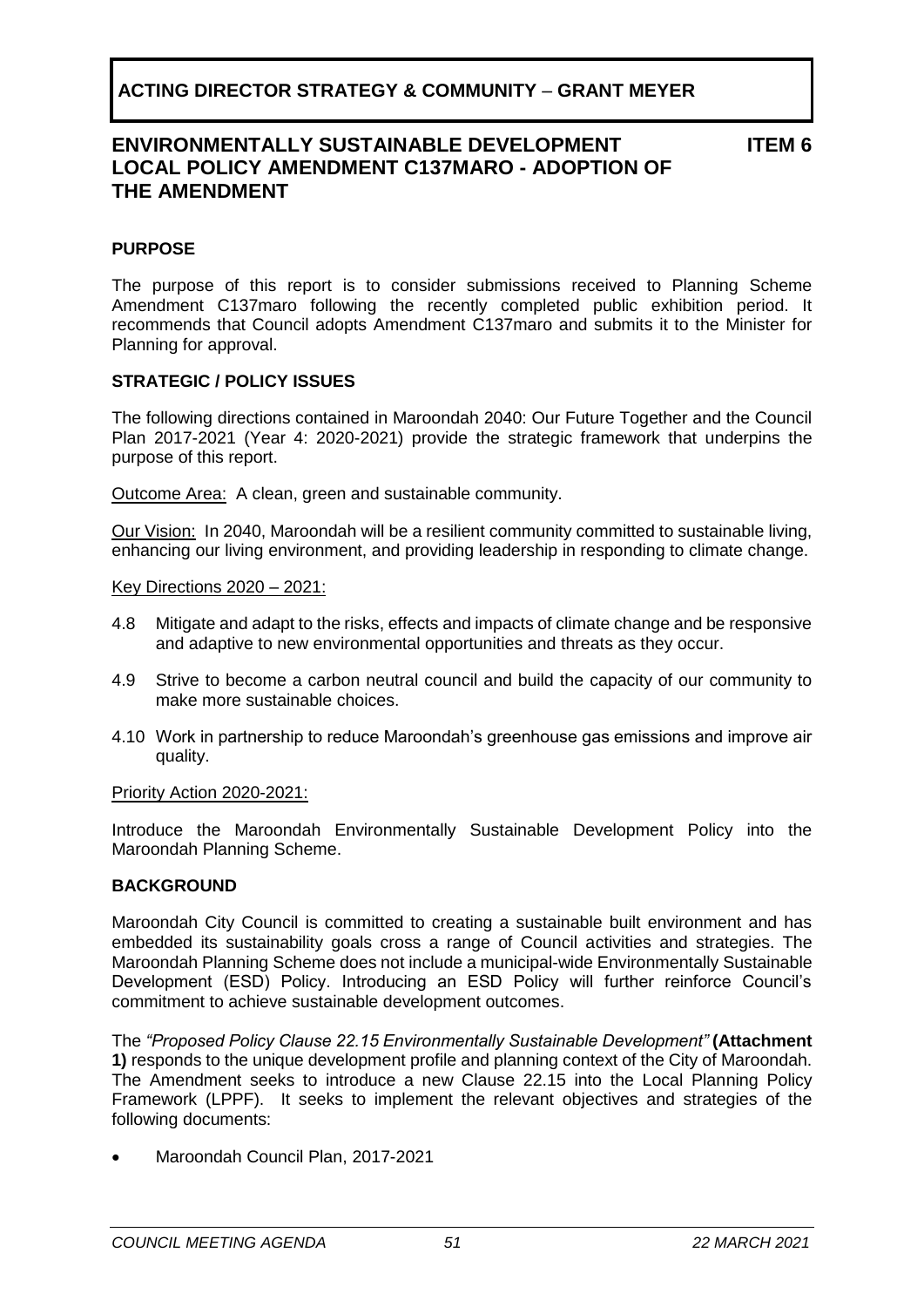## **ENVIRONMENTALLY SUSTAINABLE DEVELOPMENT LOCAL POLICY AMENDMENT C137MARO - ADOPTION OF THE AMENDMENT Cont'd**

**ITEM 6**

- Maroondah Health and Wellbeing Plan, 2017 to 2021
- Maroondah Sustainability Strategy, 2016 to 2020
- Maroondah Climate Change Risk and Adaptation Strategy, 2018 to 2022
- Maroondah Water Sensitive City Strategy 2015

Amendment C137maro was on public exhibition from 21 January 2021 until Monday 22 February 2021. As part of this public exhibition, aside from the relevant notice requirements under the Act (e.g. Council website, notice in The Age and the Government Gazette), the Amendment was publicised through the Maroondah News Newsletter. In addition, detailed information on the Amendment was made available on the Maroondah Your Say website.

#### **ISSUE / DISCUSSION**

A total of five submissions were received during the advertising of Amendment C137maro. All five submissions support the Amendment. Two of the five submissions support the Amendment with changes proposed to the translated version of the Clause 22.15 content into the new integrated Planning Policy Framework (PPF).

In summary, the following key reasons for support to the Amendment were presented by submitters:

- The Amendment will help ensure that sustainable building practices are mandated as part of the planning permit process.
- The Amendment will provide builders a more definitive idea of what is expected of them and provide protection for the environment.
- The Amendment will facilitate designers to move towards embedding sustainability into house/building designs.

In summary, the following key suggestions were made in the submissions:

- Amendment could further emphasise the importance of "Urban Ecology", especially retention of mature trees, possibly in the translated version of the Local Planning Policy.
- That the Amendment be consistent with the Department of Land, Environment and Water (DELWP) version.
- The term "Best Practice" be clearly communicated within the body of the translated version of the Local Planning Policy.

The submitters suggested possible changes to proposed Clause 15.02-1L. Clause 15.02-1L does not form part of the Amendment and was only provided as a supporting document to show how the ESD policy may be translated into the new PPF structure. The Council Alliance for a Sustainable Built Environment (CASBE) are in discussions with the DELWP regarding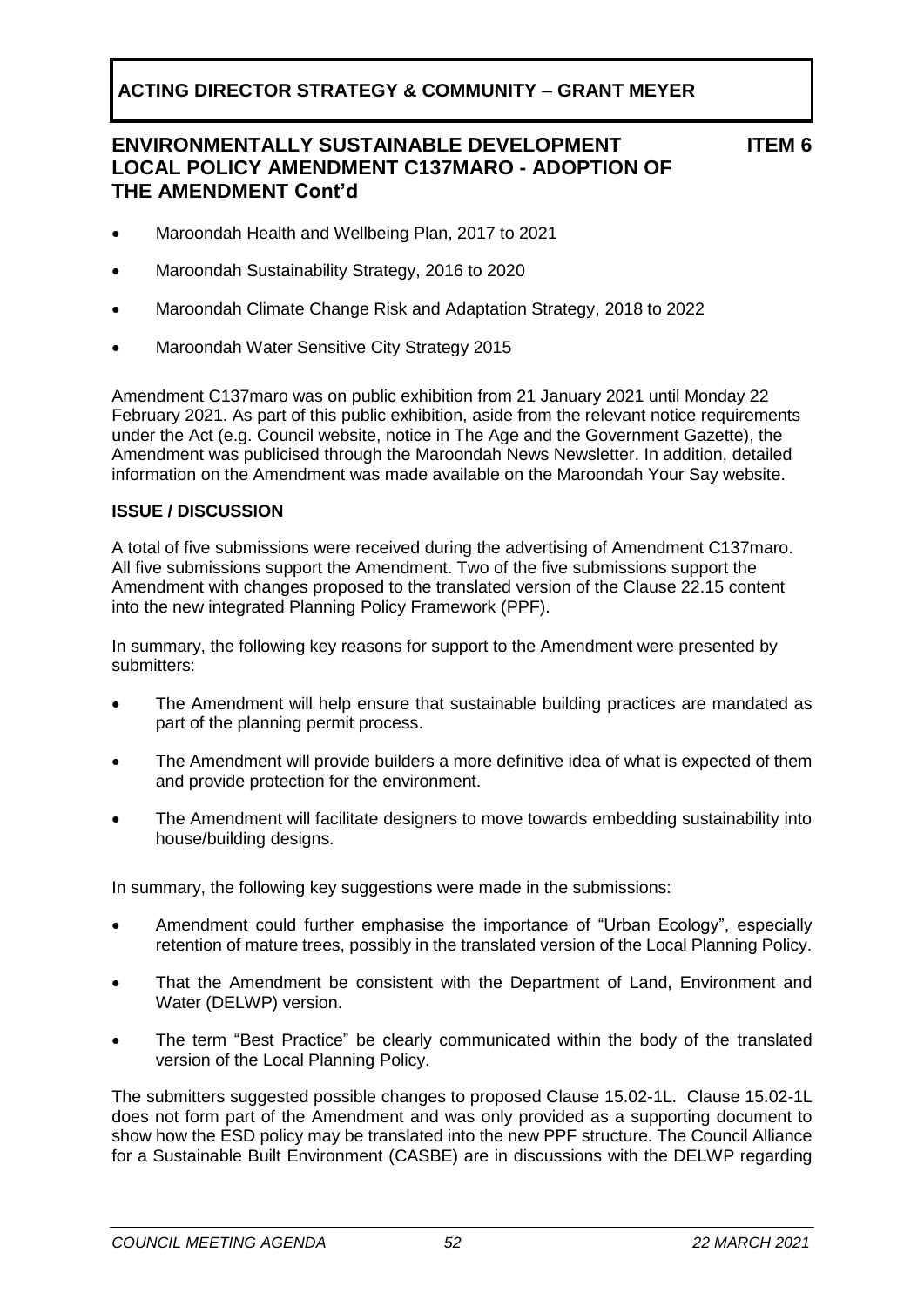### **ENVIRONMENTALLY SUSTAINABLE DEVELOPMENT LOCAL POLICY AMENDMENT C137MARO - ADOPTION OF THE AMENDMENT Cont'd**

**ITEM 6**

the final version of Clause 15.02-1L; and Council officers have raised the issues identified by the submitter with the Smart Planning Team (who are working on the new PPF structure).

In relation to the issue of retaining mature trees during redevelopment, it should be noted that the exhibited version of the Clause 22.15 and Clause 15.02-1L currently includes reference to retaining and providing canopy trees, as well as considering providing space for productive gardens. In addition, Council has prepared the Draft Vegetation Strategy that considers the retention of mature trees as a priority. Planning scheme protection of canopy trees and other vegetation on residentially zoned land may be best served by retention of the SLOs, but with strengthening of the associated schedules and decision-guidelines. Planning scheme protection of canopy trees and other vegetation in commercial and industrial areas can be served by extending the coverage of Maroondah's planning provisions into these areas.

A priority action identified in the Maroondah Vegetation Strategy is:

*"Provide early and clear messaging to landowners and developers around the expectation that proposed designs will need to demonstrate that retention of existing trees has been central to all design efforts. Increase promotion of Council's availability to hold pre-application meetings early in the design process to identify potential issues and facilitate responsive design solutions that retain desirable vegetation, and incorporate other vegetation considerations in the design, as part of the SDAPP process".*

Summary of submissions and response to specific points raised in each of the submissions to the Amendment is included in **Attachment 2**.

### **AMENDMENT TIMELINES**

Ministerial Direction 15 sets out timelines for the planning scheme amendment process.

The Amendment was granted conditional authorisation on 4 December 2020. The conditions relating to authorisation were addressed prior to placing the Amendment on public exhibition.

Subject to Direction 4(1)(a), a planning authority must give notice of an amendment within 40 days of receiving authorisation to prepare the amendment. The Amendment was exhibited within 40 business days of receiving authorisation.

#### **FINANCIAL / ECONOMIC ISSUES**

All costs incurred will be covered through Council's operational budget.

Whilst the Policy will result in an increase in internal planning application referrals, an Environmentally Sustainable Development (ESD) Officer is employed by Council to support the anticipated increased number of applications requiring environmentally sustainable development referrals.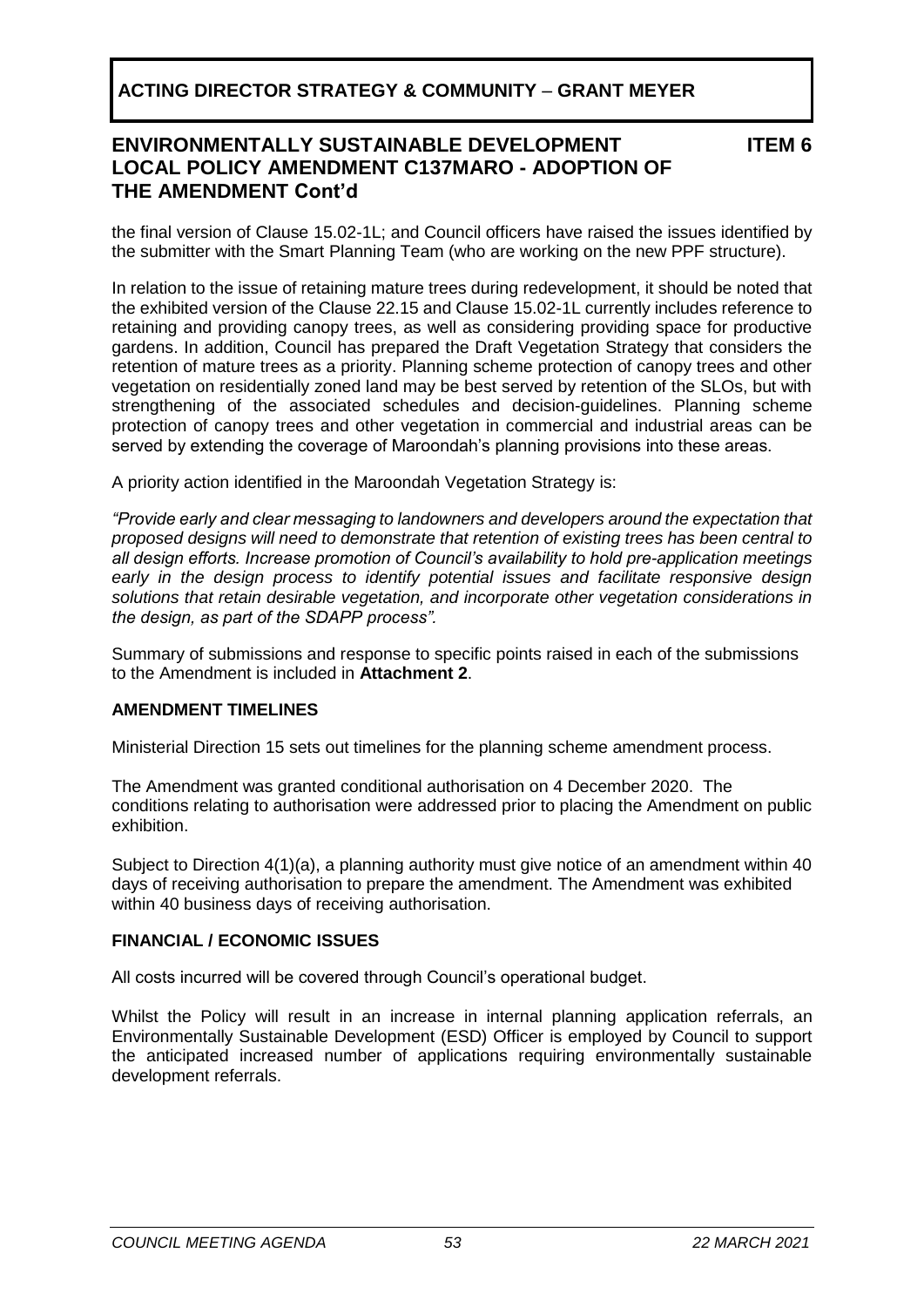### **ENVIRONMENTALLY SUSTAINABLE DEVELOPMENT LOCAL POLICY AMENDMENT C137MARO - ADOPTION OF THE AMENDMENT Cont'd**

**ITEM 6**

#### **ENVIRONMENTAL / AMENITY ISSUES**

The introduction of an ESD Policy will implement sustainable design principles in the planning application process, resulting in improved sustainable development outcomes across the municipality.

#### **SOCIAL / COMMUNITY ISSUES**

It is anticipated that the Policy will increasingly facilitate sustainable built form which is more affordable over the life of buildings for both residential and commercial occupiers, particularly as ongoing servicing costs will be reduced.

#### **COMMUNITY CONSULTATION**

The Amendment was exhibited in accordance with the requirements of the Act in the following manner:

- Letters were sent to prescribed Ministers on 18 January 2021.
- A notice of the Amendment was placed in the Victorian Government Gazette on 21 January 2021.
- A notice of the Amendment was published in The Age on Thursday 21 January 2021.
- Copies of the Amendment were made available for inspection during office hours at the offices of Council customer service centres and libraries, the Department of Environment, Land, Water and Planning (DELWP) and online on both the DELWP and Council websites for the duration of the public exhibition period.

#### **CONCLUSION**

In summary, the introduction of the ESD Policy will assist with implementing sustainable design principles in the planning application process, resulting in improved sustainable development outcomes across the municipality. This will increasingly facilitate sustainable built form which is more affordable over the life of buildings for both residential and commercial occupiers.

Given that there are no objections received on the exhibited version of the Local Planning Policy Framework (i.e. Clause 22.15 and Clause 21.06), it is recommended that Council adopt the Amendment.

#### **ATTACHMENTS**

- 1. Attachment 1: Maroondah C137maro Exhibited Local Planning Policy
- 2. **Attachment 2: Maroondah C137maro Summary of Submissions and Response**

#### **CONFIDENTIALITY**

Not Applicable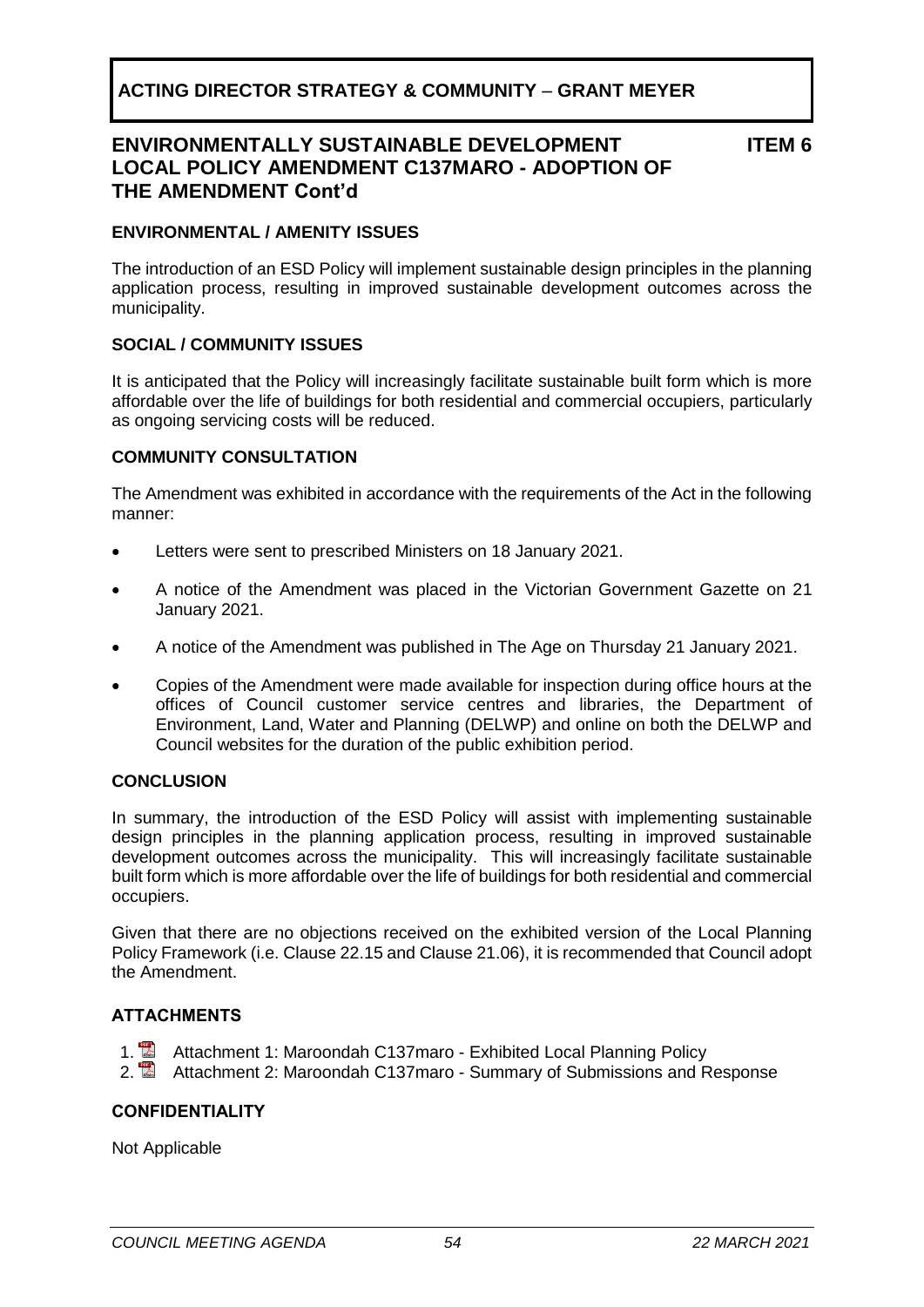### **ENVIRONMENTALLY SUSTAINABLE DEVELOPMENT LOCAL POLICY AMENDMENT C137MARO - ADOPTION OF THE AMENDMENT Cont'd**

**ITEM 6**

#### **RECOMMENDATION**

**THAT COUNCIL HAVING PREPARED AND EXHIBITED AMENDMENT C137MARO TO THE MAROONDAH PLANNING SCHEME UNDER SECTION 19 OF THE PLANNING AND ENVIRONMENT ACT 1987, AND HAVING RECEIVED AND CONSIDERED ALL WRITTEN SUBMISSIONS, ADOPT AMENDMENT C137MARO AND SUBMIT IT TO THE MINISTER FOR PLANNING FOR APPROVAL**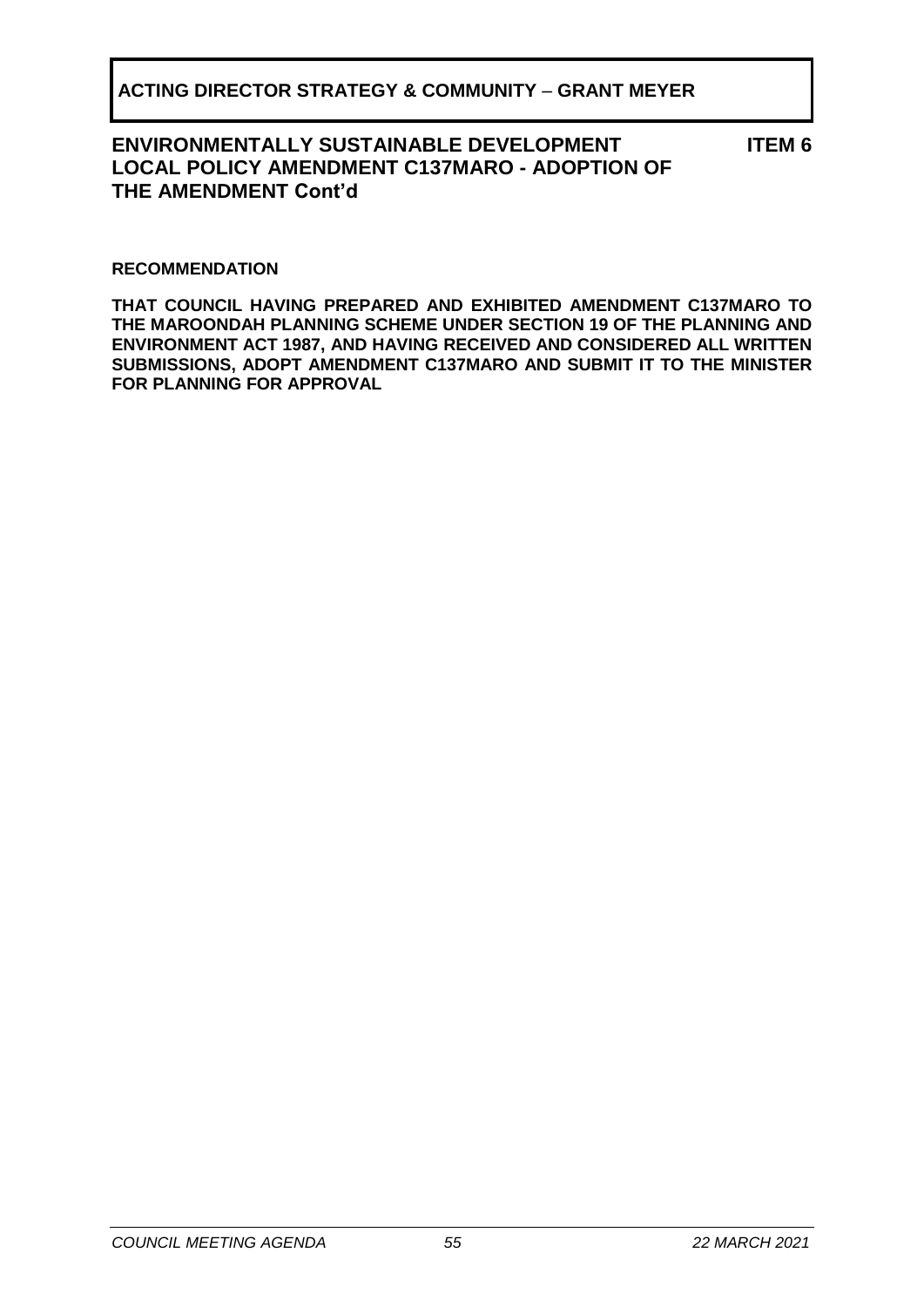### **MAROONDAH COVID-19 RECOVERY PLAN: STRONGER TOGETHER - OUR WAY FORWARD FROM COVID-19**

### **ITEM 1**

#### <span id="page-55-0"></span>**PURPOSE**

To advise Council of the outcomes of the public exhibition of the *Draft Maroondah Covid-19 Recovery Plan*.

#### **STRATEGIC / POLICY ISSUES**

The following directions contained in Maroondah 2040: Our Future Together (June 2020 update) and the Council Plan 2017-2021 (2020/2021 update) provide the strategic framework that underpins the purpose of this report.

Outcome Area:A well governed and empowered community

Our Vision:In 2040, Maroondah will be an empowered community actively engaged in local decision making, led by an innovative community inspired Council that collaborates regionally and proactively champions local needs.

#### Key Directions 2020 – 2021:

- 8.4 Work in partnership to deliver innovative, accessible and evidence informed services that are people focused, proactive, integrated and responsive
- 8.6 Work in partnership with key agencies and other levels of government to provide leadership in emergency preparedness, response and recovery processes
- 8.8 Ensure that all community members have access to, and are informed on, matters that affect them, including tailored information for under-represented and hard-to-reach groups
- 8.9 Undertake inclusive engagement and consultation using accessible and tailored approaches to consider the needs and aspirations of people of all ages, abilities and **backgrounds**
- 8.10 Create opportunities for shared decision making through active community participation
- 8.11 Work in partnership to advocate for and champion the needs and aspirations of the community to Victorian and Australian levels of government, service providers and the business sector
- 8.12 Foster local and regional partnerships with individuals, community groups, businesses, service providers, agencies and all levels of government

#### Priority Action 2020-2021:

Develop and implement a COVID-19 Recovery Plan (including social and economic recovery initiatives), following community consultation and engagement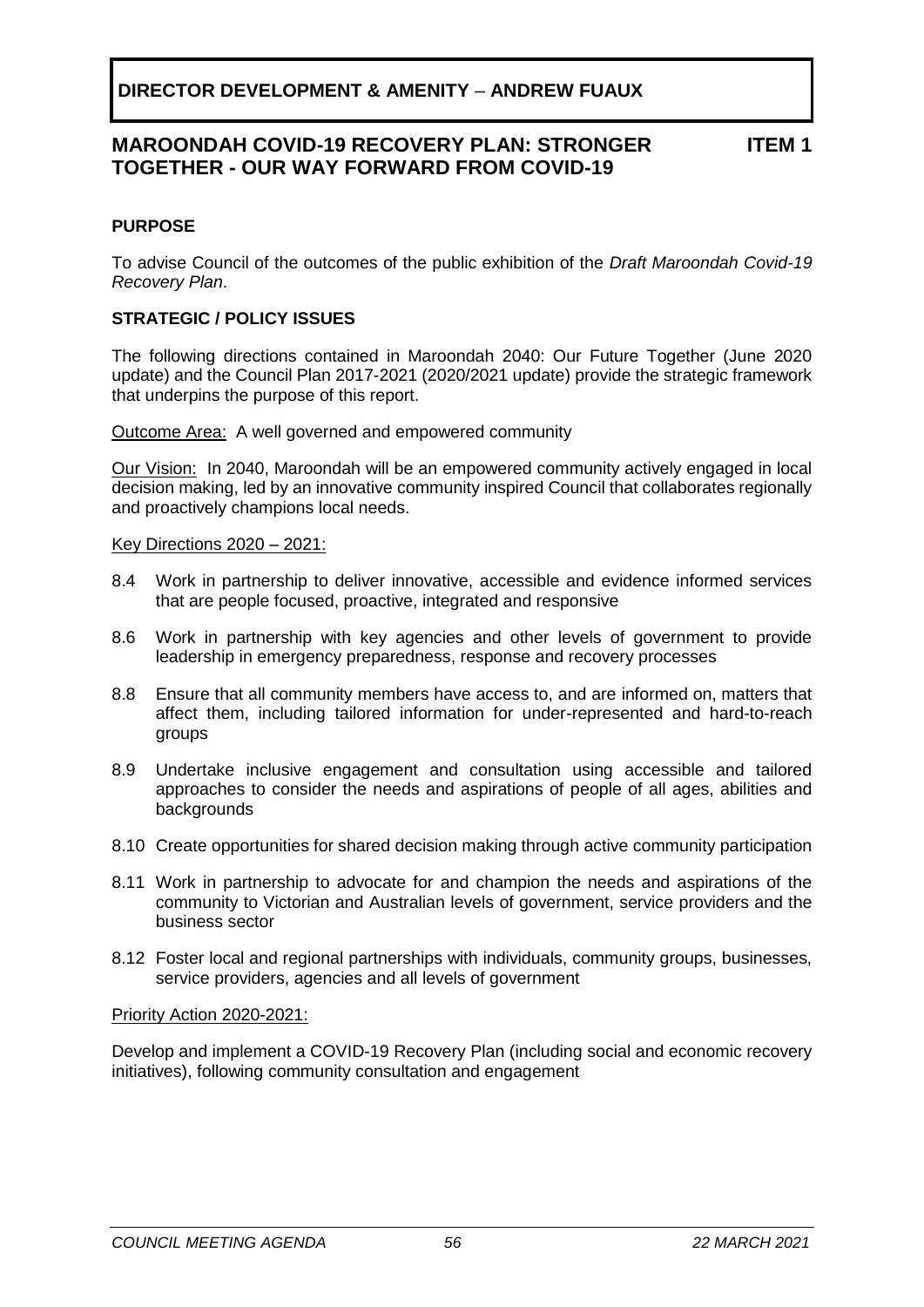#### **MAROONDAH COVID-19 RECOVERY PLAN: STRONGER TOGETHER - OUR WAY FORWARD FROM COVID-19 Cont'd ITEM 1**

### **BACKGROUND**

The Maroondah Covid-19 Recovery Plan (the Recovery Plan) is a key strategic plan regarding Council's approach to supporting the community to recover from the impacts of the Coronavirus pandemic.

The development of the draft Recovery Plan was informed by extensive community consultation, the priorities highlighted from the community survey, information gained through the initial impact assessment process, our ongoing engagement with key stakeholders, both internal and external to Council, and situational and demographic data analysis.

In developing the plan, Council officers have also had the opportunity to work with leading recovery experts from the University of Melbourne and Australian Red Cross, among other international experts, to pilot a recovery capitals (ReCap) planning framework. The framework highlights how the social, economic, cultural, human, political, natural and built environments have a profound impact on health and wellbeing and has enabled a holistic overview of the community recovery priorities.

#### **ISSUE / DISCUSSION**

The draft Recovery Plan was made available for community feedback from 11 December 2020 to 22 January 2021, following Council approval to release the document on public exhibition at the Councillor briefing on 7 December 2020.

During the public exhibition period, a communications plan was put in place to obtain community feedback on the draft Recovery Plan, with consideration to the restrictions pertaining to safety during the COVID-19 pandemic.

Consultation methods included:

- Your Say Maroondah online feedback form
- Youth-specific feedback survey with a financial incentive to encourage participation by young people
- In-person focus group with young people in the Maroondah Youth Wellbeing Advocates group
- In-person engagement activity with children at Council's Vacation Care Program
- Internal feedback via a range of methods
- External agency feedback via a range of methods

Promotion methods included:

- Your Say Maroondah online engagement platform
- Promotion through Council websites and social media channels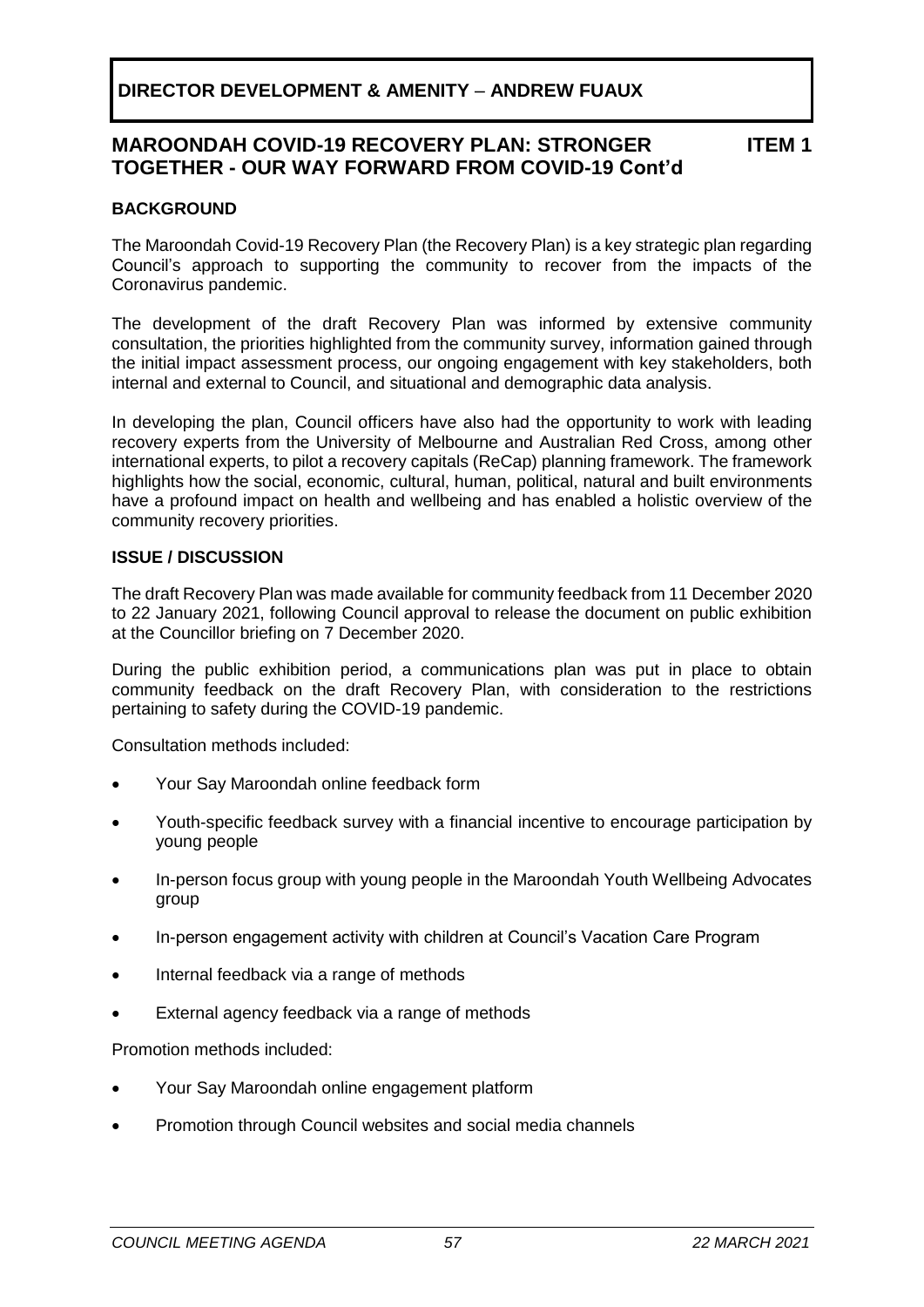#### **MAROONDAH COVID-19 RECOVERY PLAN: STRONGER TOGETHER - OUR WAY FORWARD FROM COVID-19 Cont'd ITEM 1**

- Outreach engagement with children and young people at locations around Maroondah, including at Council's Vacation Care Program, EV's Youth Centre, Croydon Memorial Pool and local parks
- Emails to community agencies, Maroondah schools and other stakeholders
- Emails to list of respondents to the Maroondah COVID-19 Community Survey who wanted to be involved in recovery
- Maroondah In Focus summer edition
- Maroondah eNews (3 editions)
- Printed copies available at Council Customer Service Centres

There was a total of 69 responses, including:

- 18 responses to the Your Say Maroondah online feedback form
- 5 email responses
- 10 young people aged 16-22 responded to the youth-specific feedback survey
- 7 young people aged 16-21 participated in the in-person focus group with the Maroondah Youth Wellbeing Advocates
- 29 children aged 4-12 participated in the in-person engagement activity at Council's Vacation Care Program
- 105 'likes', 19 'shares' or 're-tweets' and 1 feedback comment ("Thanks Maroondah Council") from the 15 posts on Council's social media channels
- Feedback from both partner agencies and Council staff, both before and during the formal public exhibition period

Feedback on the draft Recovery Plan was positive overall, including:

- 13 (72%) respondents to the Your Say Maroondah online feedback form agreed or strongly agreed that the priorities of the draft Recovery Plan reflect the needs and aspirations of the community, with 4 respondents neither agreeing or disagreeing, and 1 respondent disagreeing.
- 100% of respondents to the youth-specific feedback survey thought that the priorities within the draft Recovery Plan will meet the needs of young people in Maroondah
- The children and young people who participated in the in-person engagement activities provided positive feedback overall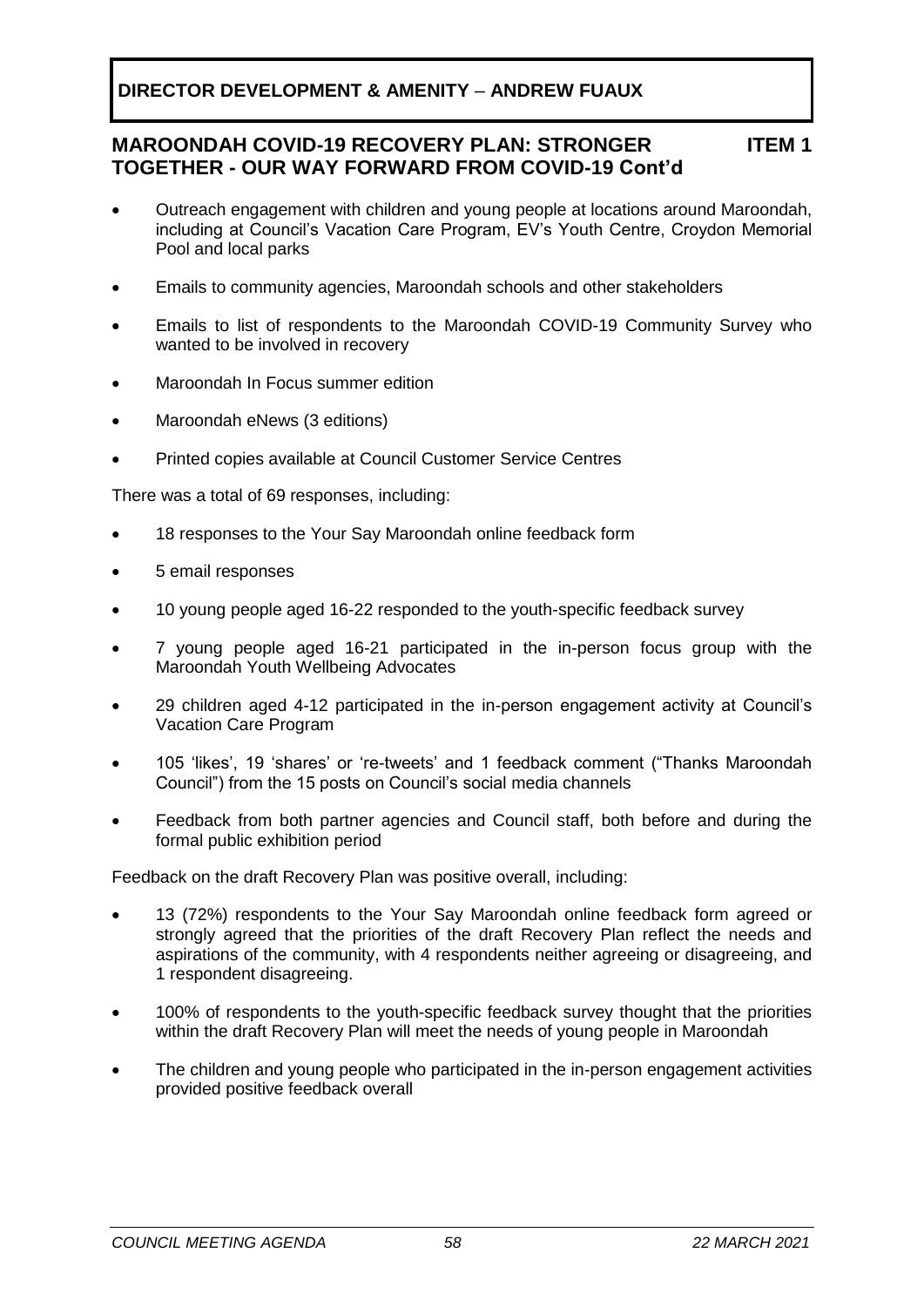#### **MAROONDAH COVID-19 RECOVERY PLAN: STRONGER TOGETHER - OUR WAY FORWARD FROM COVID-19 Cont'd ITEM 1**

Feedback was wide-ranging, with the majority falling under the following themes, and all within the recovery areas depicted in the draft Recovery Plan already:

- Engaging and supporting community members who are vulnerable or disproportionately impacted by the pandemic, particularly Culturally and Linguistically Diverse communities, older people, young people, women, people living with disabilities, isolated people, and people experiencing or at risk of violence at home or homelessness
- Connection to nature
- Connecting with community
- Access to safe community facilities and spaces
- Supporting community groups and organisations
- Education and employment pathways, particularly for young people
- Grief and loss

A number of respondents suggested specific potential actions they wanted to see undertaken, generally under the above themes. These suggestions were considered and incorporated into the Priority Actions where appropriate. Some ideas for actions and initiatives are already proposed in existing Council Strategic Plans.

• Other feedback included suggestions to add a section on monitoring and reporting of progress, referencing suggestions, and suggestions around the structure and length of the plan

Changes made to the draft Recovery Plan include:

- Additional evidence to strengthen the basis of the recovery priorities
- Referred to new and existing council strategic plans that also incorporate actions that will contribute to recovery priority outcomes.
- New priority actions relating to supporting social connections for vulnerable people, youth unemployment and physical activity
- Addition of two new sections: timeframes, and monitoring and evaluation (including regular reporting to community)

These changes are incorporated into the finalised Maroondah COVID-19 Recovery Plan as presented in Attachment 1 of this report.

#### **FINANCIAL / ECONOMIC ISSUES**

The Recovery Plan will be implemented within existing and approved resources. Priority Actions for supporting businesses and employment pathways, particularly for young people are included in the Recovery Plan.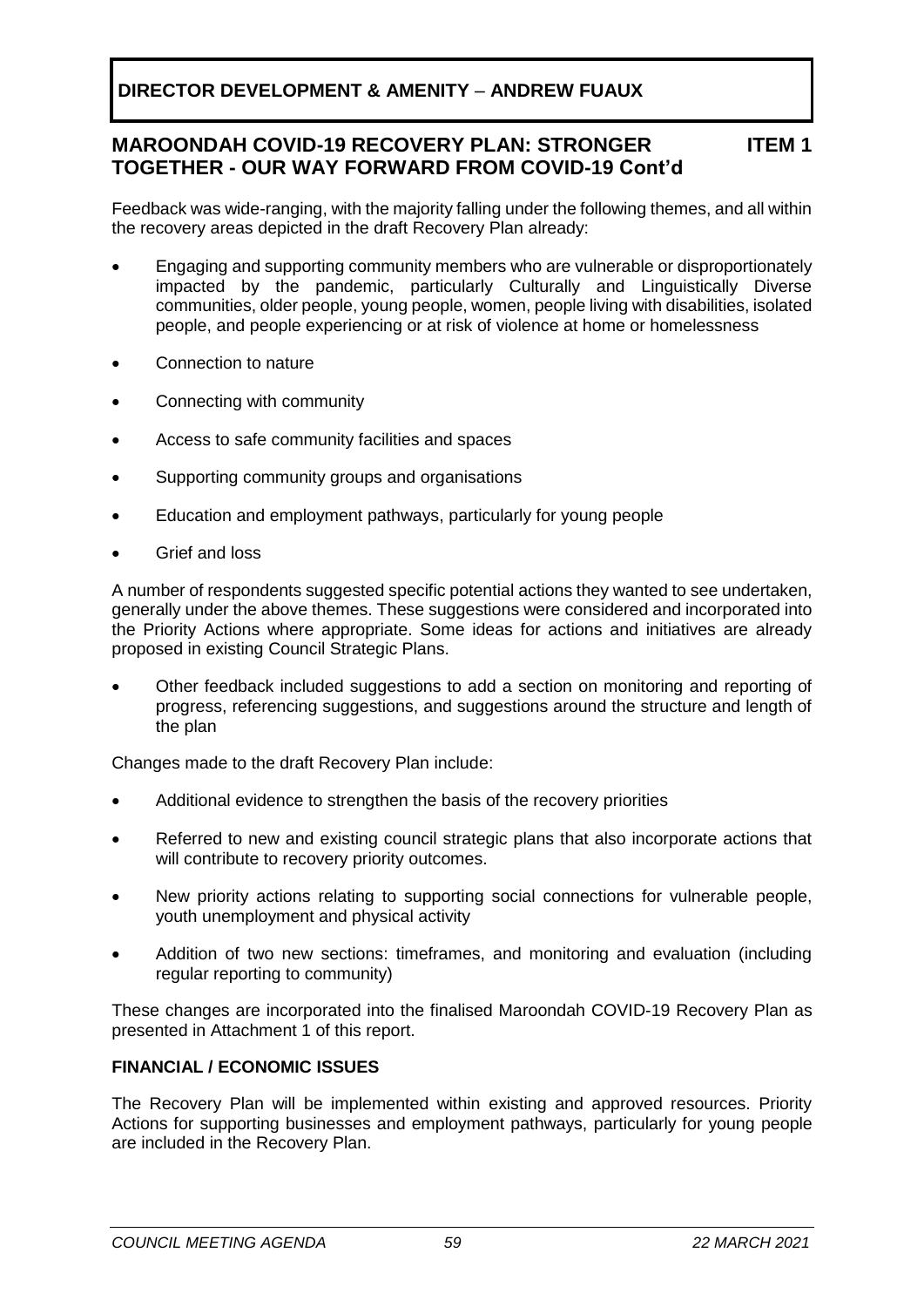#### **MAROONDAH COVID-19 RECOVERY PLAN: STRONGER TOGETHER - OUR WAY FORWARD FROM COVID-19 Cont'd ITEM 1**

### **ENVIRONMENTAL / AMENITY ISSUES**

A number of items were raised through consultation in relation to Maroondah's natural and built environment, The Recovery Plan outlines a number of Priority Actions which address environmental and amenity issues for the benefit of people who work, live or play in Maroondah. In particular, highlighting the beneficial impact the natural environment has on improving mental health outcomes and further support to access to community facilities in a Covidsafe manner.

#### **SOCIAL / COMMUNITY ISSUES**

Recovery from pandemics, like any emergency, takes time. Ensuring there are systems in place to adapt to changing and emerging community needs, and strengths is integral. The Recovery Plan includes *Priority outcomes* and *Priority actions* to implement initiatives relating to community emergency relief, mental health and wellbeing, increased social connections, community leadership and supporting the most vulnerable members of the community.

#### **COMMUNITY CONSULTATION**

The National Principles for Disaster Recovery highlight that successful community recovery is built on effective communication and engagement between the affected community, Council and other partners. It should be community-centred, responsive and flexible, and support them to move forward.

In late July, until mid-September 2020, a community survey was made available to the Maroondah Community. The purpose was to gather feedback on the community's experience, their hopes for the future, and their priorities in the midst of staged restrictions of Covid 19. At the time the State was impacted by Stage 4 restrictions, and Council officers relied heavily on internet and virtual engagement methods to gather the information.

There was an overwhelming response to the survey with over 2800 submissions. The survey was translated into nine languages, available in hard-copy and over 80 phone calls were made to residents to complete the survey over the phone. This is in addition to the engagement undertaken in April-May that informed the Initial Impact Assessment report.

#### **CONCLUSION**

The Recovery Plan has been informed by a strong evidence base and was developed through a collaborative planning approach.

The draft Recovery Plan has now been on public exhibition and all responses and feedback have been reviewed, with changes made to the Plan where appropriate.

The Maroondah Covid-19 Recovery Plan as presented at Attachment 1 of this report is tabled for Council adoption.

#### **ATTACHMENTS**

1. **Plan - Maroondah COVID Recovery Plan - Final Version**